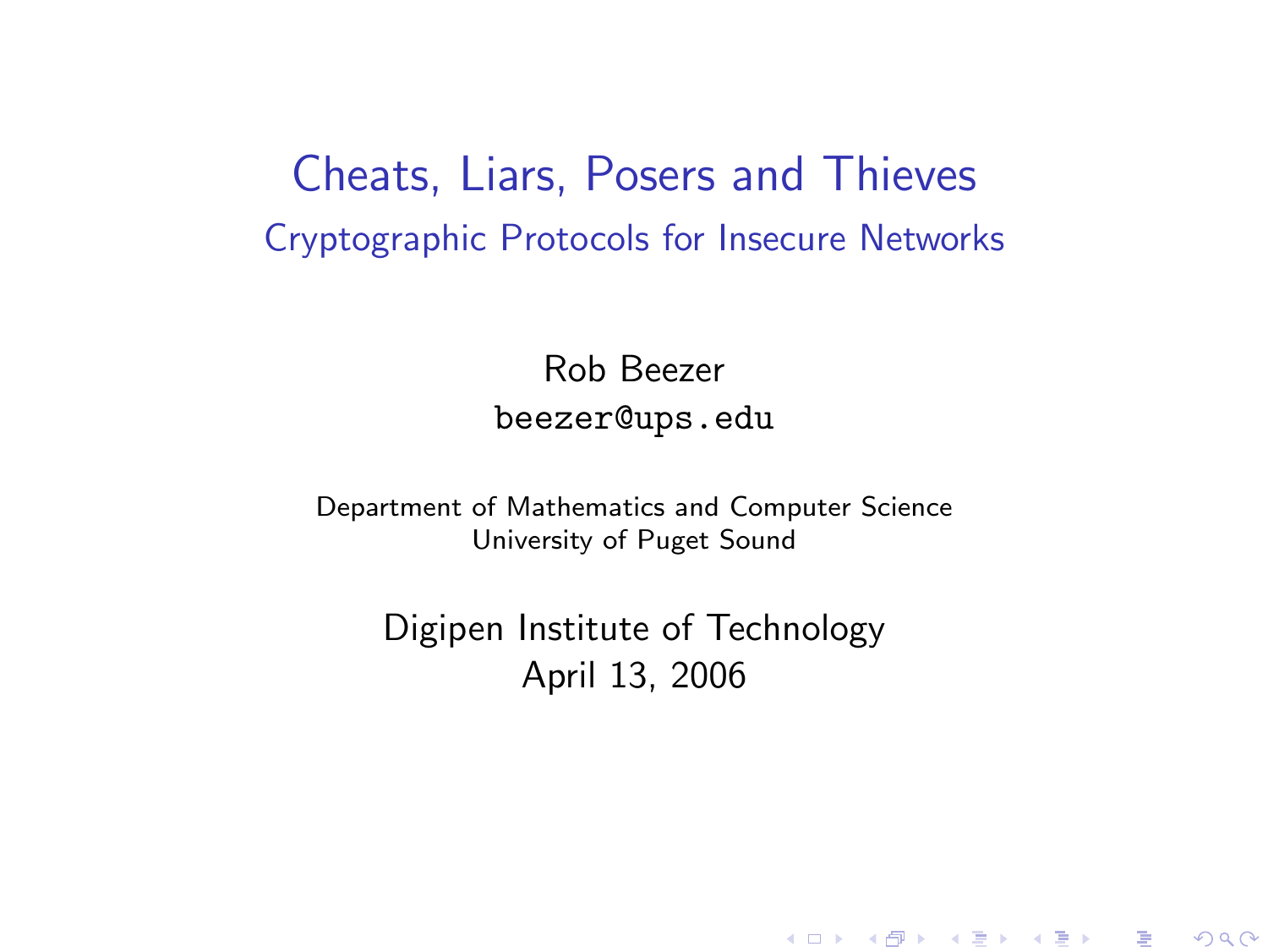### Encryption — Plaintext

### The Declaration of Independence

When in the Course of human events it becomes necessary for one people to dissolve the political bands which have connected them with another and to assume among the powers of the earth, the separate and equal station to which the Laws of Nature and of Nature's God entitle them, a decent respect to the opinions of mankind requires that they should declare the causes which impel them to the separation.

ヨメ メラメ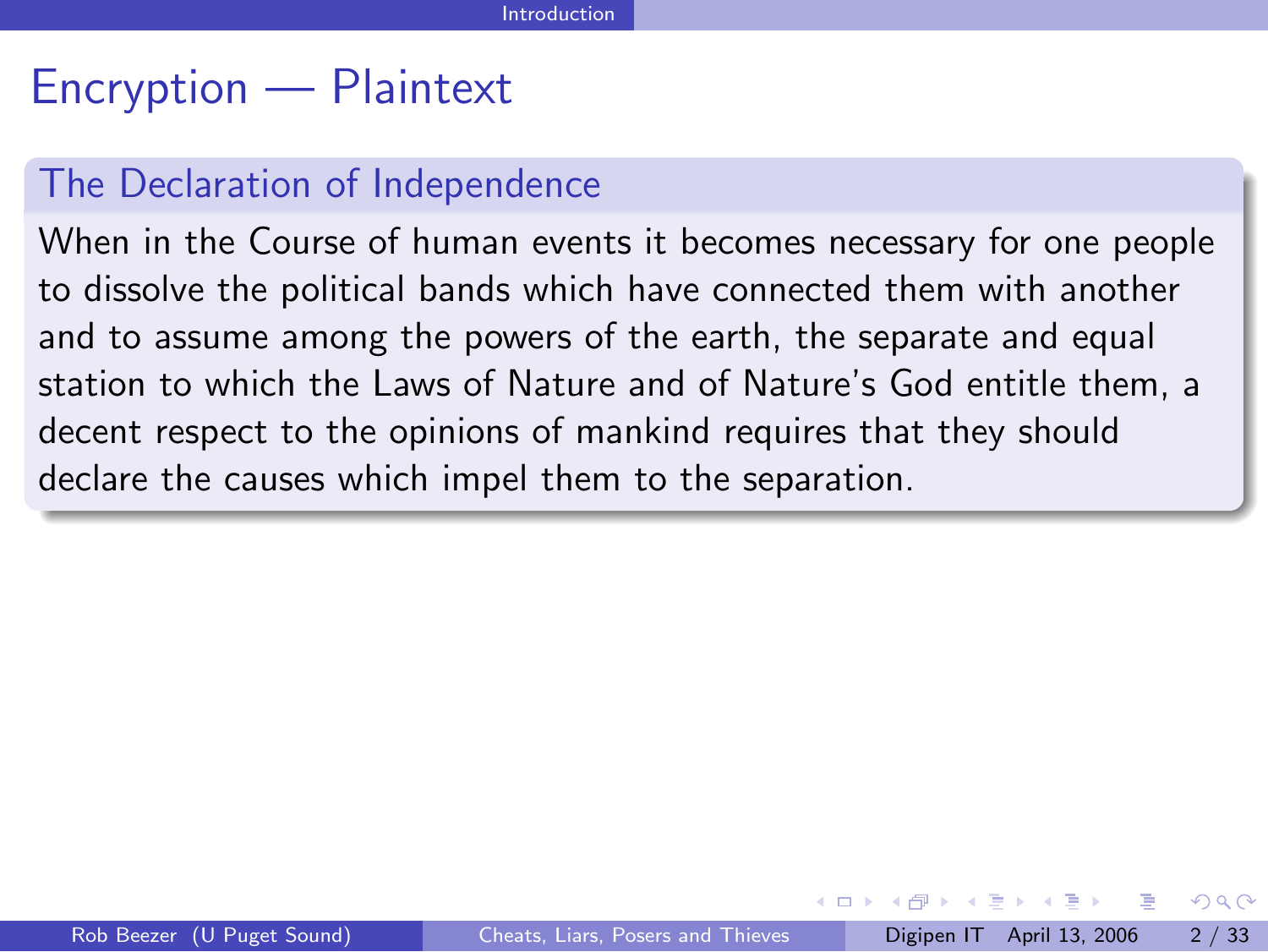### Encryption — Ciphertext

```
-----BEGIN PGP MESSAGE-----
Version: GnuPG v1.4.1 (Cygwin)
```
hIwDeLDTlhkdcSkBBACRhTX548lcVPGPBot+zQ4IdZnKyzVRoZC9+QIyWj5fmhFZ W05xi4T0bG/AAhIlD9eVuazq2F4sDpag2IcbbjwHmmFVuZ+fqfSVy6OYccoNiECk CqfMyEuCD86CTeQ9V56HkPvWDydkkaKO9vU7Altr9Z5M/O7L8hmyxYM1pwoX2Ywm BAMDApBQgVUojNHRYK4D8w18BapW3uHBxX4Mi7mYDEx8mi6gai/JwFJHoL/92WZj reou1ox47Z6xfkSwLyeHBVyapRYRzPrc37v8r4GV8JCsl4g7FmSiCVregfYENpdQ ZecH/X7U29rsclD85F12K69t67sHX6+OMfjexI8SP1vYW8L7cj4mpls3SsHKr82V jPKnMGBT6fmZYts20C2gs3u2AcTpPpvg1rbiyCvGIliHPcMsuMRL60nTudrw20Su R1Ae27bwHTbfejgiZrN9s60f2fPfz/clLdKvWpdtzjFlAOK4k8qlsbFnQ8N5e59g D5t5SQ1VhNbvP7MPJXrJ5walY53SW1oAYyBqEC0mjasEiUn4JULWHEnsmUXCGDAN BQJE3PvVK8MNi5AnTiEchovj4A5VX92l0ZET =MvTv

-----END PGP MESSAGE-----

Base 64 Alphabet: a...z, A...Z, 0...9, /, +  $(26 + 26 + 10 + 2 = 64)$ 

K ロ ▶ K 個 ▶ K 로 ▶ K 로 ▶ - 로 - K 9 Q @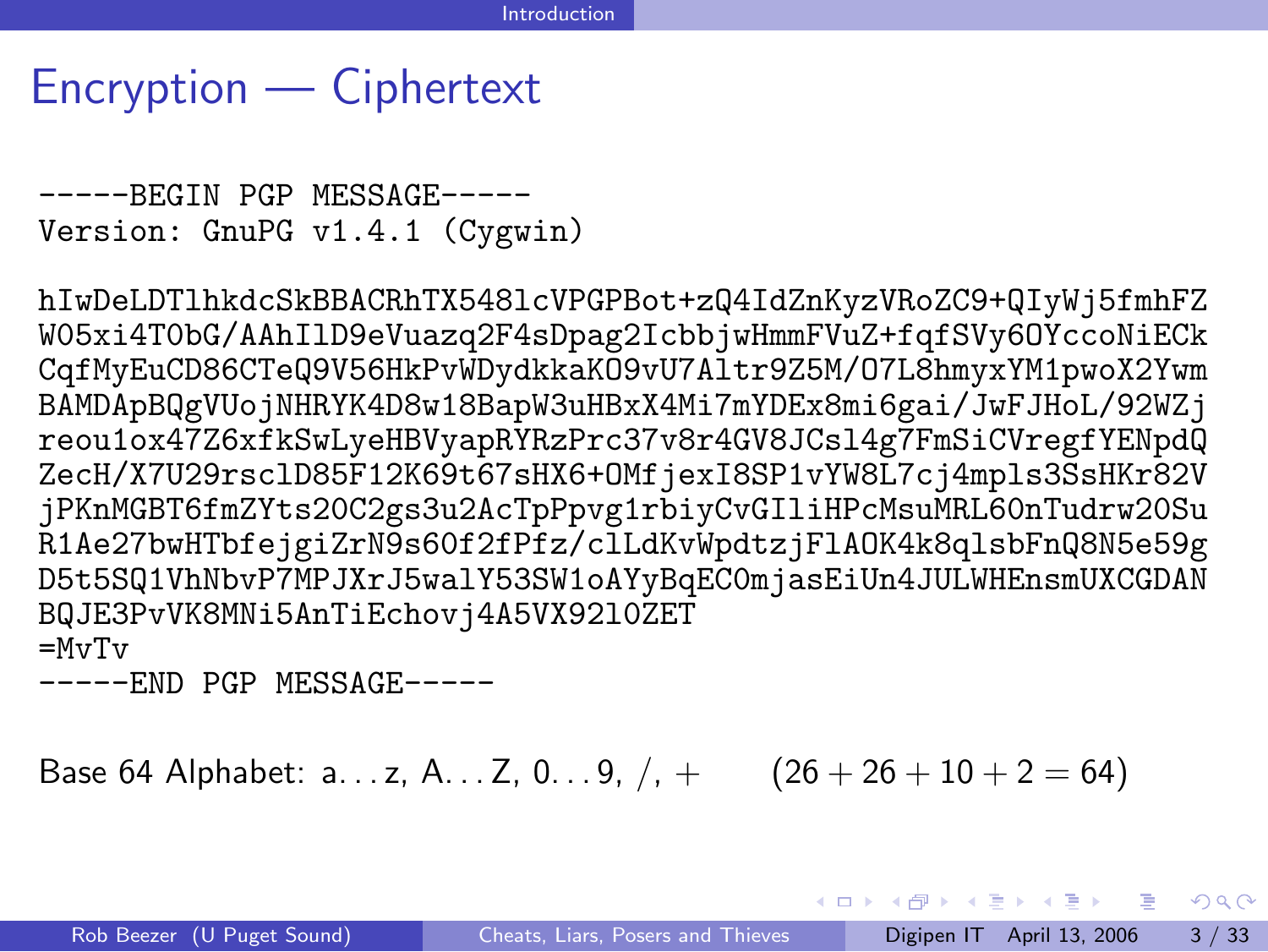### Caesar Shift

#### Plaintext

ATTACK AT DAWN

Algorithm: Shift every character forward in the alphabet

Key: Shift each character 10 characters forward

**Ciphertext** 

KDDKMU KD NKGW

 $\overline{a}$ 

4 D F

**KERKER E KAQO**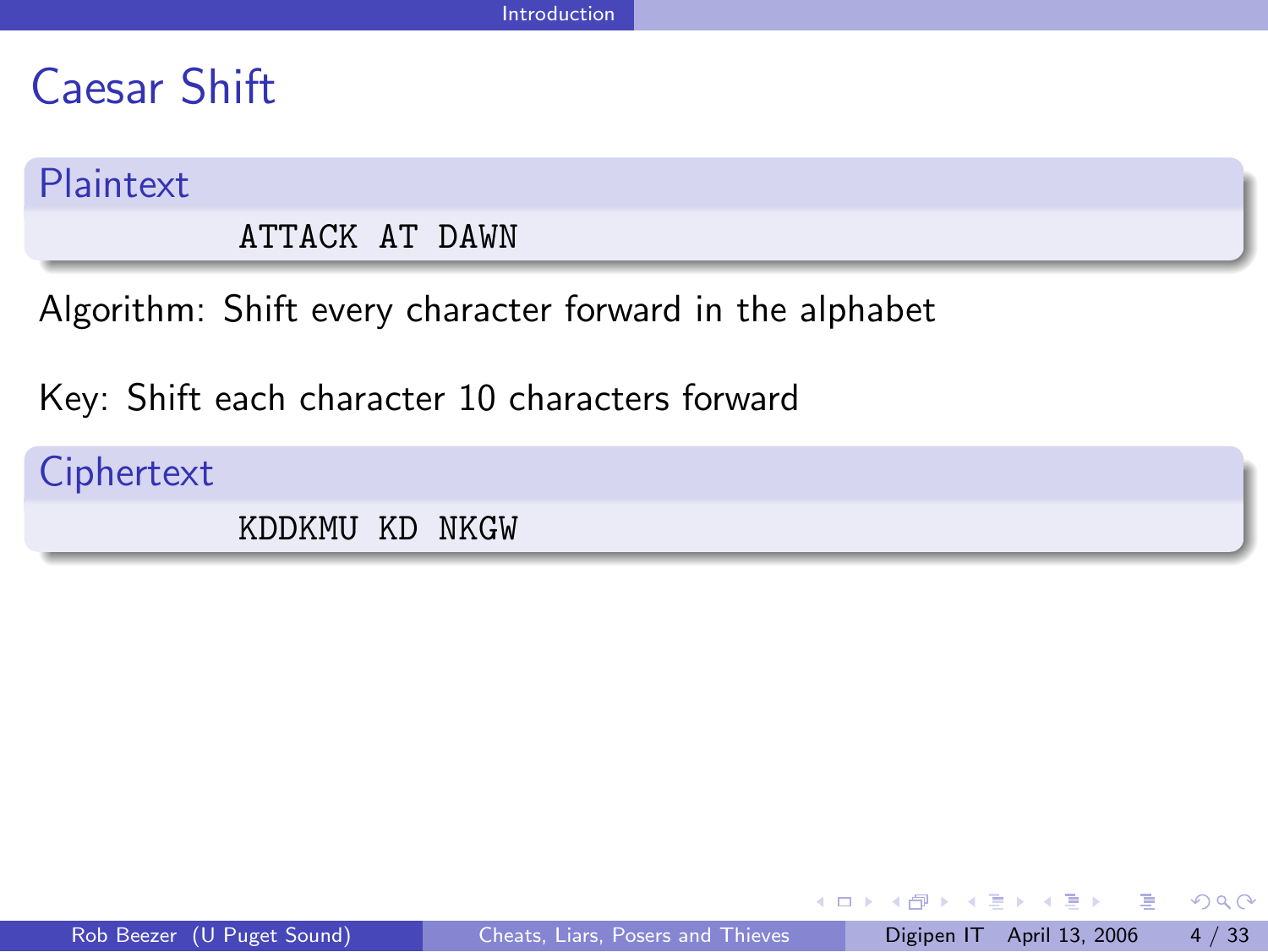### Caesar Shift

#### Plaintext

ATTACK AT DAWN

Algorithm: Shift every character forward in the alphabet

Key: Shift each character 10 characters forward

**Ciphertext** KDDKMU KD NKGW

Analysis:

- Only 25 keys to test, one will produce English output.
- A shift by 13 is nice, since the same function decrypts (ROT13).
- Silly example, but contains fundamental ideas.

医单位 医单位

- 30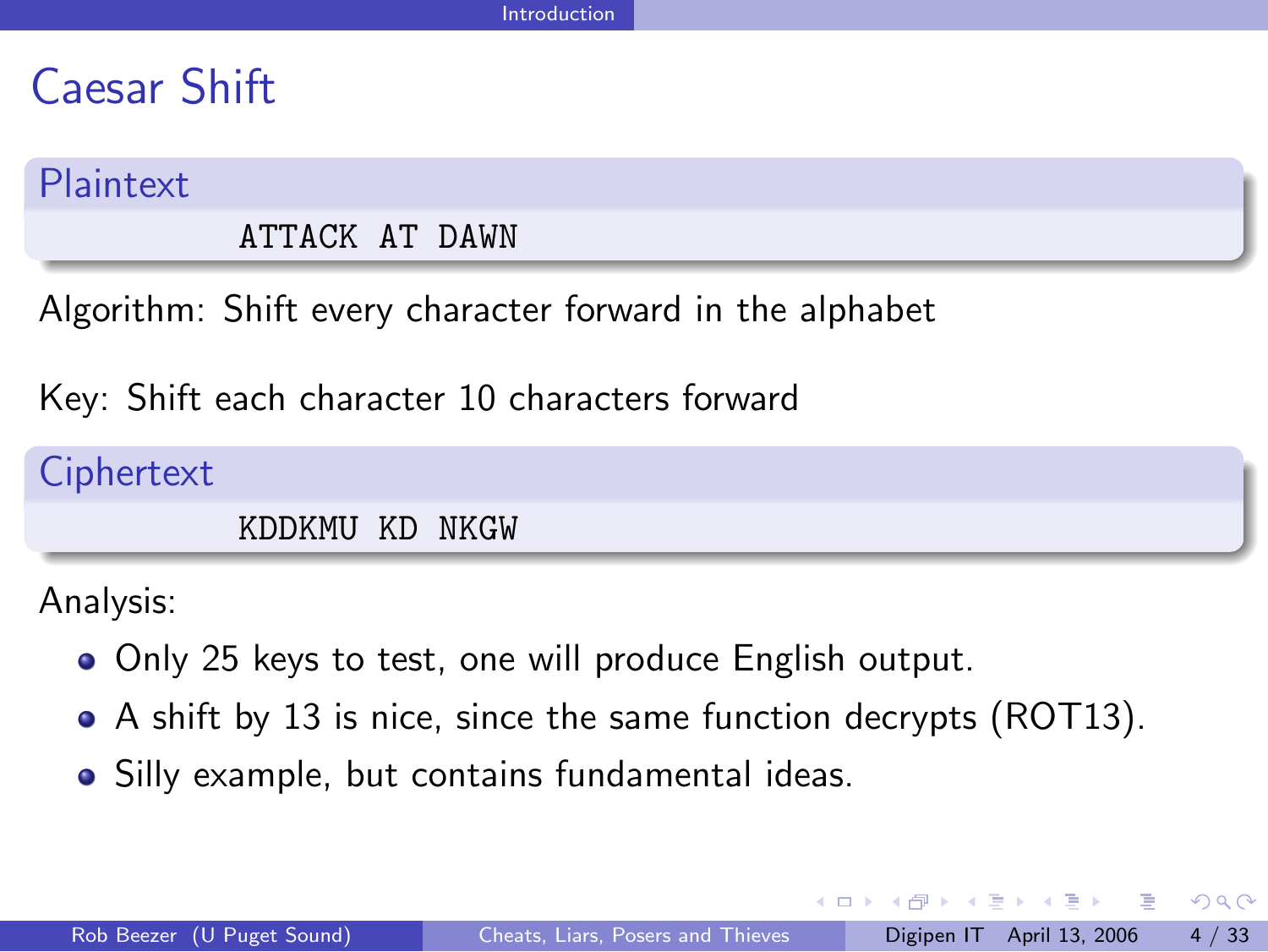# Symmetric Encryption Function

K is a piece of secret information, shared between Alice and Bob M is a message to be sent from Alice to Bob

 $E(k, x)$  is an agreed-upon, public, encryption function  $D(k, x)$  is an agreed-upon, public, decryption function

Alice computes ciphertext  $C = E(K, M)$  and transmits Bob receives, computes

$$
D(K, C) = D(K, E(K, M)) = M
$$

to recover plaintext

Examples: AES, IDEA, DES Sometimes  $D = E!$  (e.g. German Enigma, Federal Standard DES)

**A BAK A BAK BA**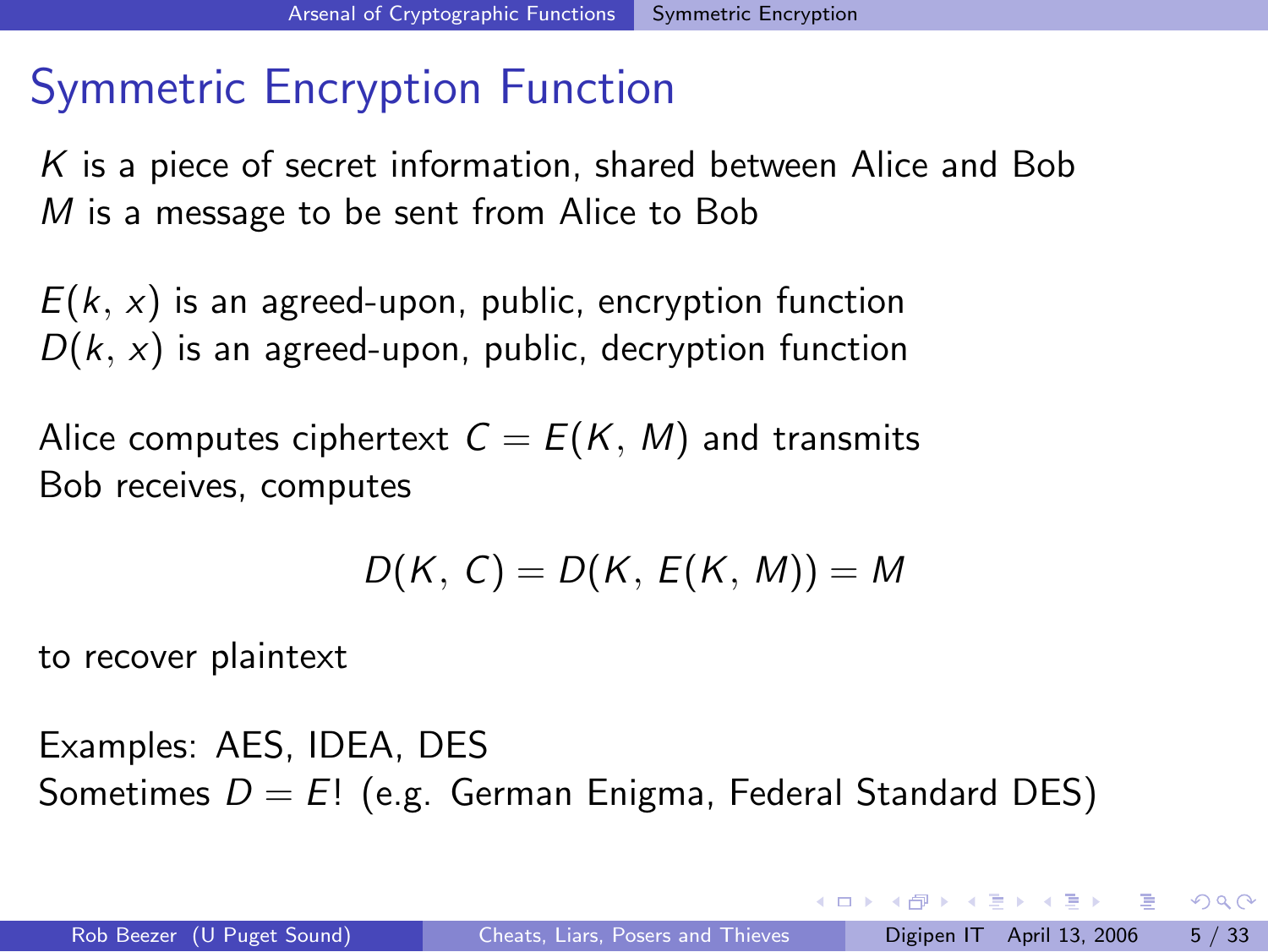# Asymmetric Post Office Encryption

Alice thinks the Post Office is steaming open her mail to Bob.

- **1** Alice composes a message for Bob.
- 2 Alice places the message in strongbox.
- At the Post Office, Alice requests a "Bob-Lock."
- <sup>4</sup> Bob has provided the Post Office with infinitely many padlocks.
- **All of these locks are identical, and Bob has the only key.**

正々 メラメ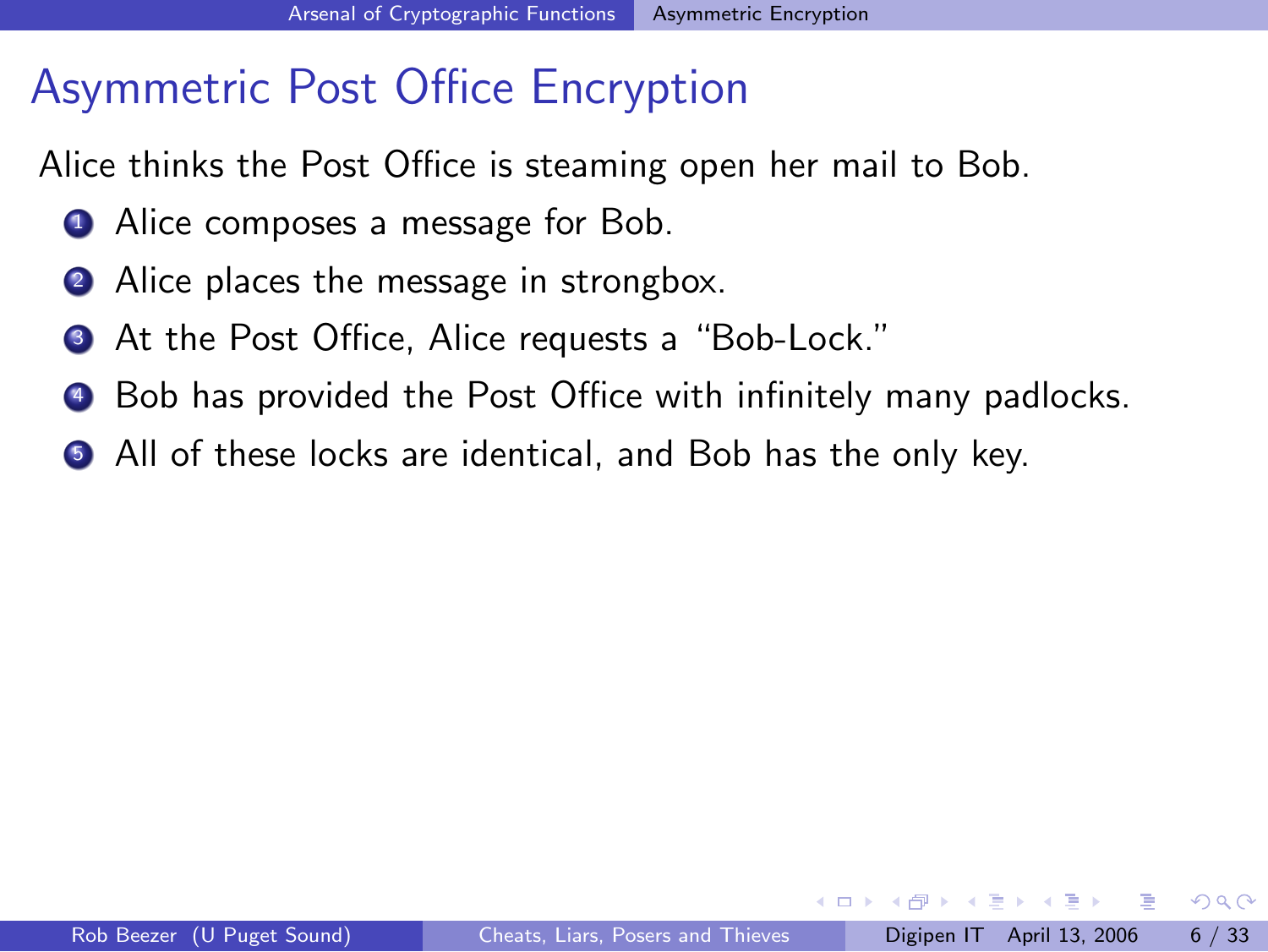# Asymmetric Post Office Encryption

Alice thinks the Post Office is steaming open her mail to Bob.

- **1** Alice composes a message for Bob.
- 2 Alice places the message in strongbox.
- **3** At the Post Office, Alice requests a "Bob-Lock."
- <sup>4</sup> Bob has provided the Post Office with infinitely many padlocks.
- **All of these locks are identical, and Bob has the only key.**
- <sup>6</sup> Alice attaches a Bob-Lock to the box.
- **1** Alice mails the box, knowing it is tamper-proof.
- 8 Bob receives the locked box, knowing it has not been opened.

化重新润滑脂

э.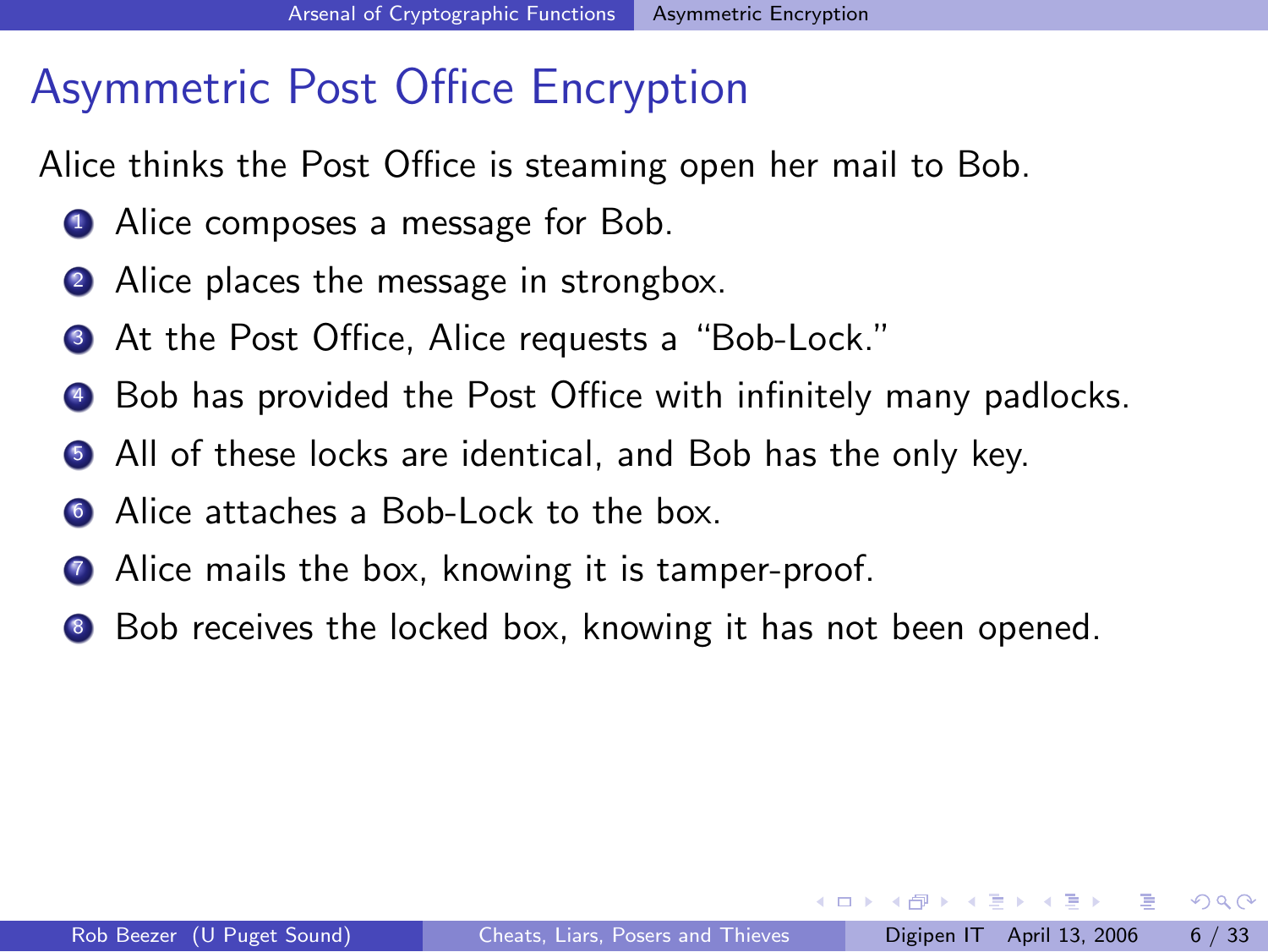# Asymmetric Post Office Encryption

Alice thinks the Post Office is steaming open her mail to Bob.

- **1** Alice composes a message for Bob.
- 2 Alice places the message in strongbox.
- **3** At the Post Office, Alice requests a "Bob-Lock."
- <sup>4</sup> Bob has provided the Post Office with infinitely many padlocks.
- **All of these locks are identical, and Bob has the only key.**
- <sup>6</sup> Alice attaches a Bob-Lock to the box.
- **1** Alice mails the box, knowing it is tamper-proof.
- 8 Bob receives the locked box, knowing it has not been opened.
- <sup>9</sup> Bob unlocks the box with the one key, and reads the message.

化重新润滑脂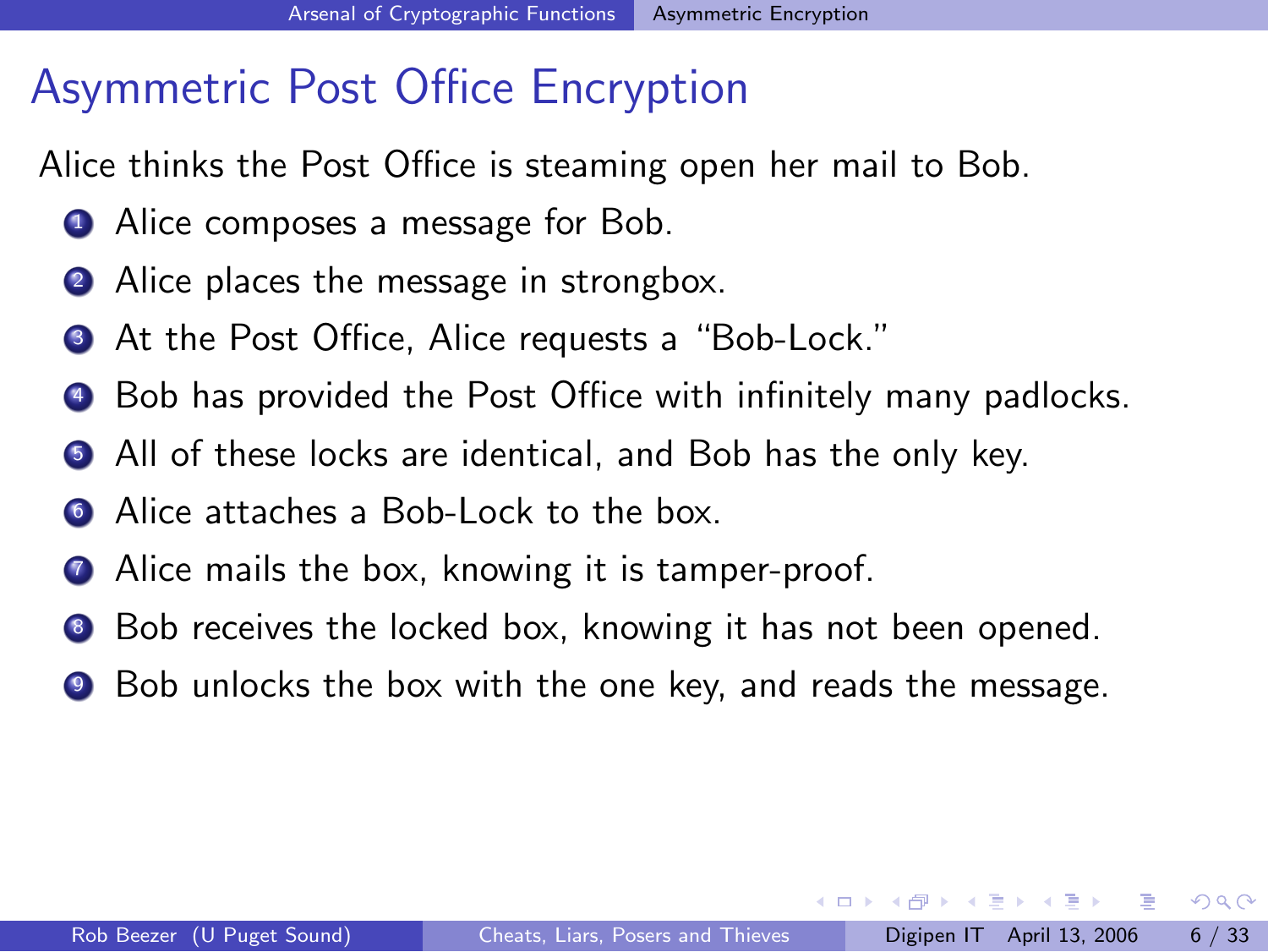### Asymmetric Encryption Function

Bob has a public key,  $P_B$ , and secret key,  $S_B$ M is a message to be sent from Alice to Bob

 $E(k, x)$  is an agreed-upon, public, encryption function  $D(k, x)$  is an agreed-upon, public, decryption function

Alice computes ciphertext with Bob's public key  $C = E(P_B, M)$ Bob recovers plaintext with his secret key

$$
D(S_B, C) = D(S_B, E(P_B, M)) = M
$$

Examples: RSA, Diffie-Hellman Knapsack

化重新 化重新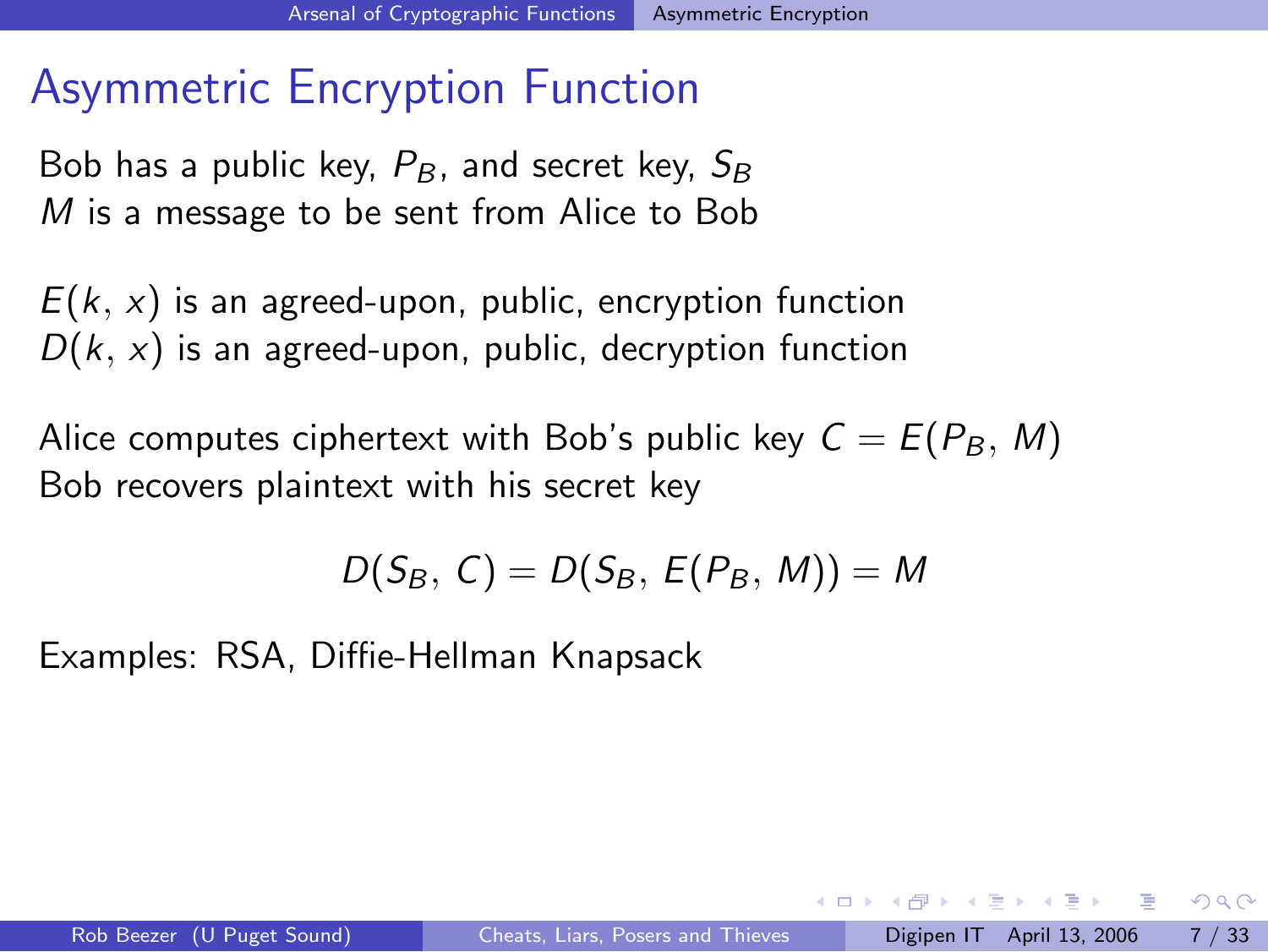### Hash Functions

- Variable length input, possibly megabytes or gigabytes
- Fixed, small output, e.g. 128, 160, or 512 bits

4 0 8

ラメ メラメ

画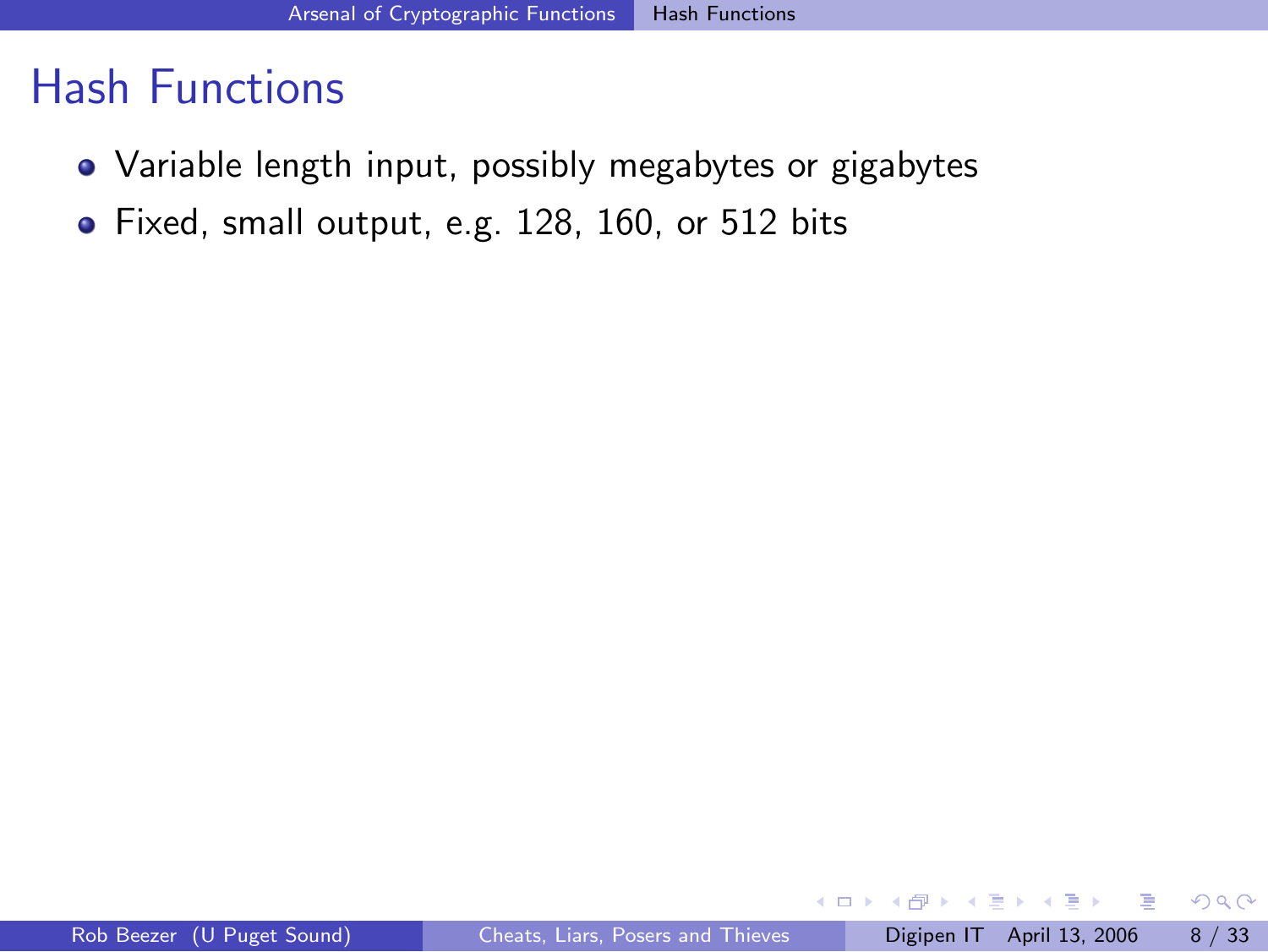### Hash Functions

- Variable length input, possibly megabytes or gigabytes
- Fixed, small output, e.g. 128, 160, or 512 bits
- **•** Easy to compute an output of the function
- Given an output, hard to find an input that yields that output
- Hard to find two inputs that yield same output

4 D F

正々 メラメ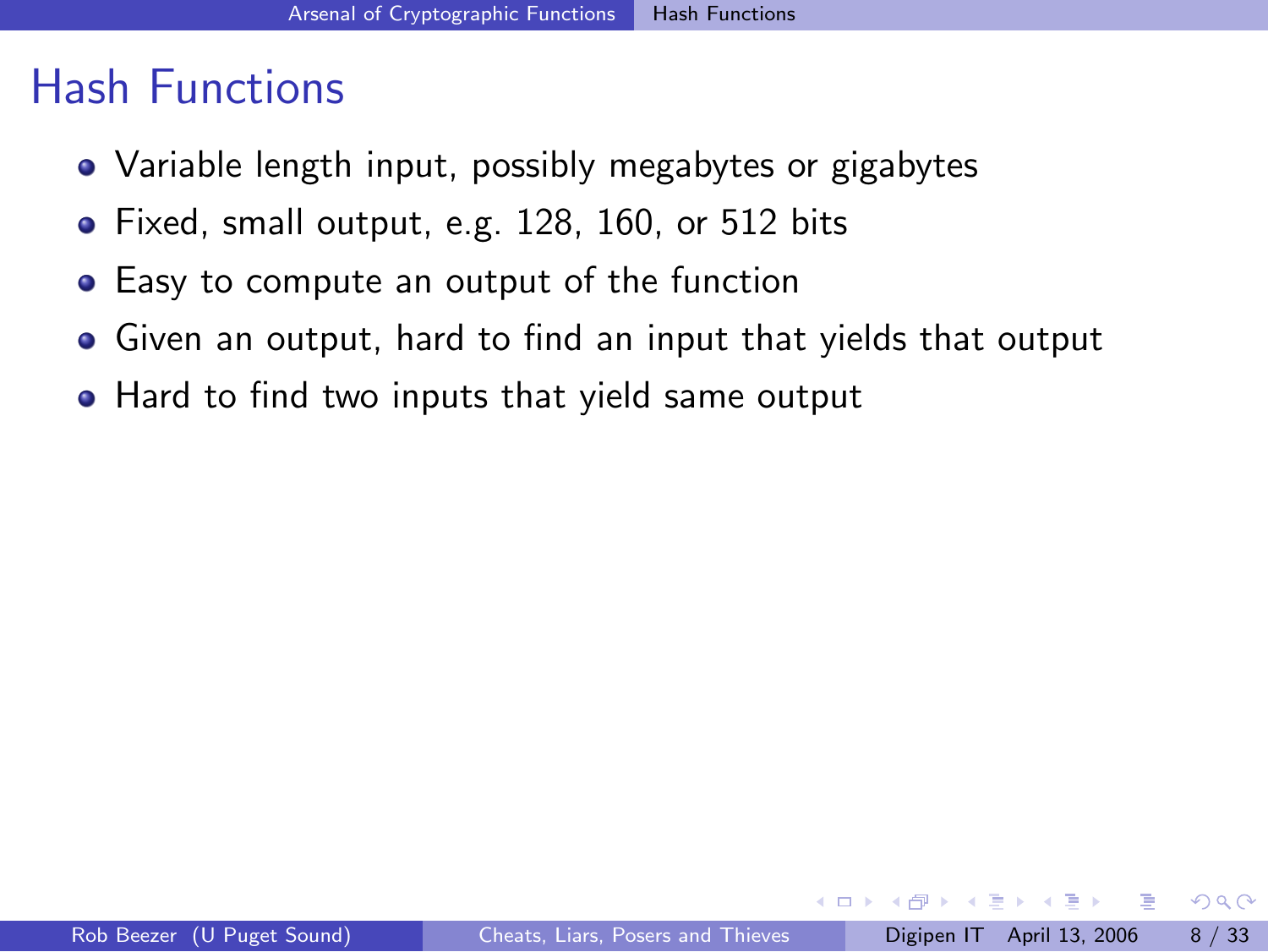### Hash Functions

- Variable length input, possibly megabytes or gigabytes
- Fixed, small output, e.g. 128, 160, or 512 bits
- **•** Easy to compute an output of the function
- Given an output, hard to find an input that yields that output
- Hard to find two inputs that yield same output
- Public, the world only needs one good hash function
- Examples: MD5, SHA1, RIPE-MD
- Also called: one-way function, compression function, message digest

化重新润滑脂

- 3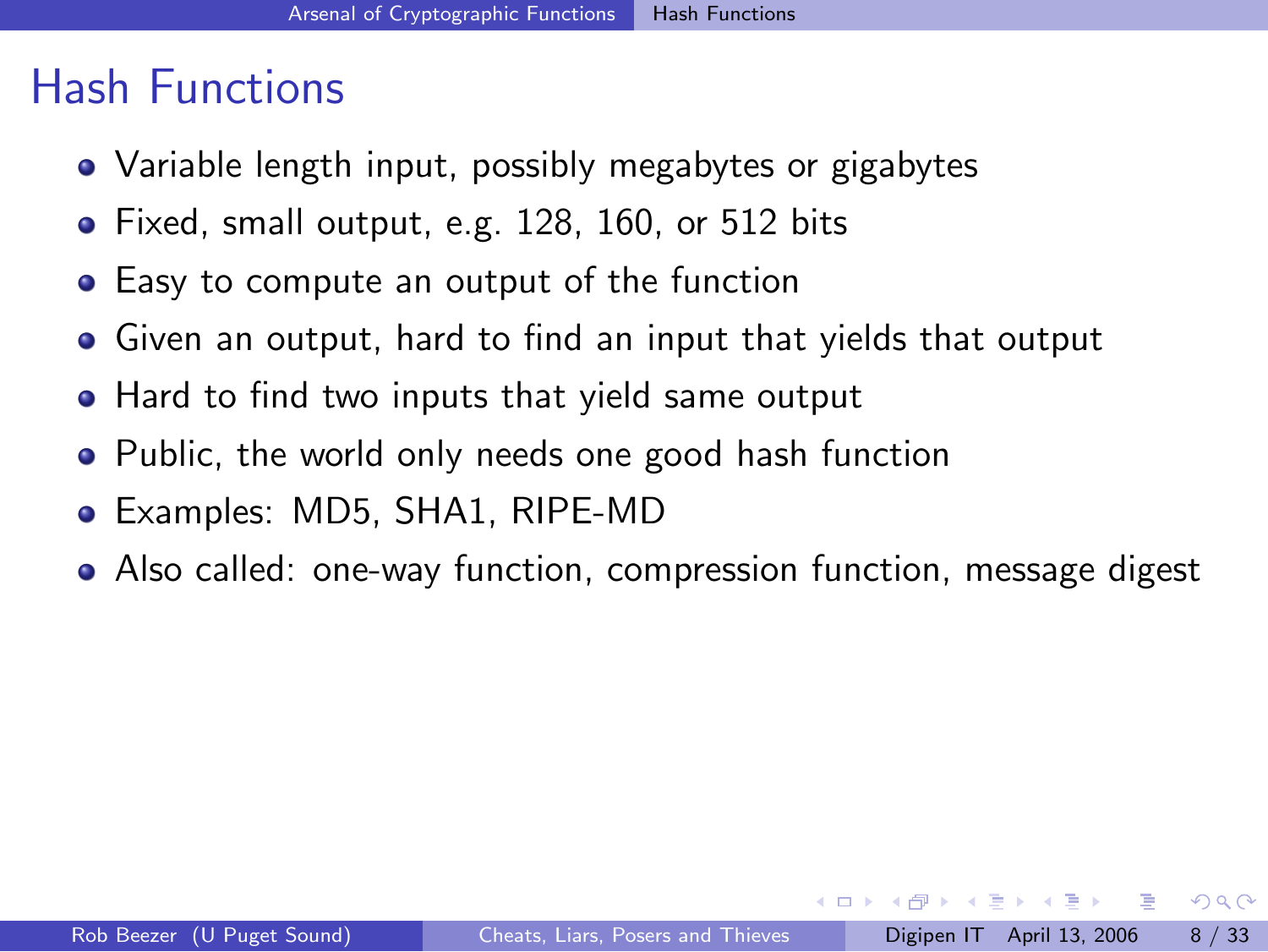# A Hash Function At Work

First paragraph from The Declaration of Independence, SHA1 Hash B1AF 88EA 4F58 76D4 CD58 0EC4 5A56 E170 78CD D3AE

4 D F

ヨメ メラメ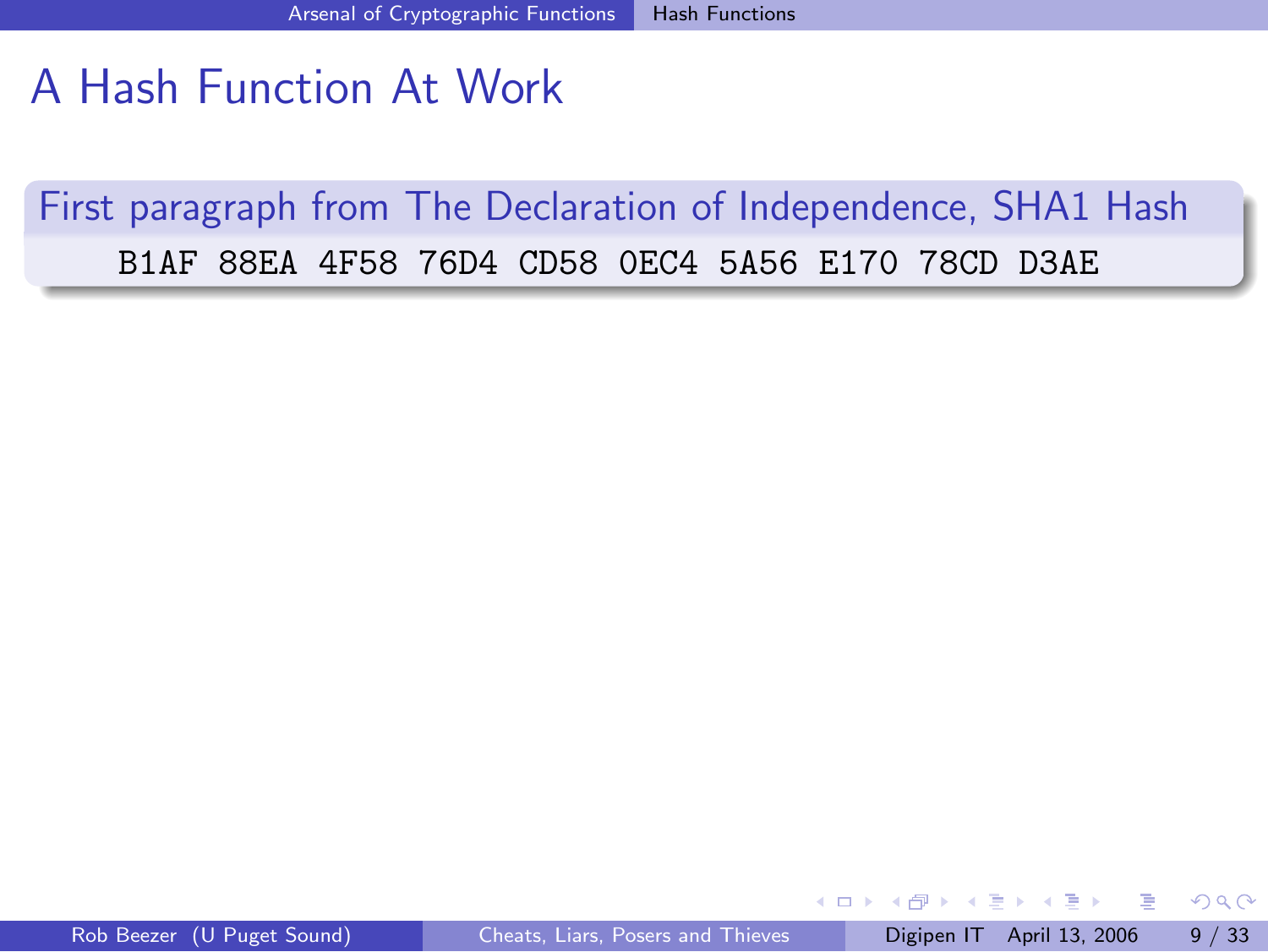# A Hash Function At Work

First paragraph from The Declaration of Independence, SHA1 Hash B1AF 88EA 4F58 76D4 CD58 0EC4 5A56 E170 78CD D3AE

### The Declaration of Independence, Revised

Vhen in the Course of human events it becomes necessary for one people to dissolve the political bands which have connected them with another and to assume among the powers of the earth, the separate and equal station to which the Laws of Nature and of Nature's God entitle them, a decent respect to the opinions of mankind requires that they should declare the causes which impel them to the separation.

化重新润滑脂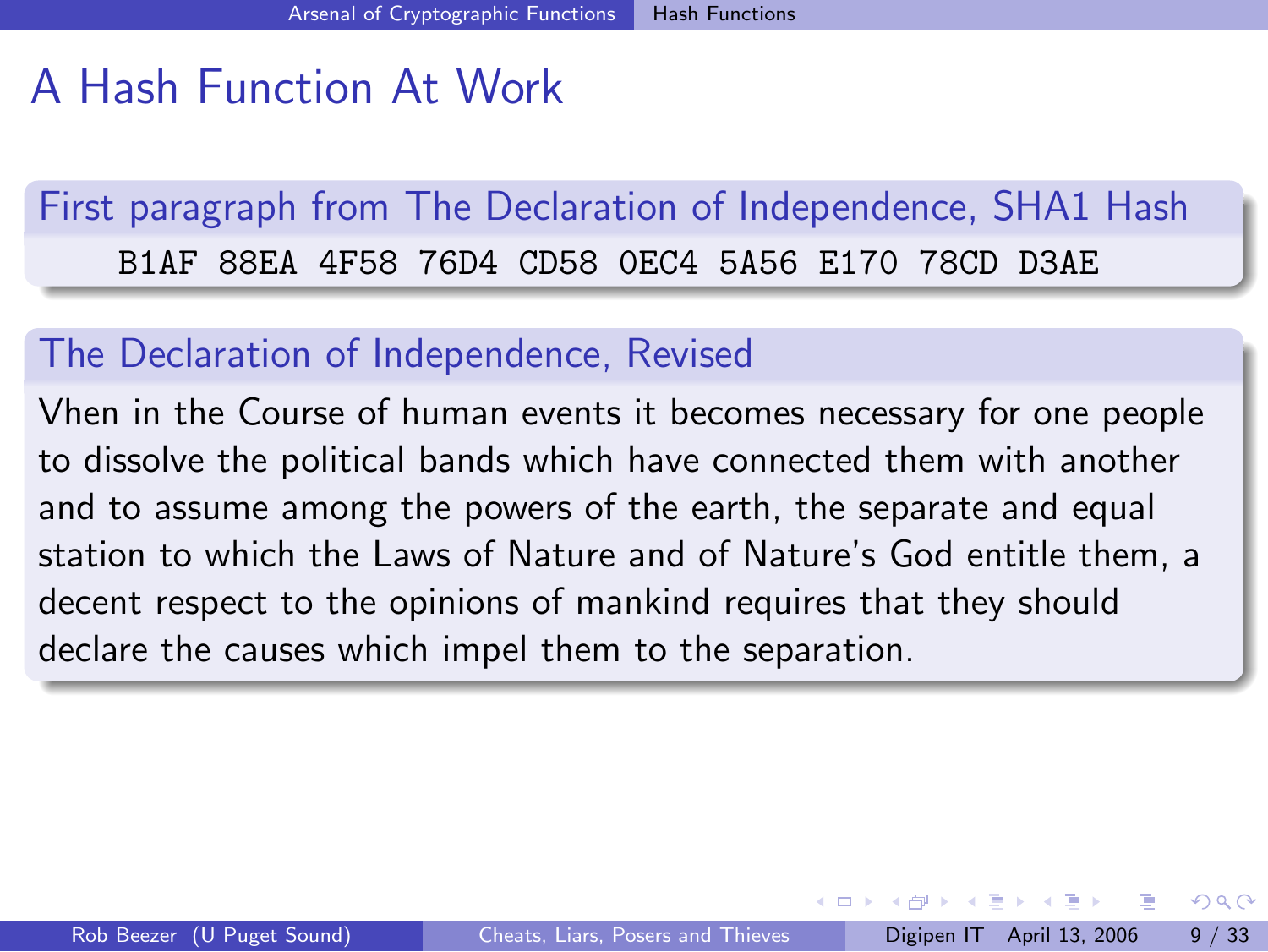# A Hash Function At Work

First paragraph from The Declaration of Independence, SHA1 Hash B1AF 88EA 4F58 76D4 CD58 0EC4 5A56 E170 78CD D3AE

### The Declaration of Independence, Revised

Vhen in the Course of human events it becomes necessary for one people to dissolve the political bands which have connected them with another and to assume among the powers of the earth, the separate and equal station to which the Laws of Nature and of Nature's God entitle them, a decent respect to the opinions of mankind requires that they should declare the causes which impel them to the separation.

Revised paragraph from The Declaration of Independence, SHA1 Hash C2A4 D937 D275 521E 6CBF 6225 6918 4E5F 0E5B 96C1

医毛囊 医牙骨下的

 $\overline{AB}$ 

4 D F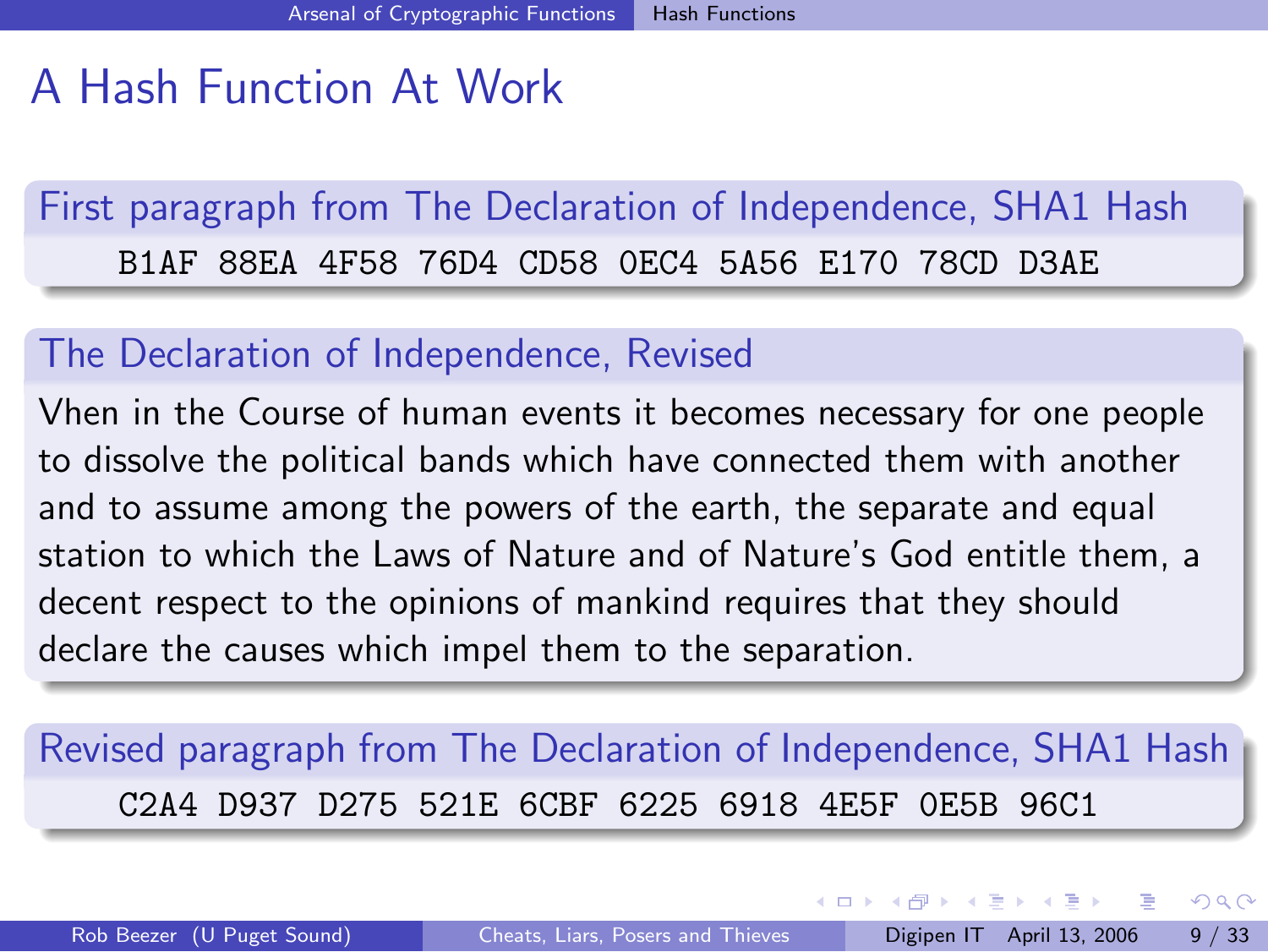### Random Number Generators

- Many protocols rely on passing random information
- A "good" random number generator is a must
- Of course, no such thing as "random" in a computer
- Example:

$$
x_{i+1} = 345x_i + 879 \pmod{8756}
$$

4 0 1

ヨメ メヨメ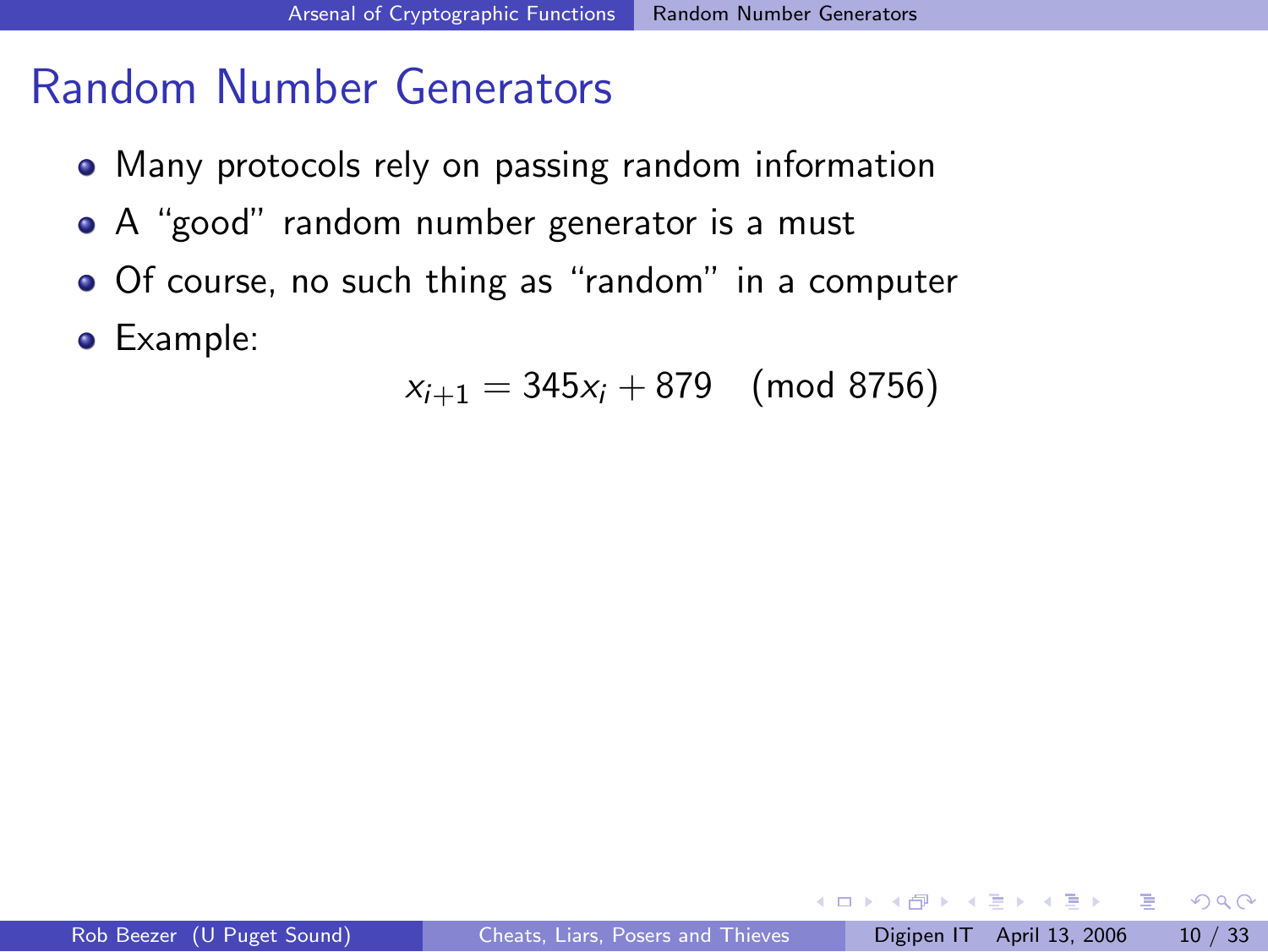### Protocols

protocol (pro´ te-kôl´, -kol´, -kòl´) noun

- **1** The forms of ceremony and etiquette observed by diplomats and heads of state.
- 2 A code of correct conduct. See synonyms at etiquette.
- Computer Science. A standard procedure for regulating data transmission between computers.

化重新润滑脂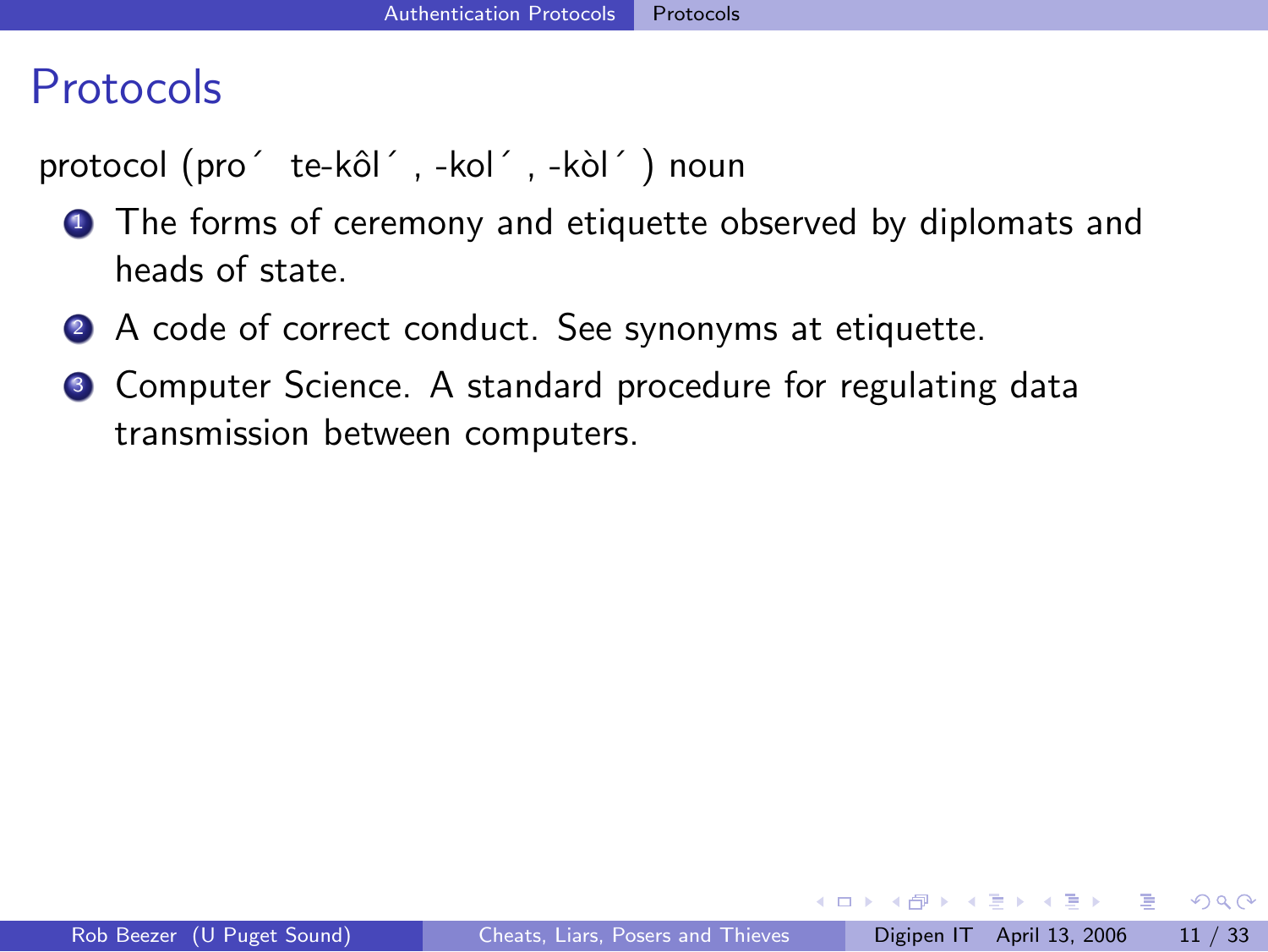# Protocols

protocol (pro´ te-kôl´, -kol´, -kòl´) noun

- **1** The forms of ceremony and etiquette observed by diplomats and heads of state.
- 2 A code of correct conduct. See synonyms at etiquette.
- **3** Computer Science. A standard procedure for regulating data transmission between computers.

### The Cryptographic Protocol Players

- Alice initiates a conversation.
- Bob the person Alice wants to talk to.
- Eve a passive network presence, an eavesdropper.
- Mallet an active, malicious network presence.
- $\bullet$  Trent a trusted person or institution, e.g. a notary, lawyer, bank.

 $QQ$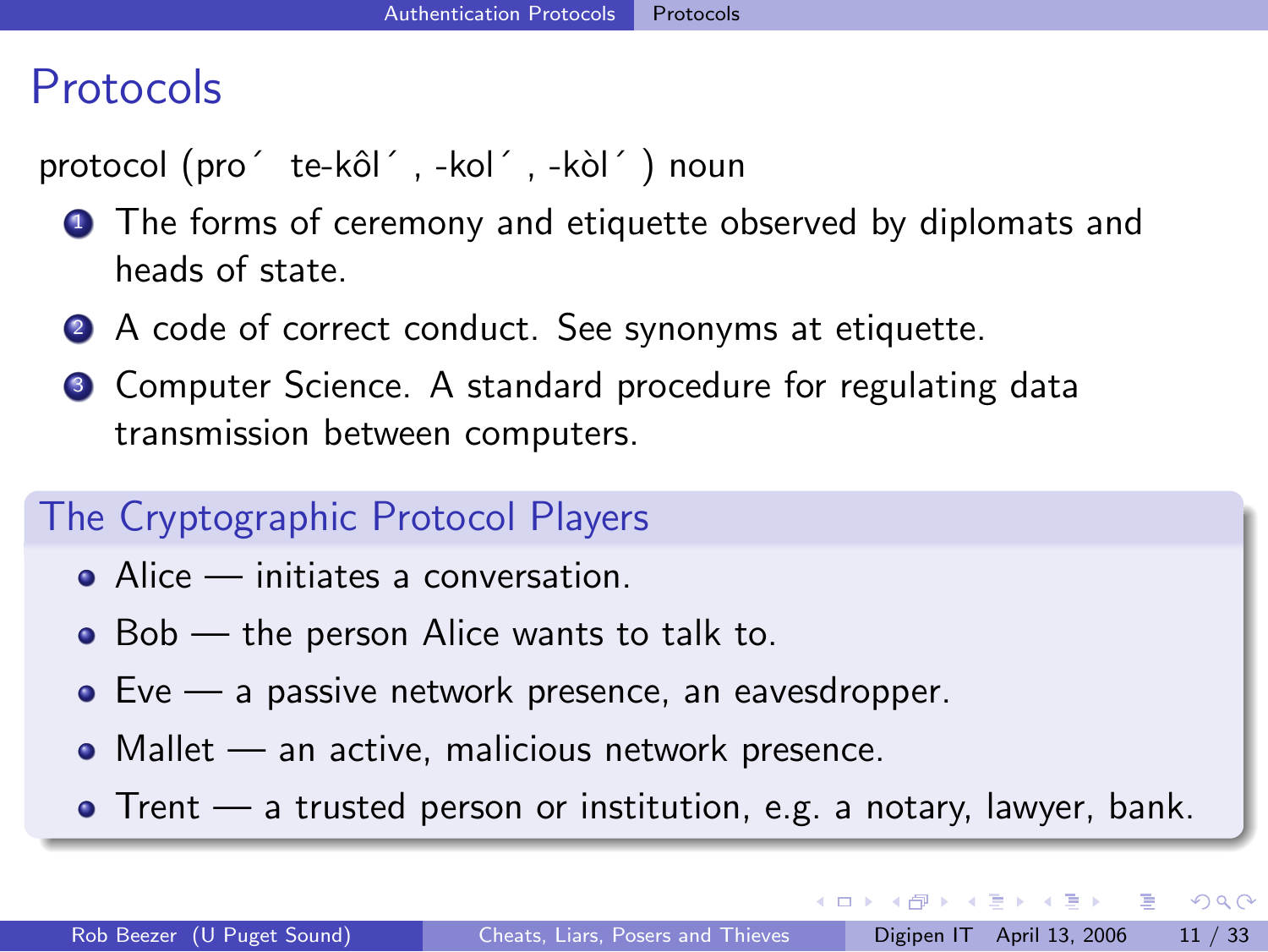# Mallet in the Middle

- **1** Mallet intercepts Alice's attempt to acquire Bob's public key.
- 2 Mallet substitutes his own public key.
- Alice sends Bob a message, but she is using Mallet's public key.
- Mallet intercepts the message, and decrypts with his private key.
- Mallet re-encrypts the message using Bob's public key.
- <sup>6</sup> Mallet sends this re-encrypted message on to Bob.

化重新润滑脂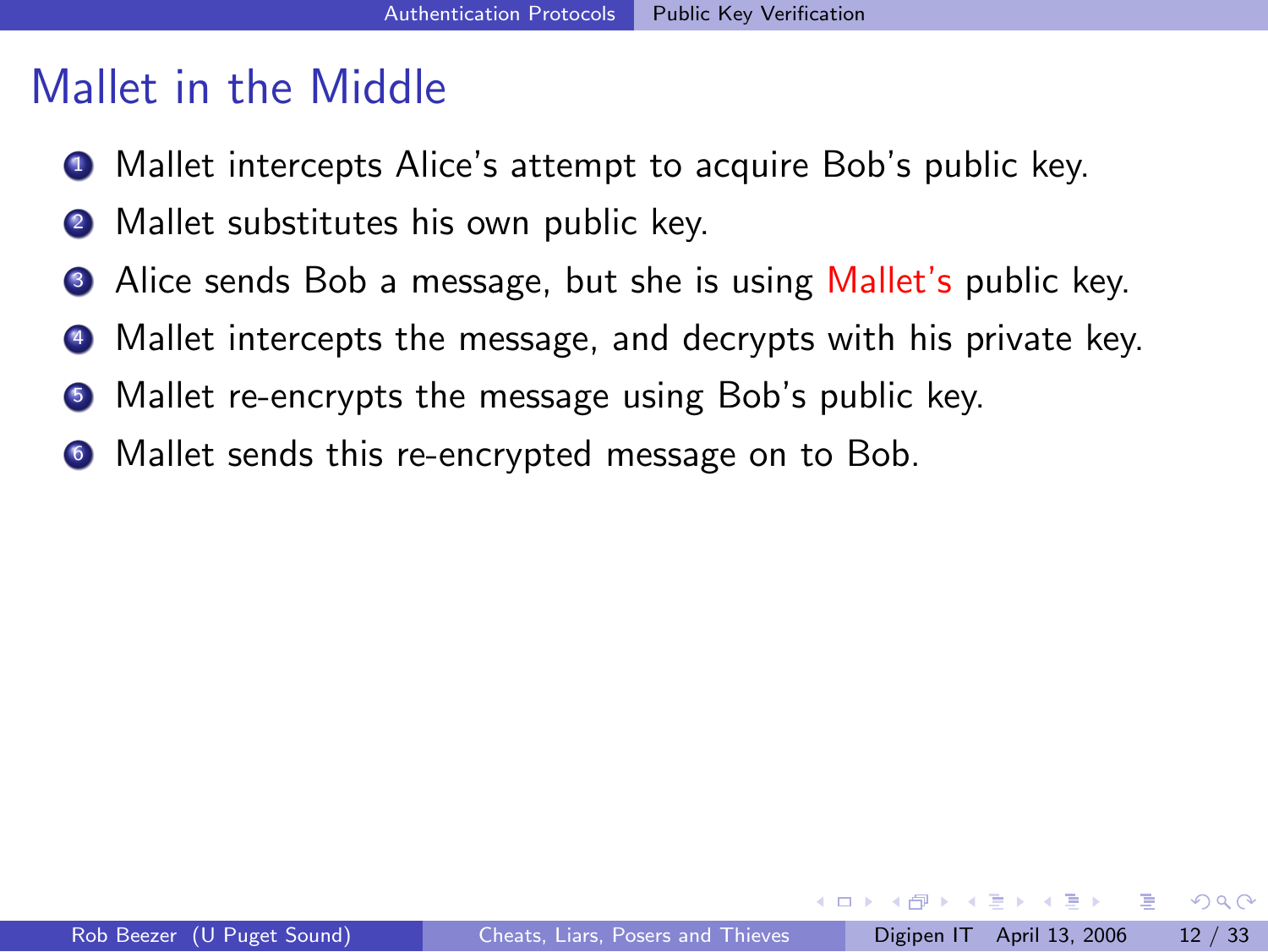Neither Bob nor Alice knows the message has been read by Mallet.

4 0 8

ヨメ メヨメ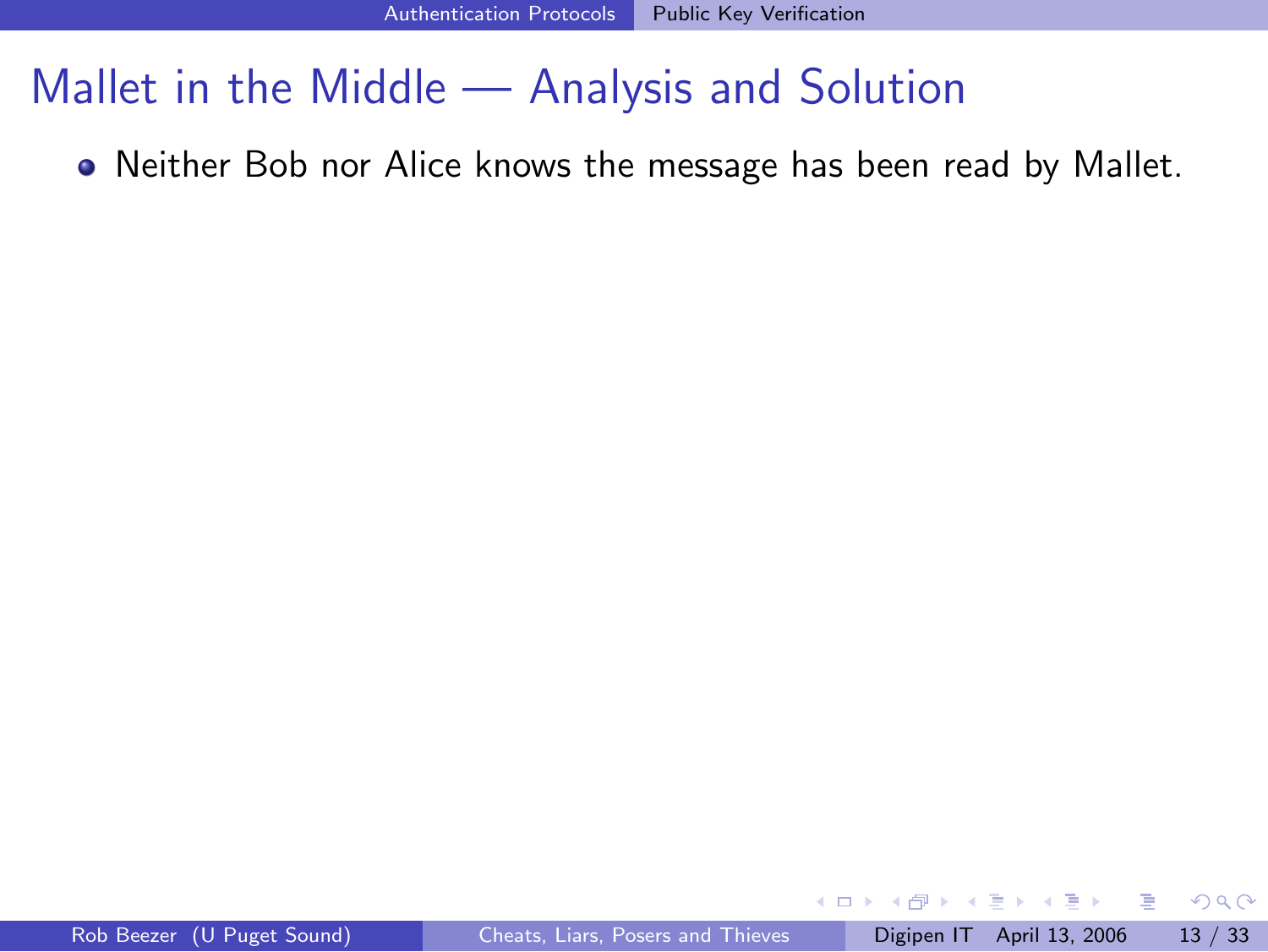- Neither Bob nor Alice knows the message has been read by Mallet.
- Use a trusted server to distribute public keys.

4 D F

正々 メラメ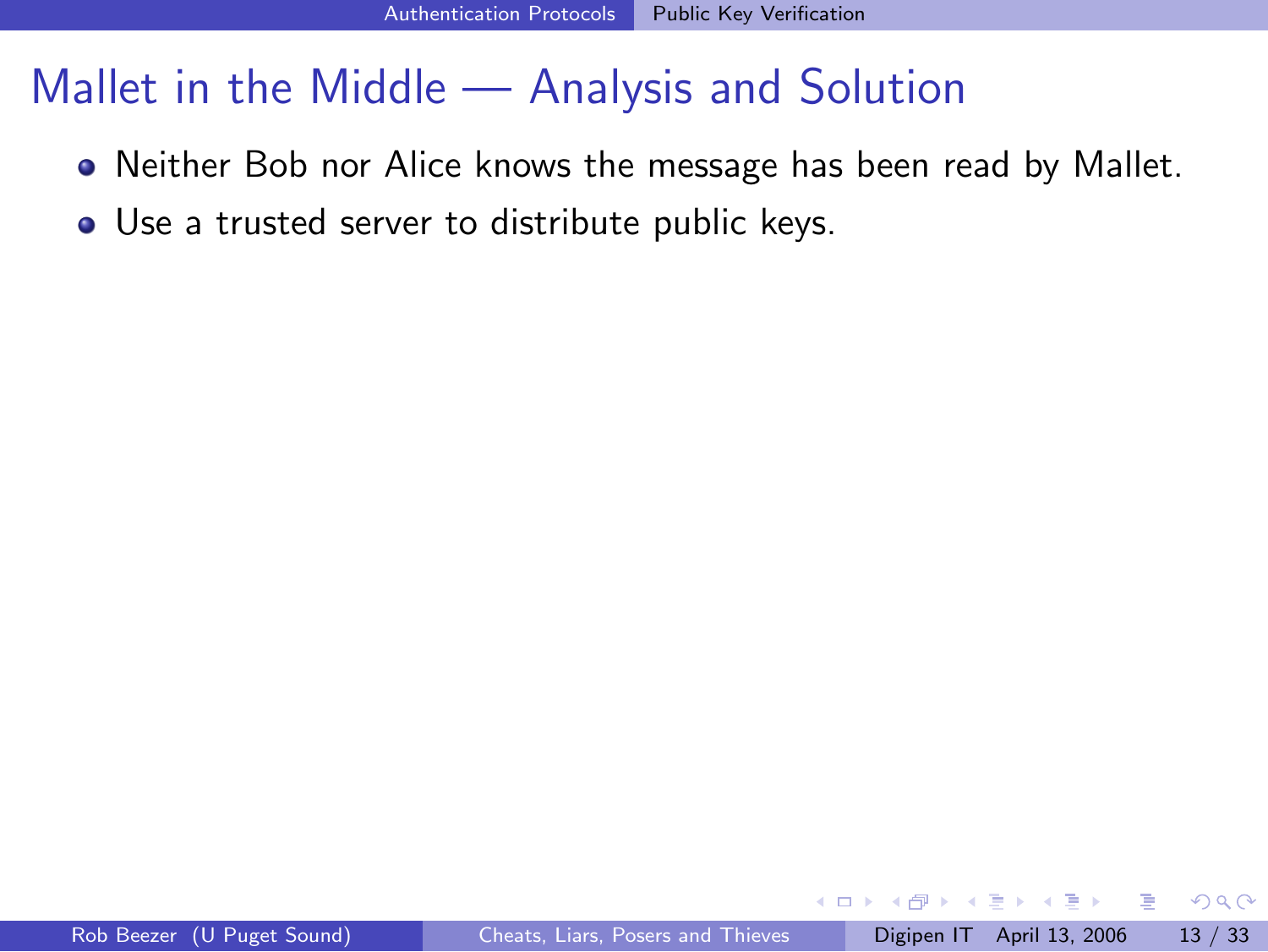- Neither Bob nor Alice knows the message has been read by Mallet.
- Use a trusted server to distribute public keys.
- Bob creates a hash of his public key, a "fingerprint"

Fingerprint of a PGP 2.6 1024-bit public key A4 67 92 0B 50 C9 DC E0 7E A9 FE 69 4D 9A 41 7D

化重新润滑脂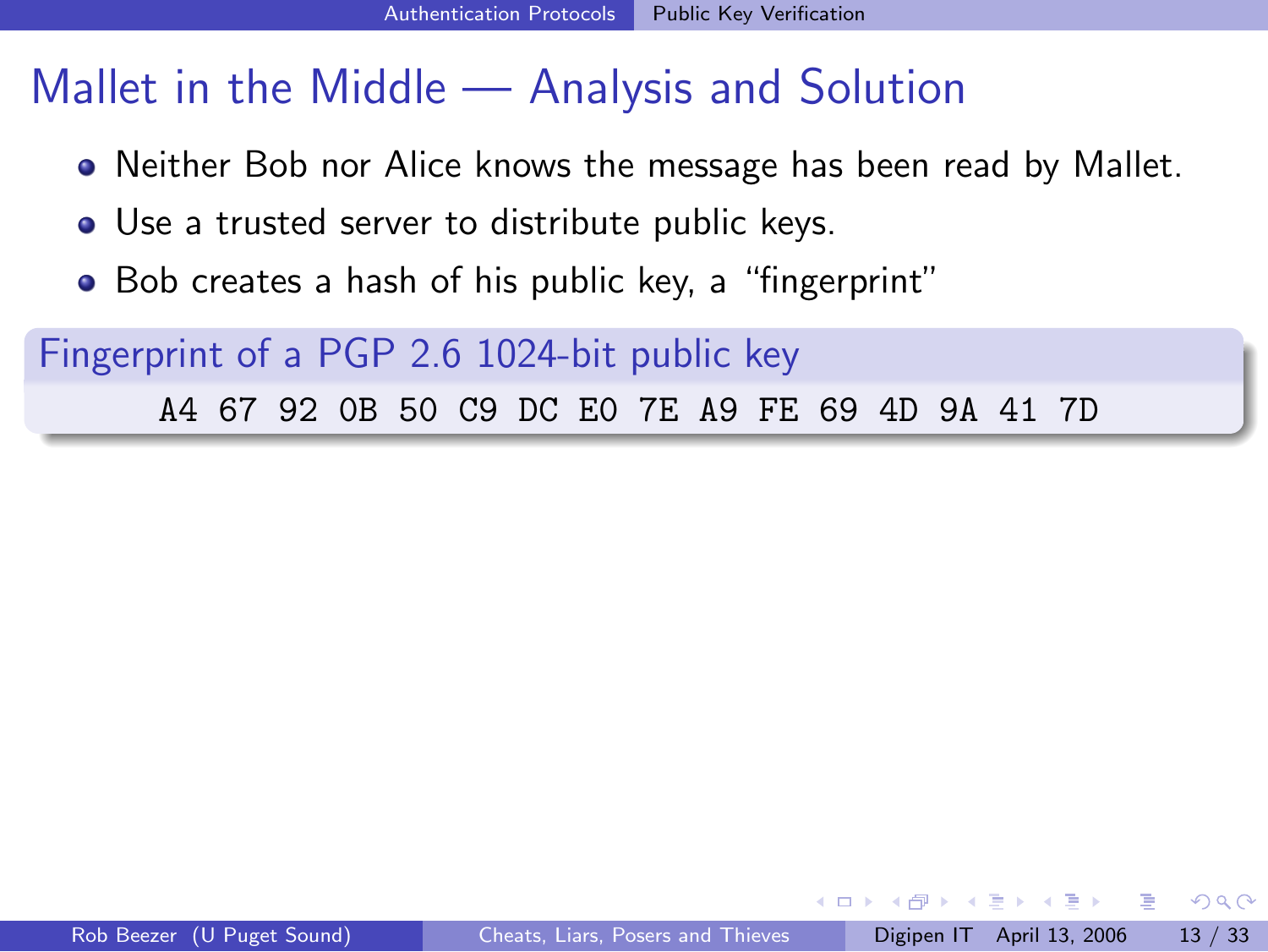- Neither Bob nor Alice knows the message has been read by Mallet.
- Use a trusted server to distribute public keys.
- Bob creates a hash of his public key, a "fingerprint"

Fingerprint of a PGP 2.6 1024-bit public key A4 67 92 0B 50 C9 DC E0 7E A9 FE 69 4D 9A 41 7D

- Alice creates a hash of public key she receives.
- Alice and Bob compare hashes by conventional means.

ヨメ イヨメ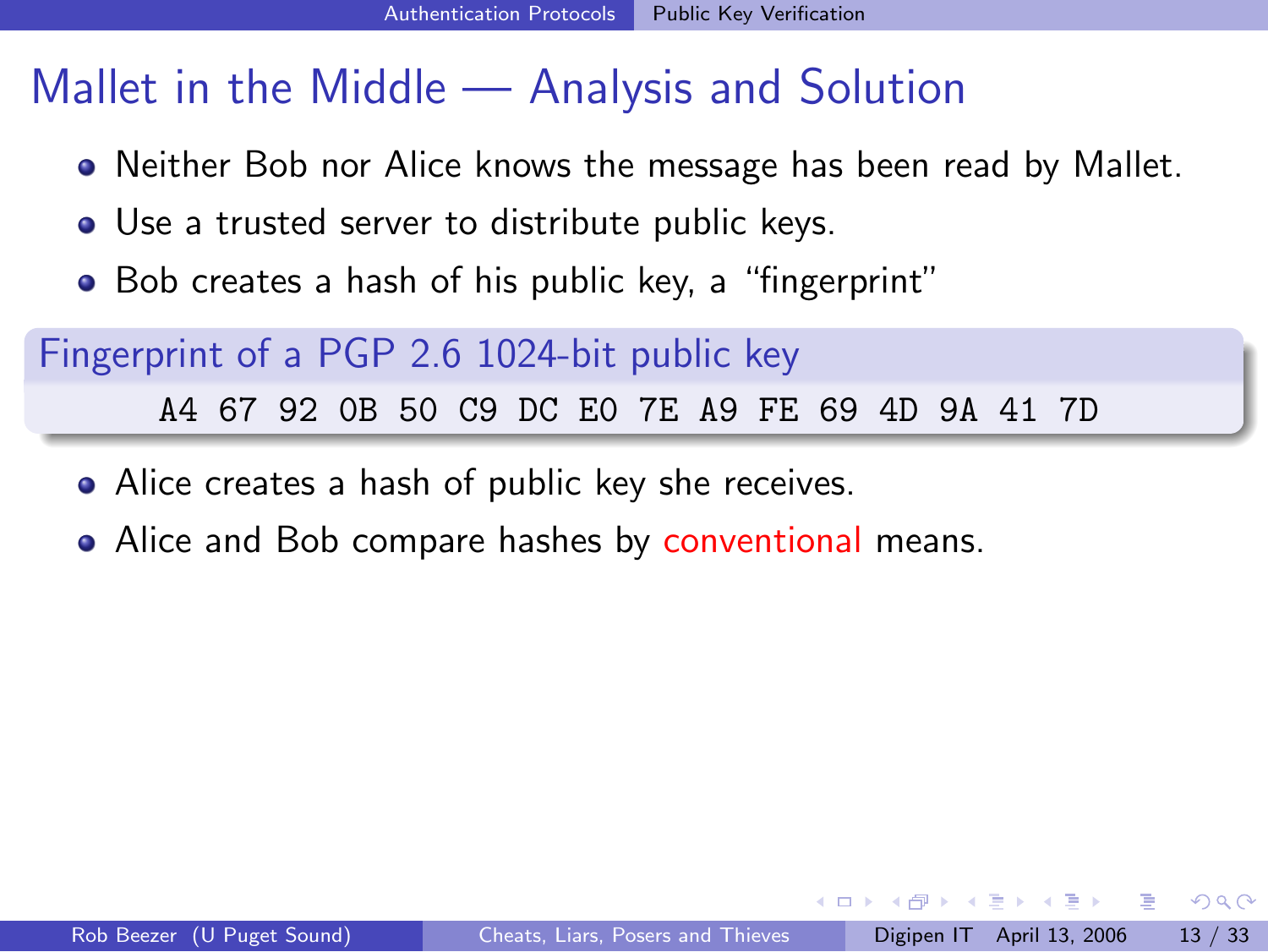# Digital Signatures

Alice has a public key,  $P_A$ , and secret key,  $S_A$ M is a message to be sent from Alice to Bob

 $E(k, x)$  is an agreed-upon, public, encryption function  $D(k, x)$  is an agreed-upon, public, decryption function

• Alice "decrypts" original message with her secret key  $C = D(S_A, M)$ . <sup>2</sup> Bob "encrypts" received message with Alice's public key

$$
E(P_A, C) = E(P_A, D(S_A, M)) = M
$$

This requires that the encryption and decryption functions commute

#D → x B → x B → B

 $\Omega$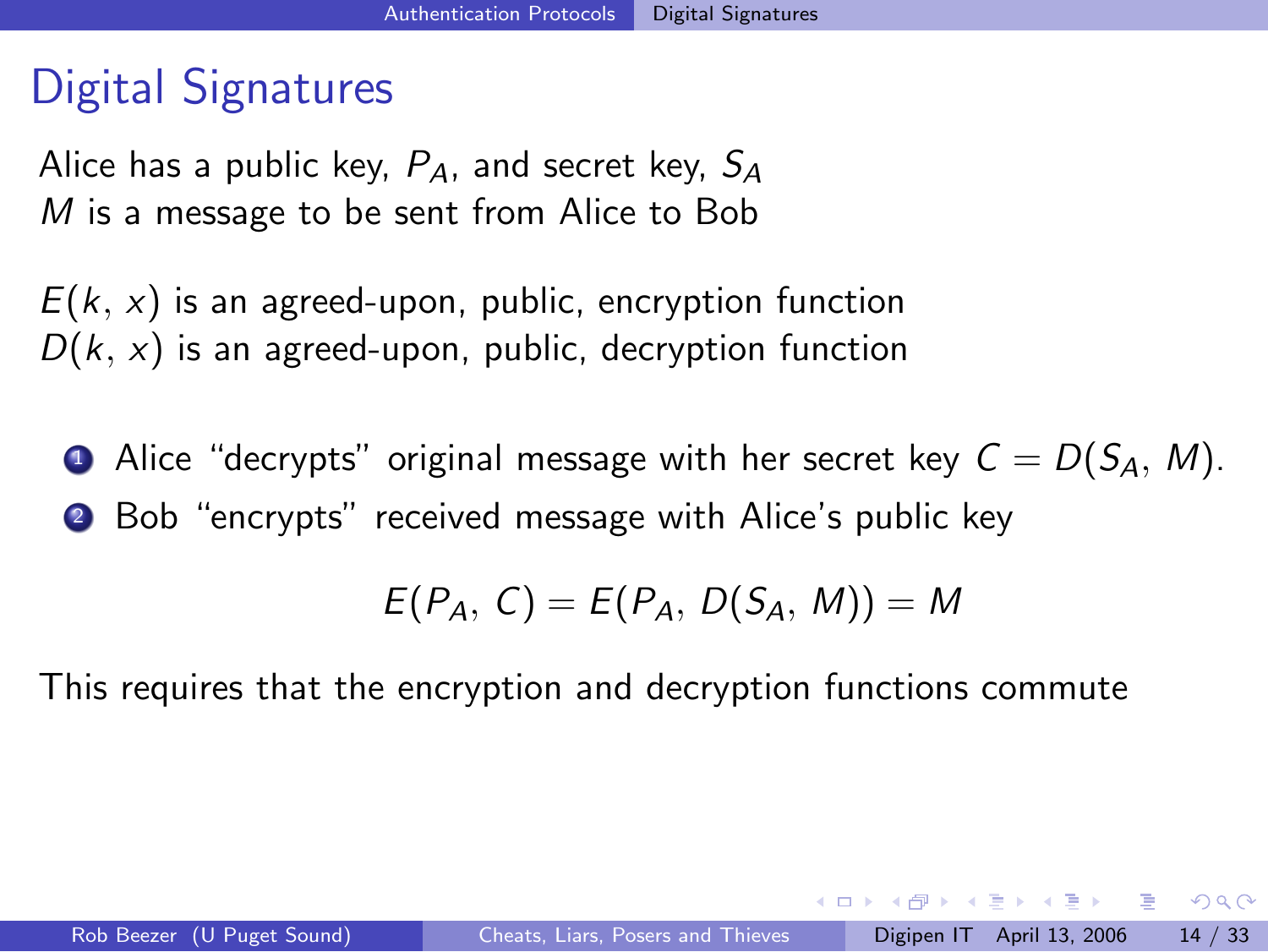# Digital Signatures — Analysis

- **1** Only Alice knows her secret key, so only she can form C.
- <sup>2</sup> Anybody can perform Bob's verification step.
- **3** If the message is sabotaged in transit, then Bob's verification yields garbage.
- **4** In practice a message is hashed, and the hash is signed and appended to the message.
- **5** Individuals sign each other's public keys as testimony to their genuineness.
- <sup>6</sup> Authorities (Verisign, VISA, AOL) sign public keys to form "certificates."
- **2** A digital signature is frequently used to show something is genuine.

4 0 8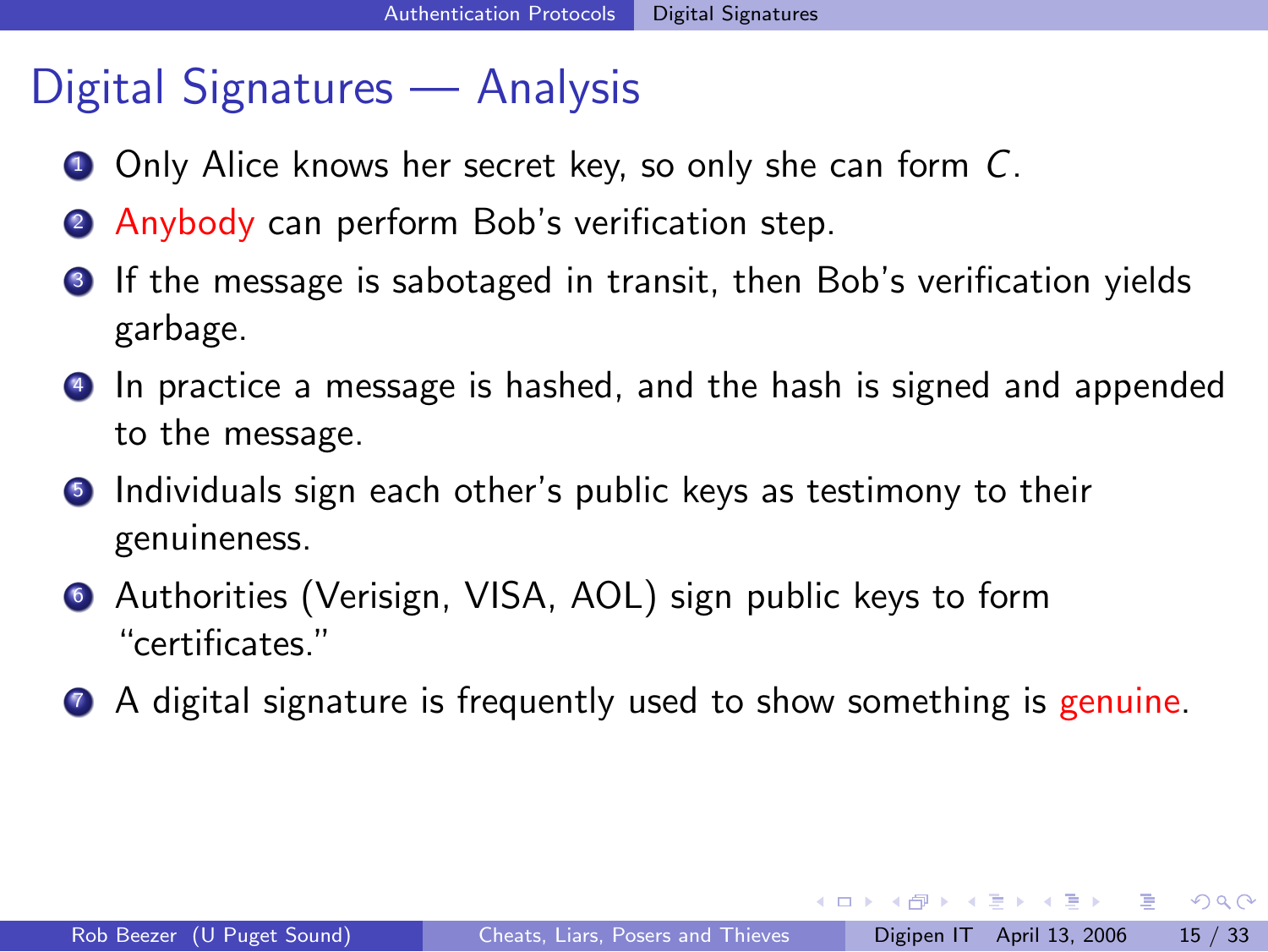# Secret Sharing

- Sometimes we might want others to possess a secret of ours, but without them knowing the secret itself.
- Alice has a secret for the success of her family business, and she would like her son, Bob, to have the secret when she dies — but she does not trust him with it while she is alive.
- She enlists the aid of Trent, the executor of her estate, whom she does not entirely trust either.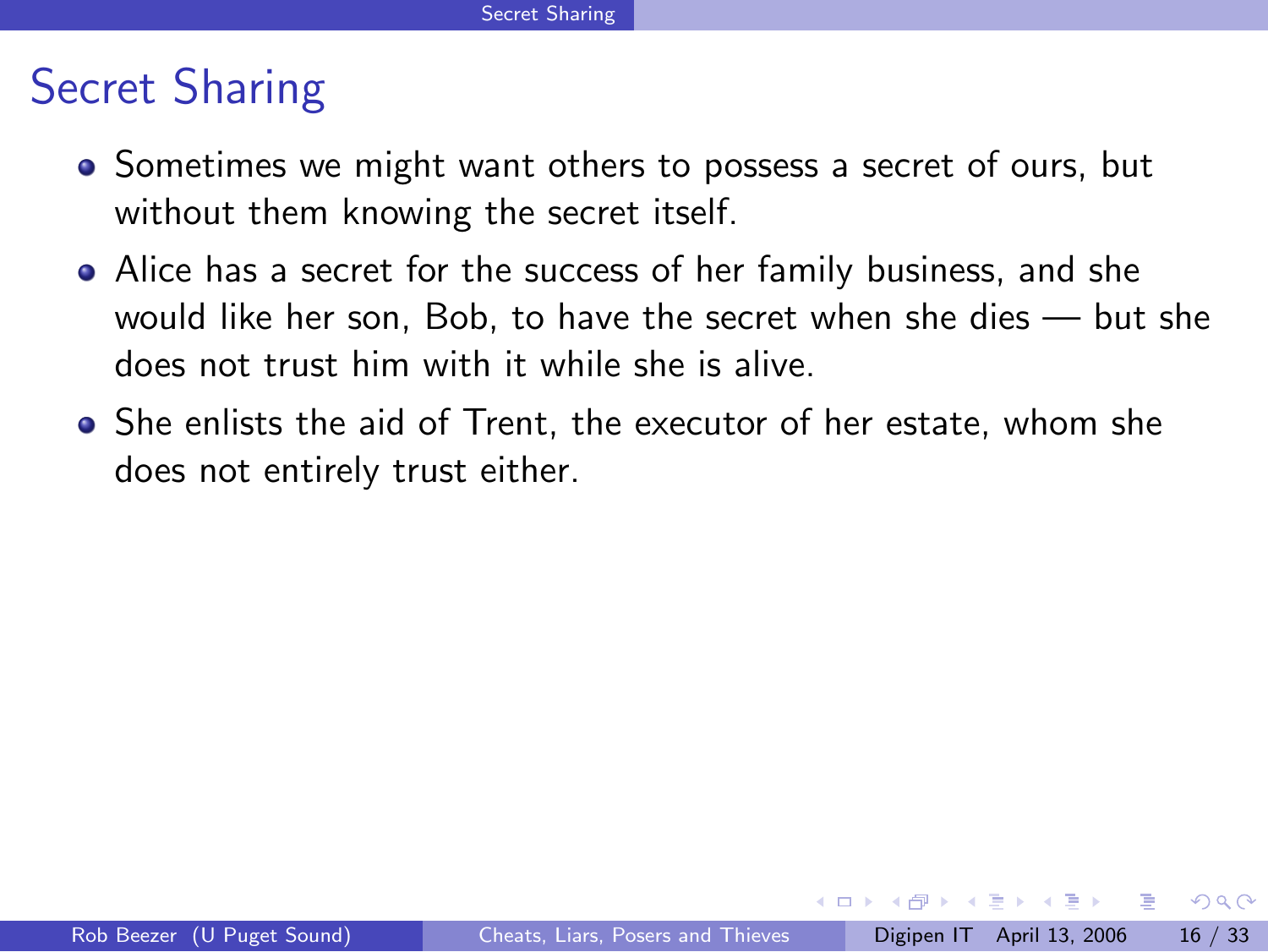# Secret Sharing

- Sometimes we might want others to possess a secret of ours, but without them knowing the secret itself.
- Alice has a secret for the success of her family business, and she would like her son, Bob, to have the secret when she dies — but she does not trust him with it while she is alive.
- She enlists the aid of Trent, the executor of her estate, whom she does not entirely trust either.
- $\bullet$  Alice has a secret S (a string of characters in binary).
- $\bullet$  Alice generates a random binary string, R, of the same length.
- **3** Alice does an exclusive-or  $(XOR, \oplus)$  of R and S to form

$$
T=R\oplus S
$$

 $\triangleleft$  Alice gives R to Bob and T to Trent.

化重氮 化重氮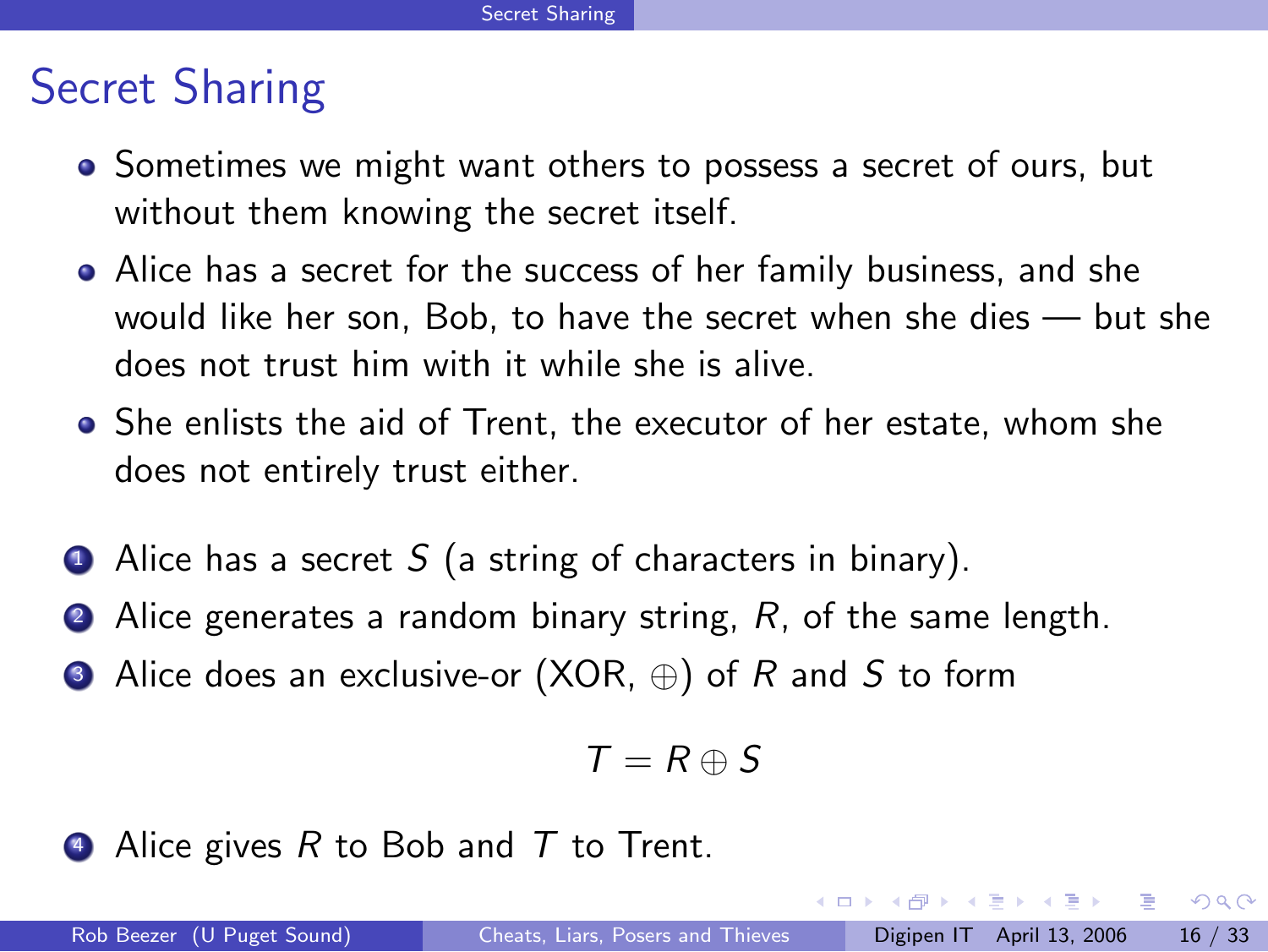# Secret Sharing — Analysis

### Example

- $S = 2$  cups flour, 1 egg, 1 cup water, 3 tbs butter, chocolate chips
- $R = k31$ zhbkcwp1tix3dfb14corsg1pgfd2s1fcjajgdftbnomifoakqmibsy
- $T =$ lacpszo4h2uift3h2fgagonkqplkhkfjadgwyucil1yt4re4tms34cxi4k
	- The strings  $R$  and  $T$  are useless to Bob and Trent individually.
	- $\bullet$  T appears just as random as R.
	- When Alice dies Trent gives Bob  $T$ , and Bob exclusive-ors  $R$  and  $T$ ,

$$
R \oplus T = R \oplus (R \oplus S) = (R \oplus R) \oplus S = \mathbf{0} \oplus S = S
$$

• Bob and Trent could together recover the secret prior to Alice's death.

4 D F

 $\mathcal{A} \oplus \mathcal{B} \rightarrow \mathcal{A} \oplus \mathcal{B} \rightarrow \mathcal{A} \oplus \mathcal{B} \rightarrow \mathcal{B}$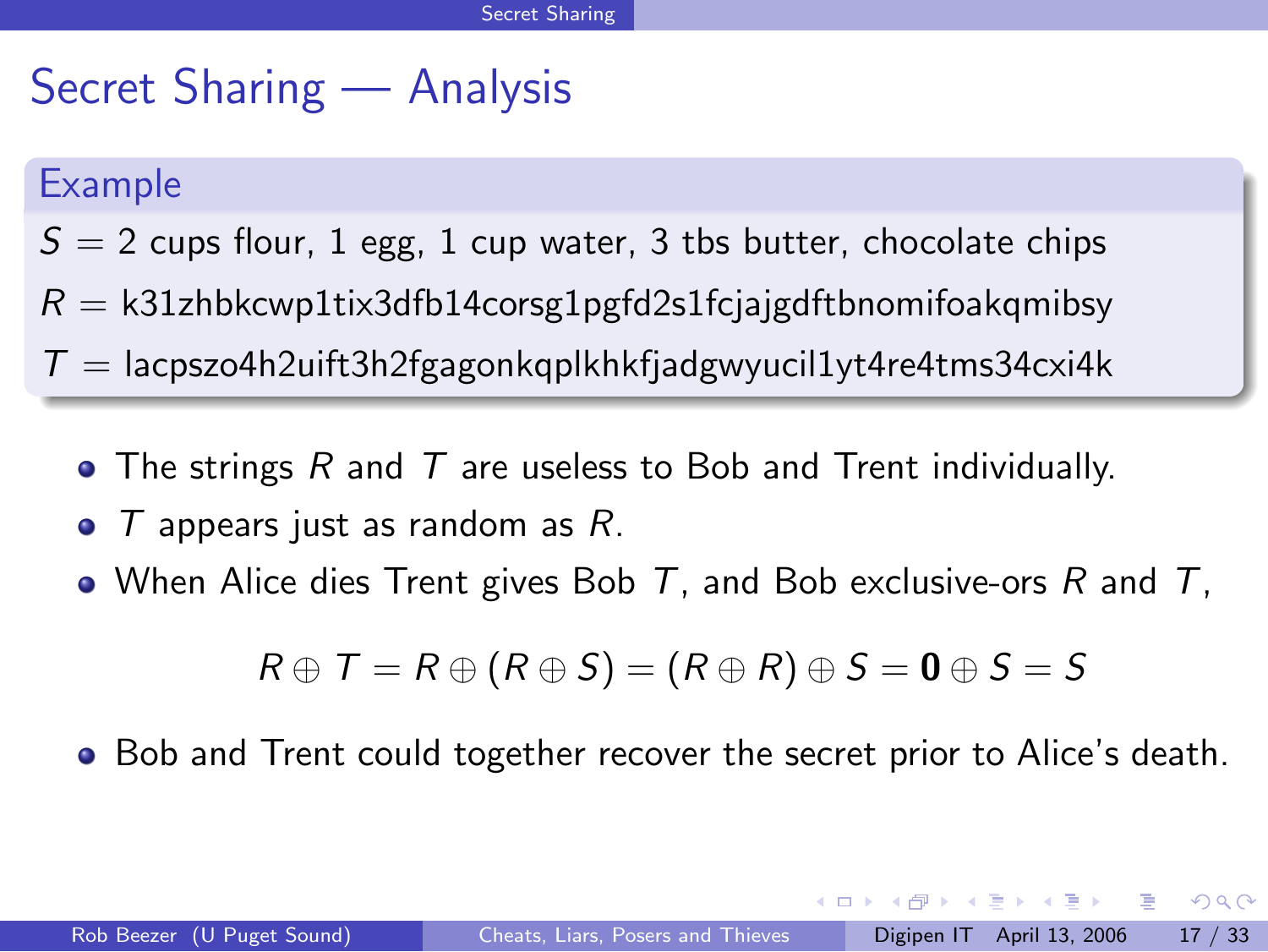# Blind Notary Protocol

Sometimes we want to have a document signed without the signer being able to read the document. This is useful for digital cash and voting protocols. We can think of this as a notarization service being provided by a blind notary.

- **4** Alice multiplies her document by a number, the blinding factor.
- <sup>2</sup> Bob digitally signs the unintelligible, blinded document.
- Alice divides the signed message by the blinding factor.
- <sup>4</sup> Alice obtains a version of her document, as if simply signed by Bob.

化重复 化重变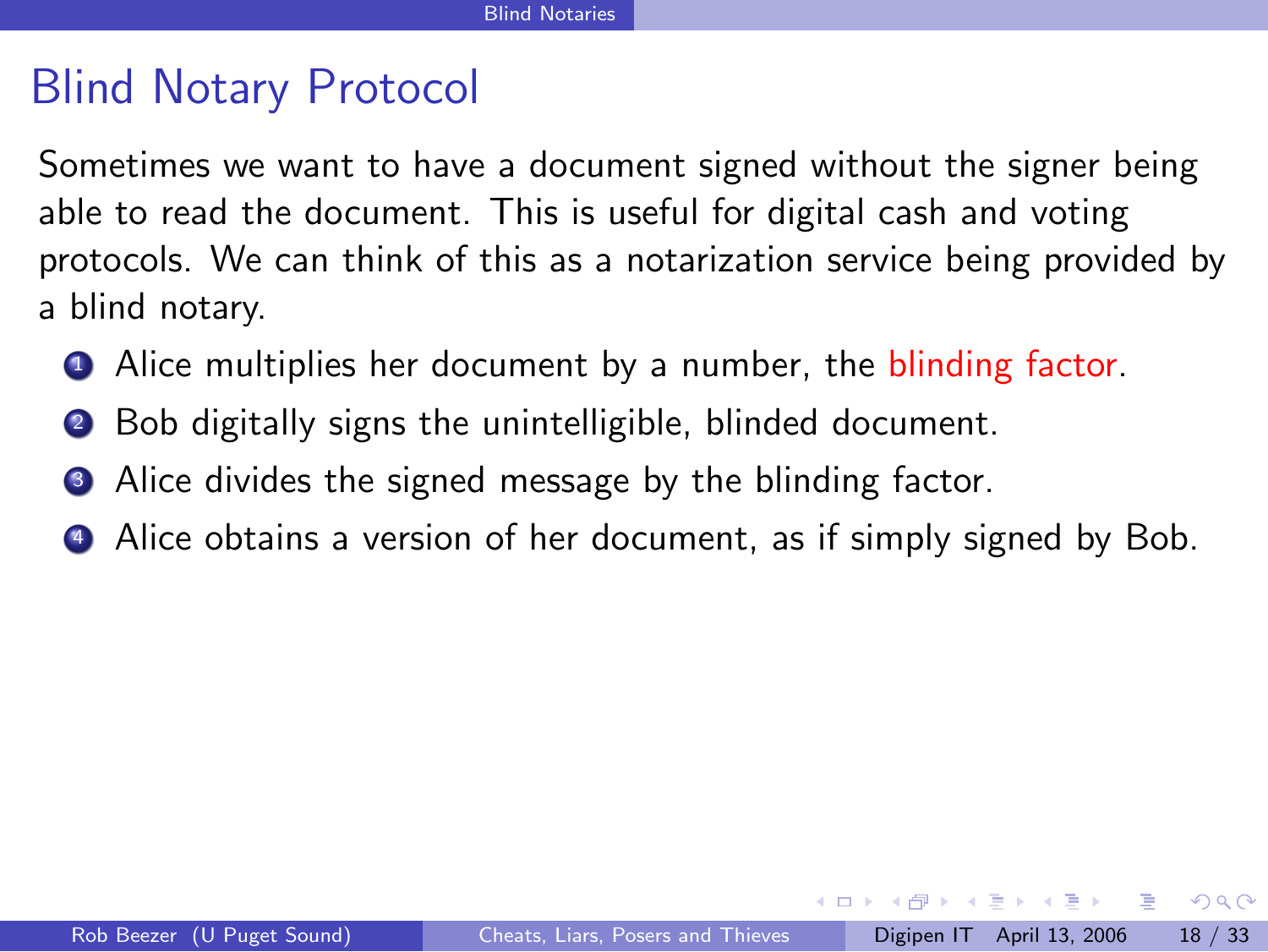# Blind Notary Analysis

This requires the signature function and multiplication to commute with each other.

$$
D(\alpha M, S_B) = \alpha D(M, S_B)
$$

- The message could say, "Bob owes Alice \$1,000,000."
- Bob is only attesting to the fact that he signed the document (perhaps at a certain time).
- This is analogous to a document in an envelope made of the paper used in multi-part forms.
- "Stamper" is a free service on the Internet, adds a signature and a timestamp.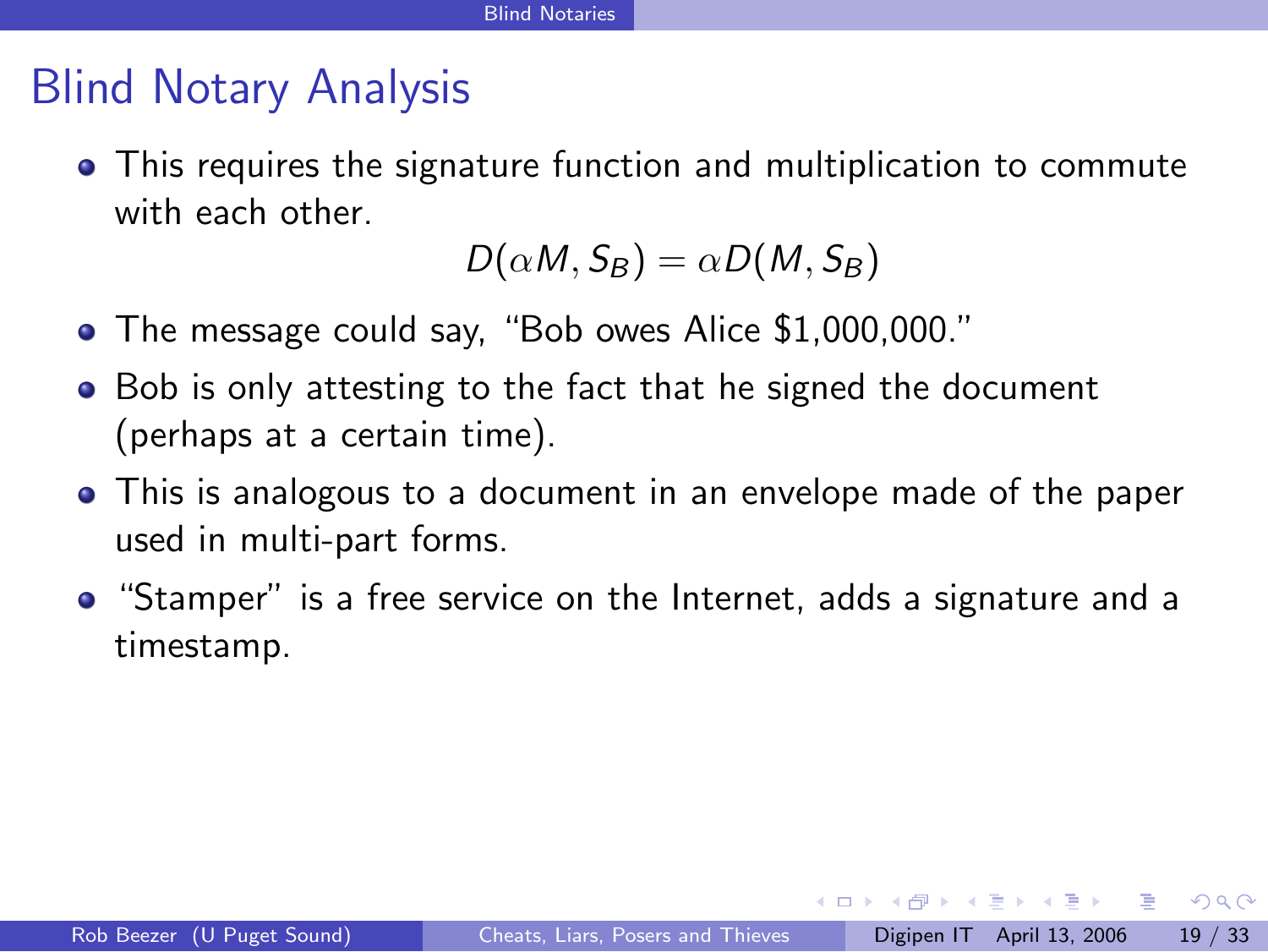# Who Do You Trust?

- Alice says her service can predict the price of Google's stock.
- Alice would like Bob to subscribe to her service.
- Bob asks for evidence of Alice's abilities before he subscribes.
- Alice offers her dead-on "prediction" from last month as evidence.
- Bob suspects Alice has created her "prediction" after the fact.
- Alice refuses to tell Bob her current prediction, because she does not want to give it to Bob for free.
- How can Alice make a prediction that she cannot adjust later, without simultaneously letting Bob have the use of that prediction?
- **•** Trent could be employed to solve this dilemma. But Trent can be a difficult person to find.

化重复 化重变

画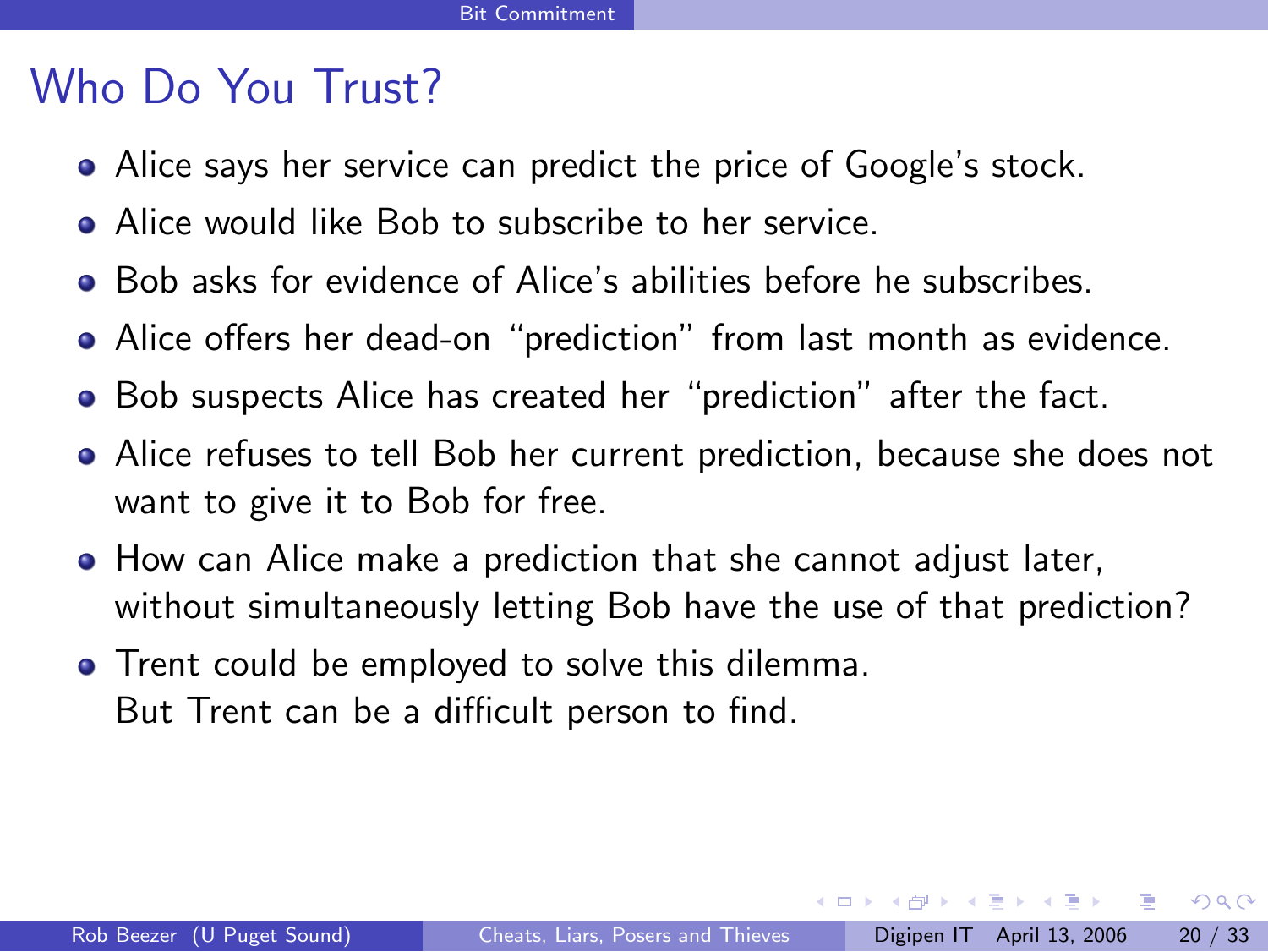# Bit Commitment

- $\bullet$  Alice wishes to commit to a single bit, b.
- **2** Alice creates two lengthy random strings,  $R_1$ ,  $R_2$ .
- Alice builds the message  $R_1R_2 b$ .
- 4 Alice hashes this message to form H.
- Alice "commits" by sending Bob  $R_1$  and H.
- Later, Alice sends Bob the message  $M = R_1 R_2 b$ , "opening" her commitment.

化重新润滑脂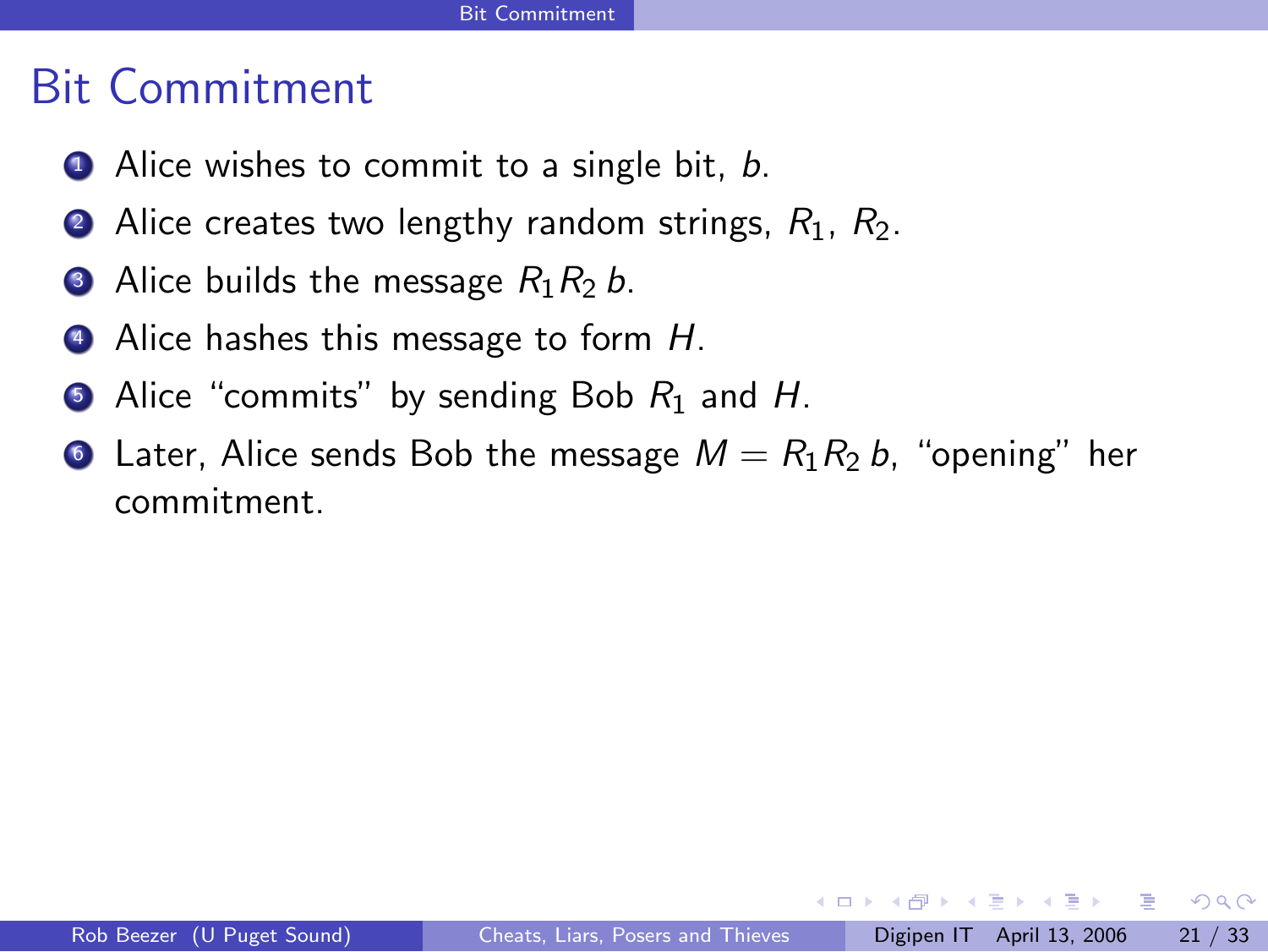### Bit Commitment — Analysis

- Bob cannot determine *b* before Alice decides to disclose it.
- There are too many possibilities for  $R_2$  as he tries to recreate possible values of  $M$  with test values of  $b$ .

4 D F

正々 メラメ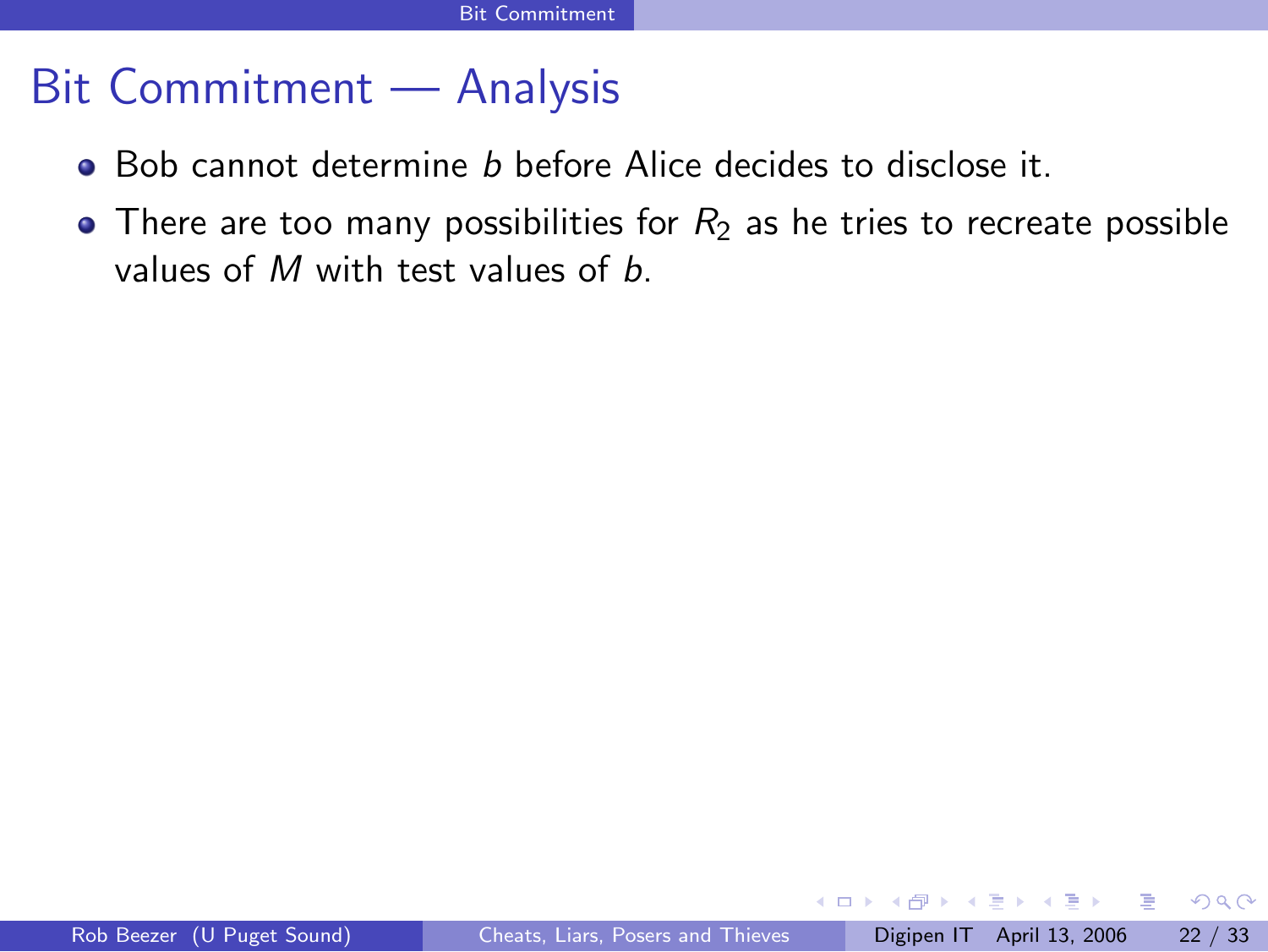## Bit Commitment — Analysis

- Bob cannot determine *b* before Alice decides to disclose it.
- There are too many possibilities for  $R_2$  as he tries to recreate possible values of  $M$  with test values of  $b$ .
- Bob can check the commitment after Alice reveals M.
- Bob checks that M contains  $R_1$  as a substring and that M hashes to H correctly.

化重复 化重变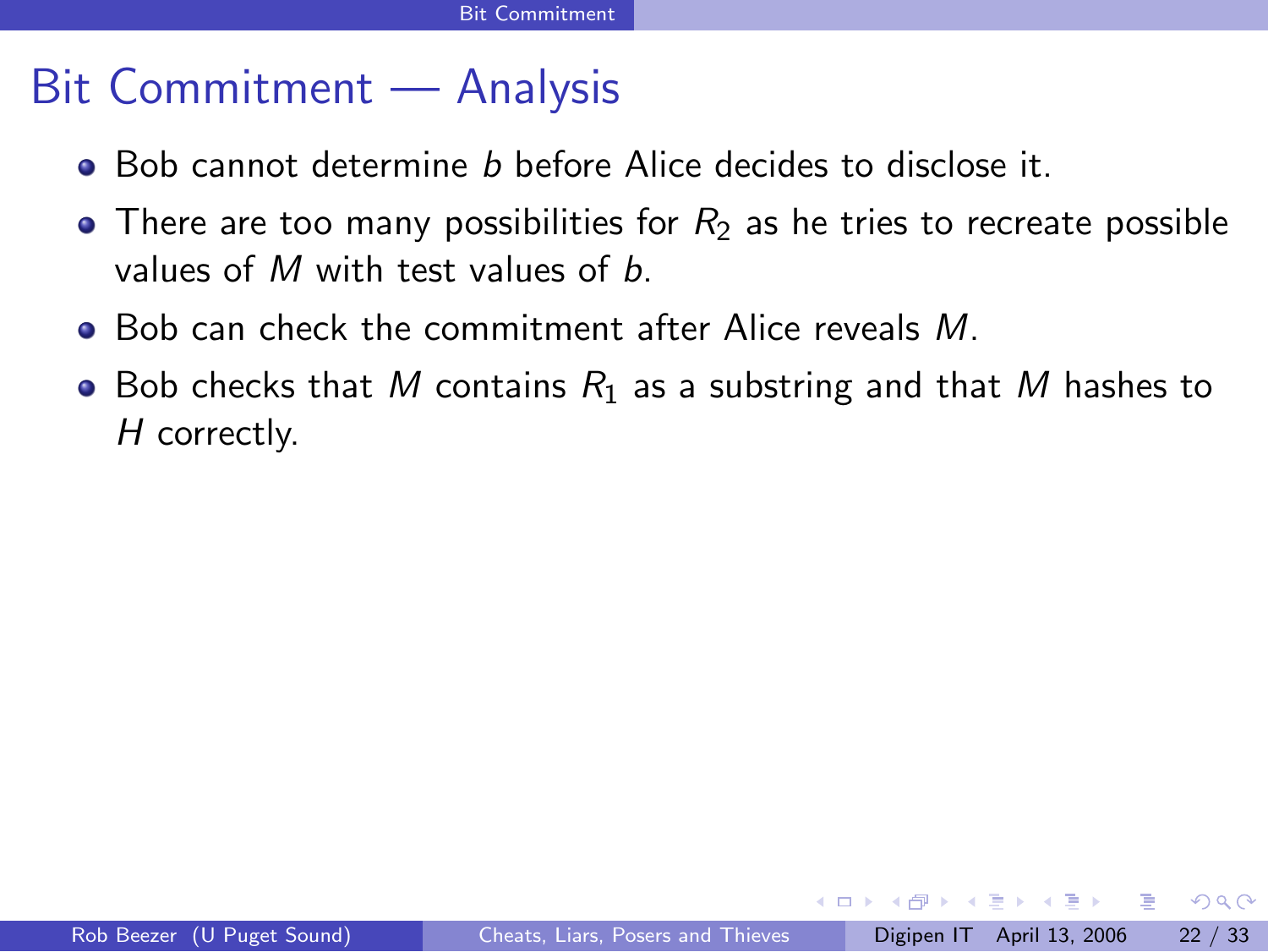# Bit Commitment — Analysis

- Bob cannot determine b before Alice decides to disclose it.
- There are too many possibilities for  $R_2$  as he tries to recreate possible values of  $M$  with test values of  $b$ .
- Bob can check the commitment after Alice reveals M.
- Bob checks that M contains  $R_1$  as a substring and that M hashes to H correctly.
- Alice cannot change her bit in the interim.
- Alice would have to find  $R'_2$  so that  $R_1R'_2$  b' also hashes to H.

化重复 化重变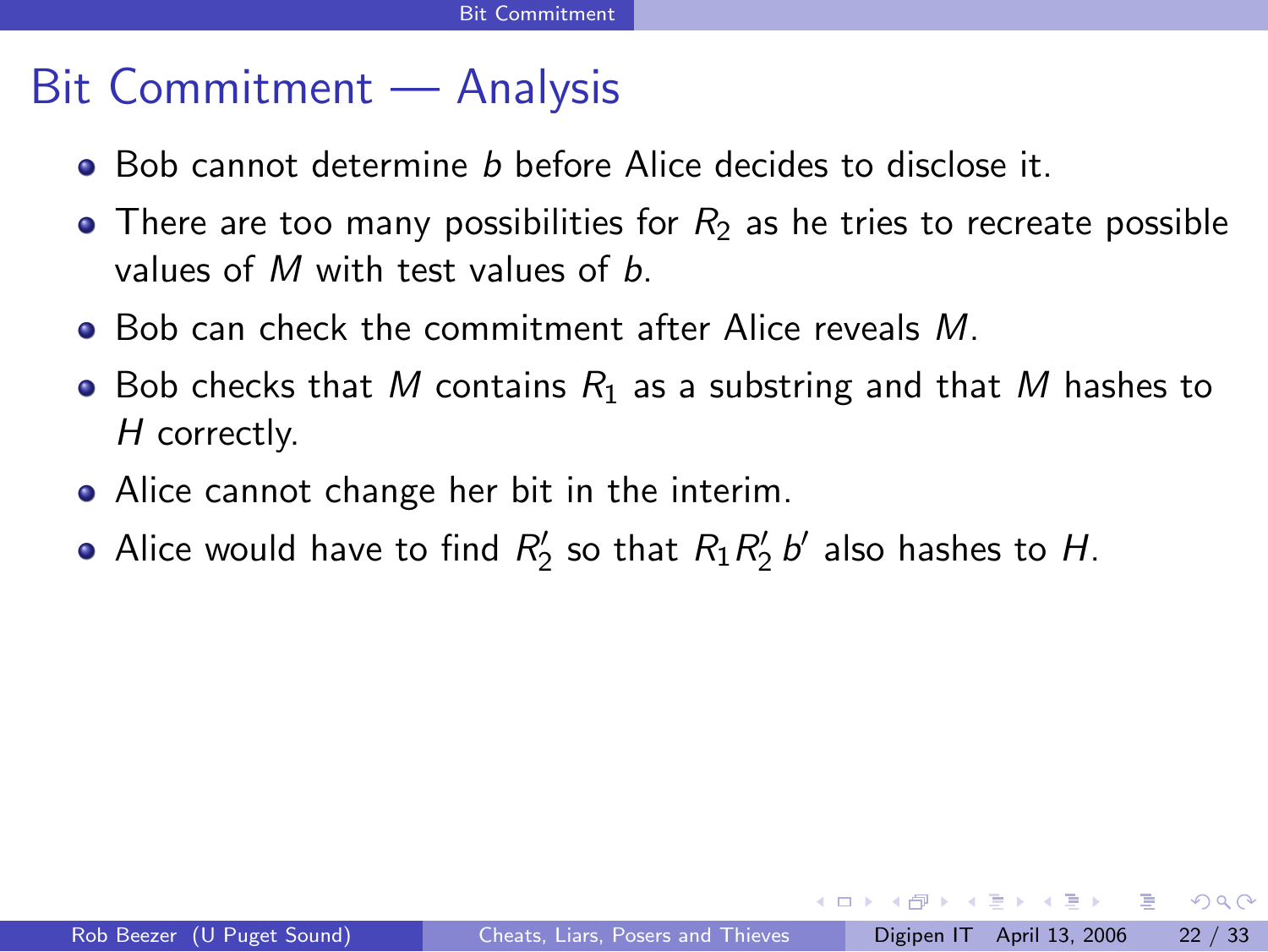# Flipping Coins

How do we flip a coin over a network?

- **1** Alice chooses a bit at random.
- 2 Alice sends a message to Bob commiting to this bit.
- Bob chooses a bit at random and sends it to Alice.
- <sup>4</sup> Alice sends a message to Bob opening her commitment.
- **6** Alice and Bob now know each other's choices for their bits.
- **6** If Alice's and Bob's bits match, the coin is heads.
- **1** If Alice's and Bob's bits differ, the coin is tails.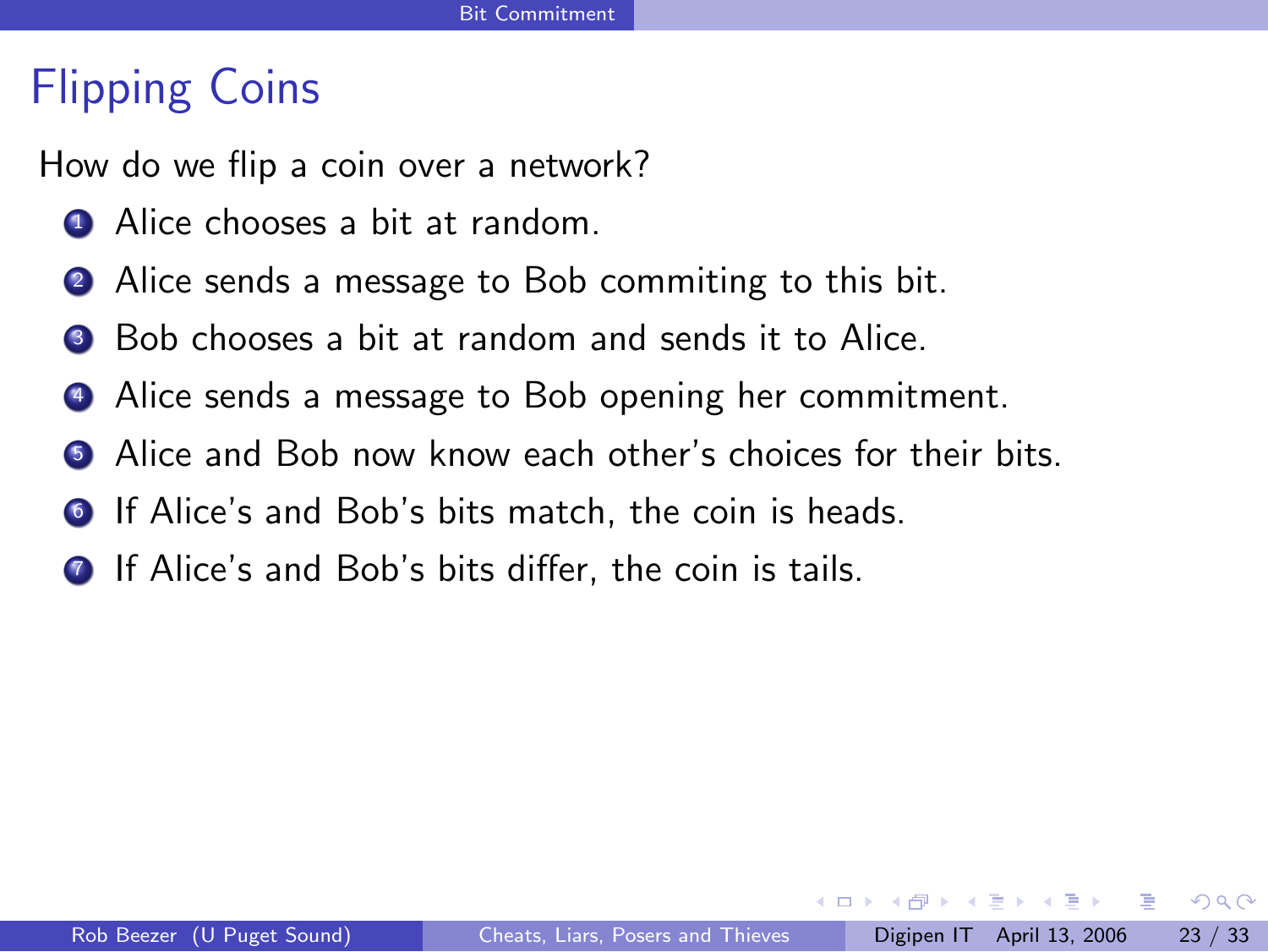# Flipping Coins — Analysis

- With bit commitment, Alice can "go first" and cannot renege.
- We can do this repeatedly to generate a random sequence of bits.
- Alice and Bob can build a key for symmetric encryption in this manner, with the confidence that neither of them is proposing a key with "unusual" properties.
- Applying public-key encryption to the messages, Eve cannot listen in.
- More involved protocols can be used to deal playing cards to a group over a network.

化重复 化重变

- 3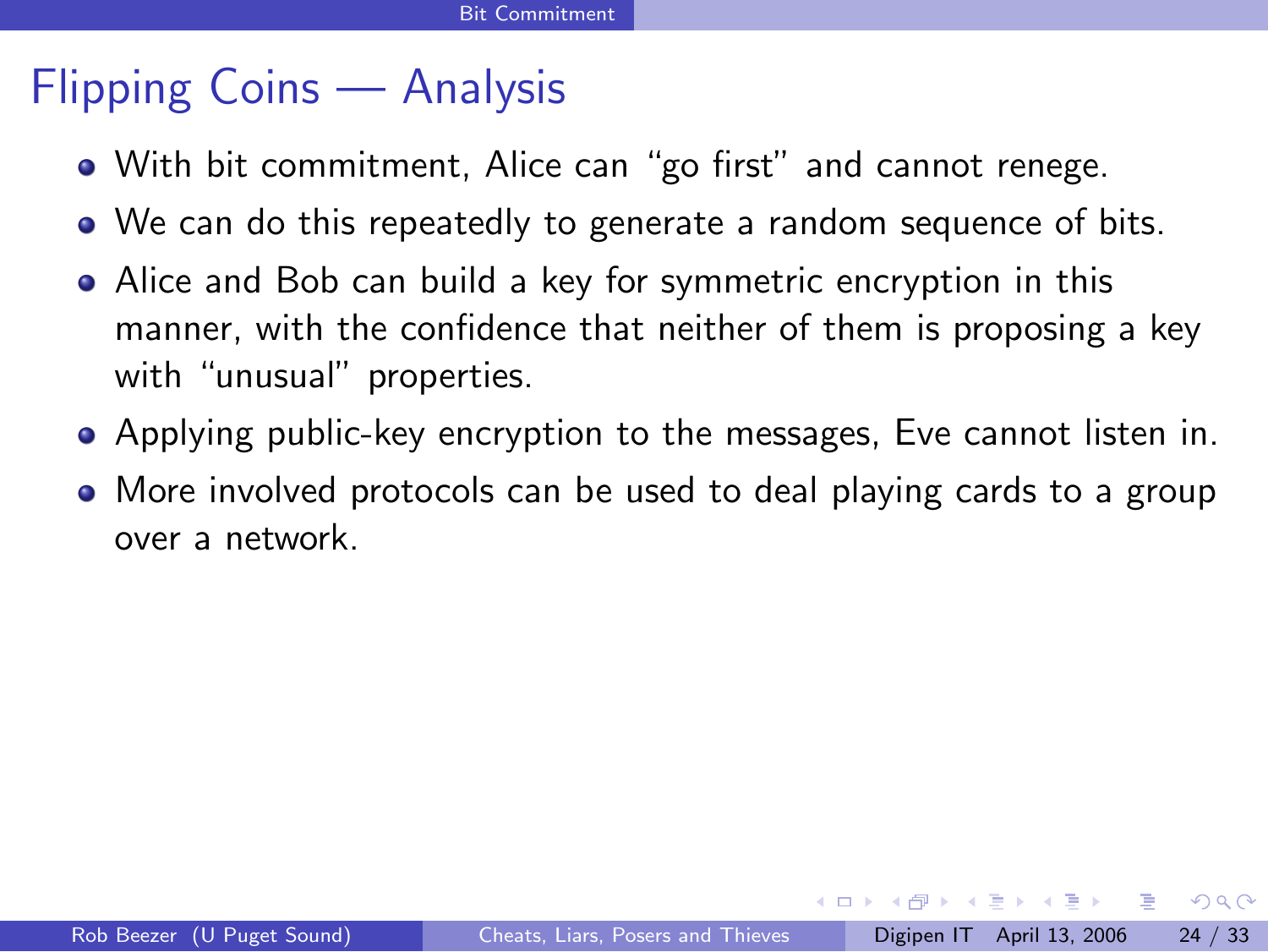# Anonymous Digital Cash

- **1** Alice prepares 100 money orders, each for \$50.
- <sup>2</sup> She multiplies each by a different blinding factor.
- She presents all 100 at the bank.
- The bank has Alice unblind 99 of her 100 money orders.
- **•** Bank checks that all 99 are really for \$50 each.
- <sup>6</sup> Satisfied, the bank digitally signs the remaining blinded money order with bank's secret key.
- **2** Bank deducts \$50 from Alice's account.
- **8** Alice unblinds the money order and takes it to a merchant.
- <sup>9</sup> Merchant uses the bank's public key to check bank's signature.
- <sup>10</sup> Merchant accepts the money order, takes it to the bank.
- **11** The bank verifies its signature again.
- <sup>2</sup> Bank credits \$50 to the merchant's account.

ラメ メラメ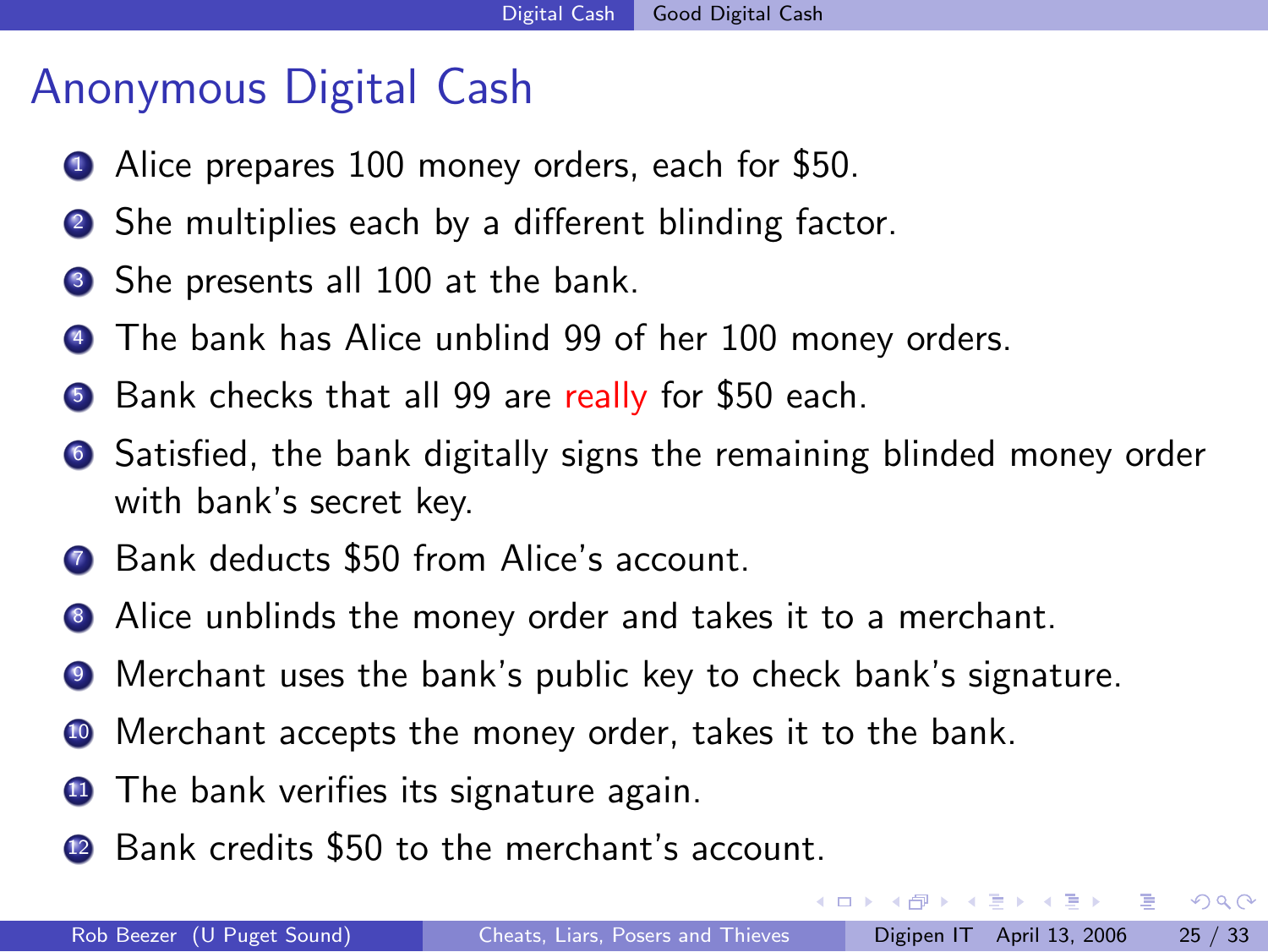## Anonymous Digital Cash — Analysis

- There is a 1 in 100 chance that Alice can get the bank to sign a \$1,000,000 money order without detection. There must be a large penalty to discourage this. (Jail time?)
- Alice never needs to reveal her identity to the merchant.
- Alice must identify herself to the bank when she gets the signed money order.
- However the bank cannot trace the spent money order back to Alice since it was blinded when Alice was at the bank.
- The transaction occurs off-line, without the bank's participation.
- The money order can be backed-up, moved on networks.
- Both Alice and the merchant can copy and spend the money again. The bank will not recognize the multiple uses, nor will they know who it was that recycled the money order.
- Protect against reuse, allow for divisibility and transferability?

 $\overline{AB}$ 

4 D F

→ 君 > → 君 >

 $\equiv$   $\Omega$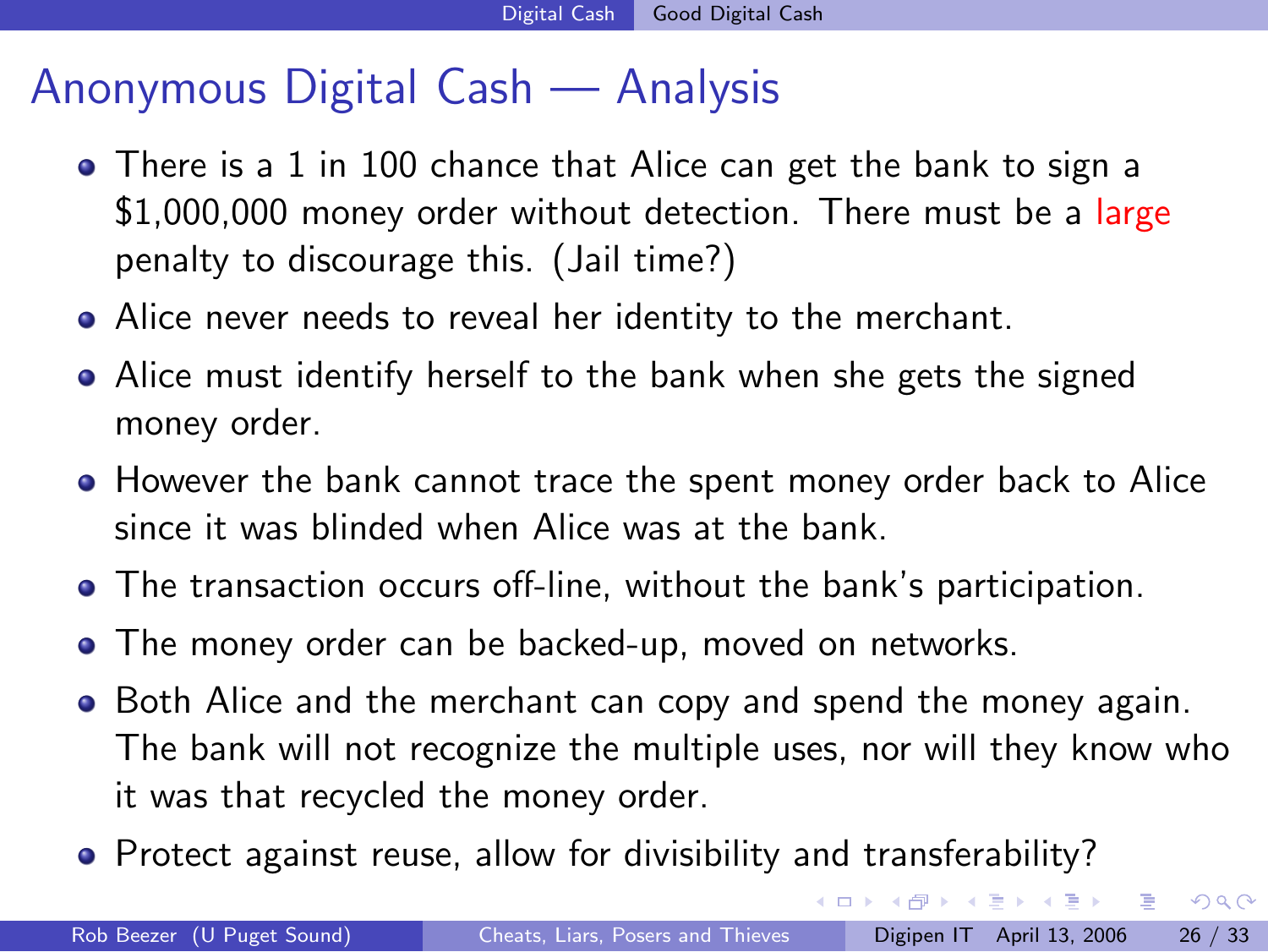# Better Digital Cash I

- Alice prepares 100 identical money orders. Each contains:
	- $\bullet$  The amount  $-$  \$50.
	- A random uniqueness string, different for each money order.
	- 100 copies of information identifying Alice (SSN, Name, Account, etc.) Each of these has been split via the secret sharing protocol in left and right "halves." Alice commits to each of the 200 halves. Note: There are 100 identification pairs on each of the 100 money orders.
- **2** Alice blinds each of the money orders individually.
- **3** The bank chooses 99 of Alice's prepared money orders. Alice unblinds each and opens all the commitments. The bank checks the amount, and the uniqueness string, and combines the two halves of each of the identifications.
- <sup>4</sup> Satisfied, the bank signs the remaining blinded money order and deducts \$50 from Alice's account.
- **•** Alice unblinds the money order and presents it to a merchant.

医毛囊 医牙骨下的

 $QQ$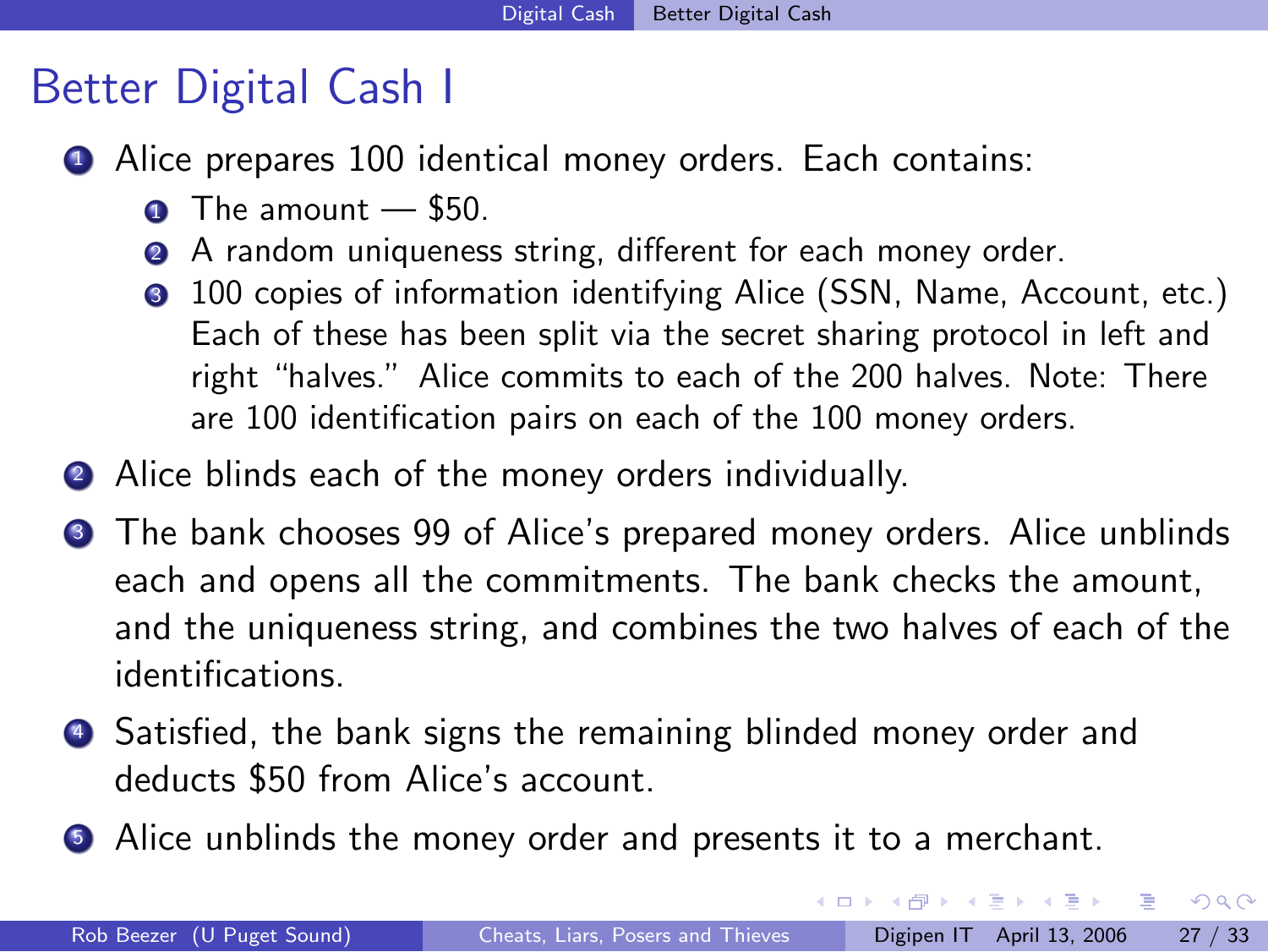# Better Digital Cash II

- <sup>6</sup> Merchant uses the bank's public key to check bank's signature.
- **2** Satisfied, the merchant gives Alice a 100 bit selector string. According to this string, Alice opens the commitment on one half of each of the 100 identifications.
- **8** The merchant takes the money order to the bank.
- **9** The bank checks its signature, and checks to see if the uniqueness string is in its database of spent money orders.
- <sup>10</sup> Satisfied, the bank credits \$50 to the merchant's account and records the uniqueness string and the 100 open halves of the identifications in its database.

化重复 化重变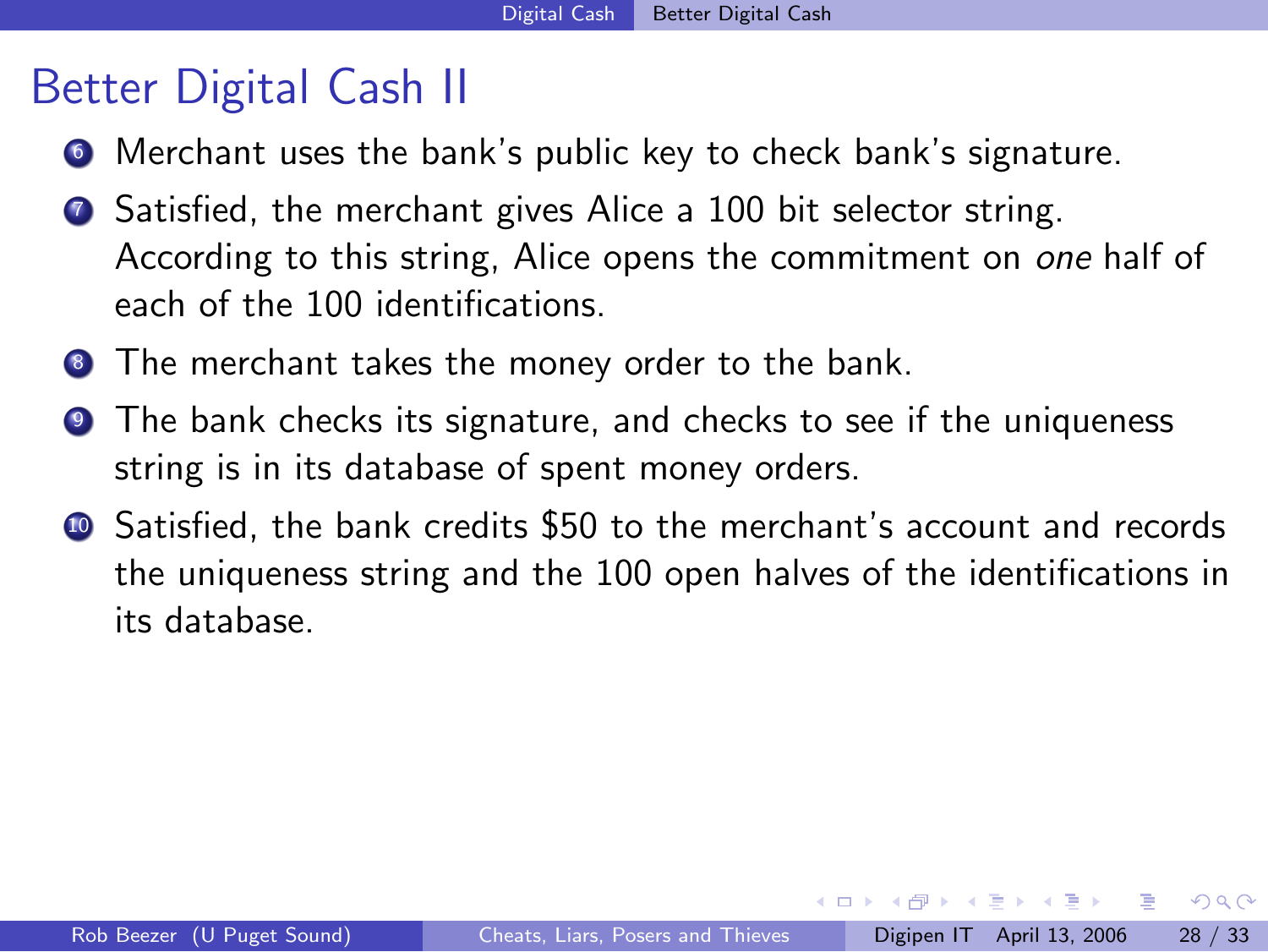## Better Digital Cash — Analysis I

- As before, Alice cannot hope to pass a fraudulent money order by the bank.
- Alice cannot tamper with the money order after she leaves the bank, since that would invalidate the bank's signature.
- The money can be spent or deposited twice, but the bank will eventually find out due to their database of spent uniqueness strings.
- Alice cannot spend the money twice, since the two merchants would be unlikely to provide the same selector string  $(1 \text{ in } 2^{100})$ . Where the selectors differ, the bank will eventually get both halves of Alices identification. Combining them will provide Alice's identity.
- **If the money order is deposited twice by the merchant, the selector** strings used will be identical. The merchant cannot fake a second, different selector string since he cannot open Alice's commitments on her identification halves.

4 0 8

画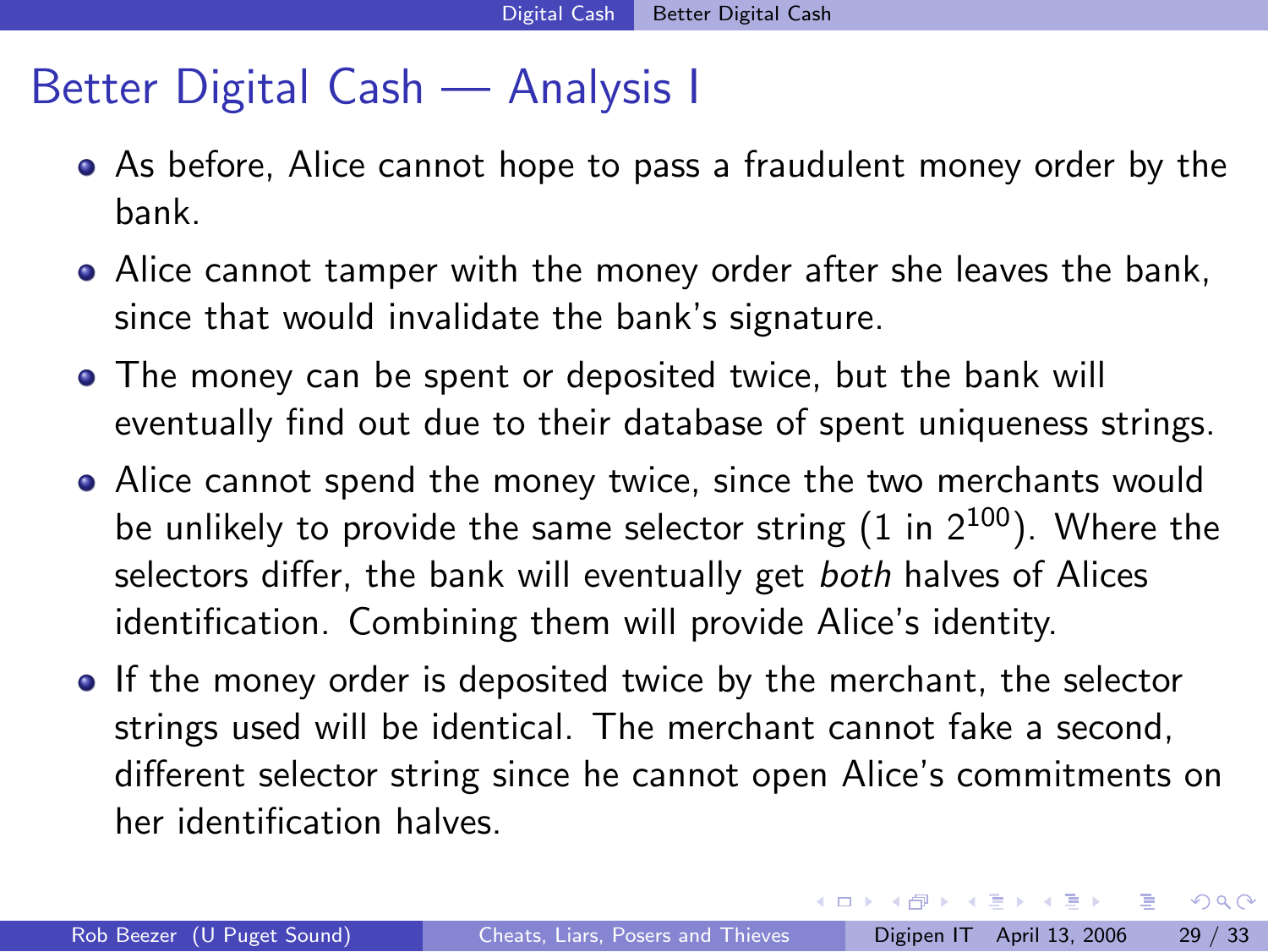# Better Digital Cash — Analysis II

- The merchant cannot identify Alice, since he only sees one half of each of her identifications.
- The bank cannot trace Alice's legitimate use of the money order since they cannot see the uniqueness string when Alice gets the money order signed. (It was blinded at the time.) Also, like the merchant, they only see halves of her identifications.

正々 メラメ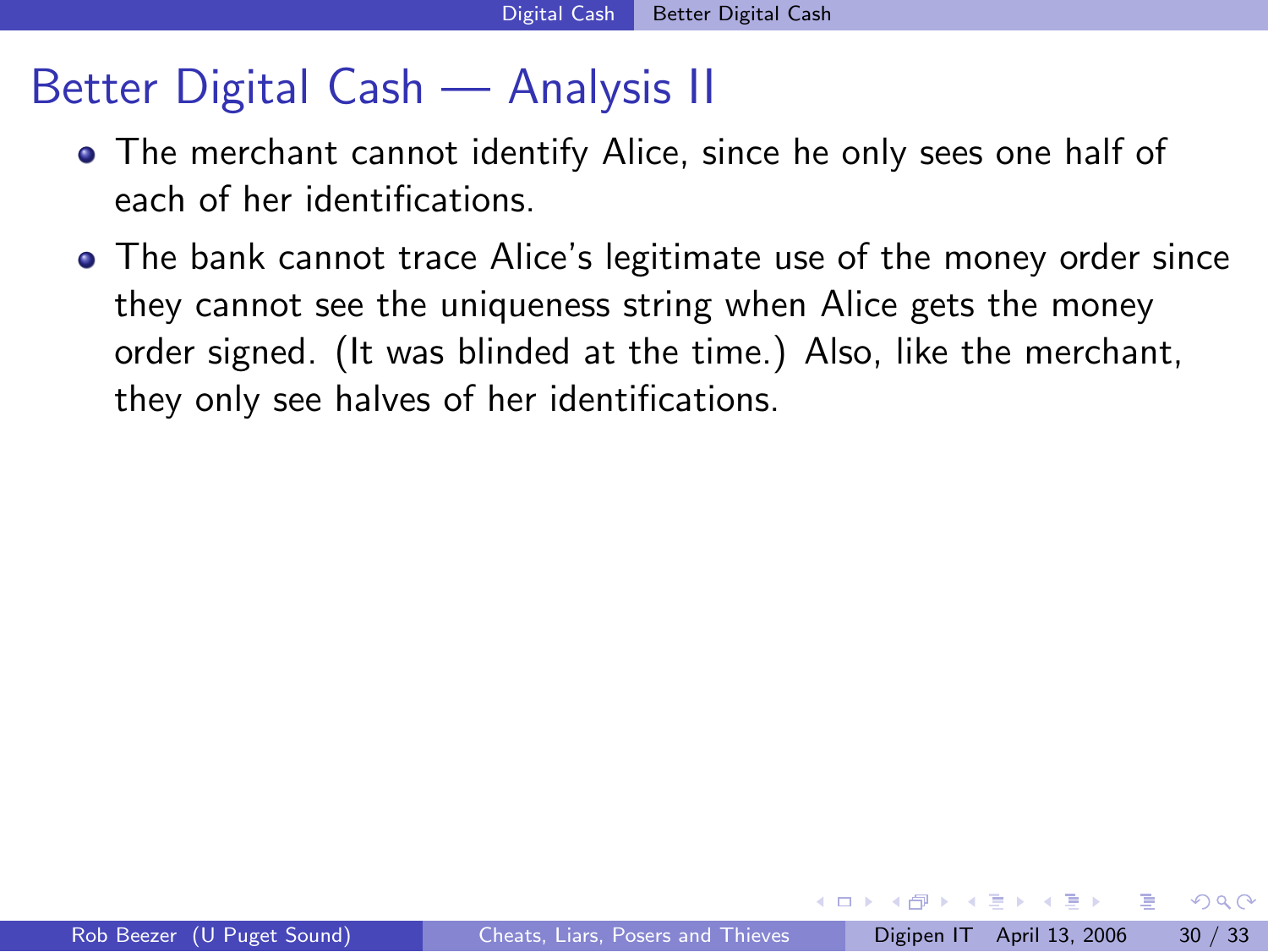### The Perfect Crime

- **1** Alice kidnaps a baby.
- Alice prepares 1,000 money orders for \$1,000 each.
- Alice blinds the money orders and sends them to the parents.
- **4** Alice instructs the parents to have the bank sign all the money orders, and publish the signatures in the newspaper.
- $\bullet$  The parents comply they pay for and publish the signatures.
- <sup>6</sup> Alice attaches the signatures to the money orders, unblinds them (in effect making the signatures look different than when they were published) and tries spending 50 of them.
- **1** If any of the 50 signatures are invalid, Alice keeps the baby and appeals to the parents again, asking for even more money. If all 50 of the signatures work, the baby is released unharmed at a quiet, random location.
- Alice continues spending more money orders with complete anonymity. 医毛囊 医牙骨下的

画

 $QQ$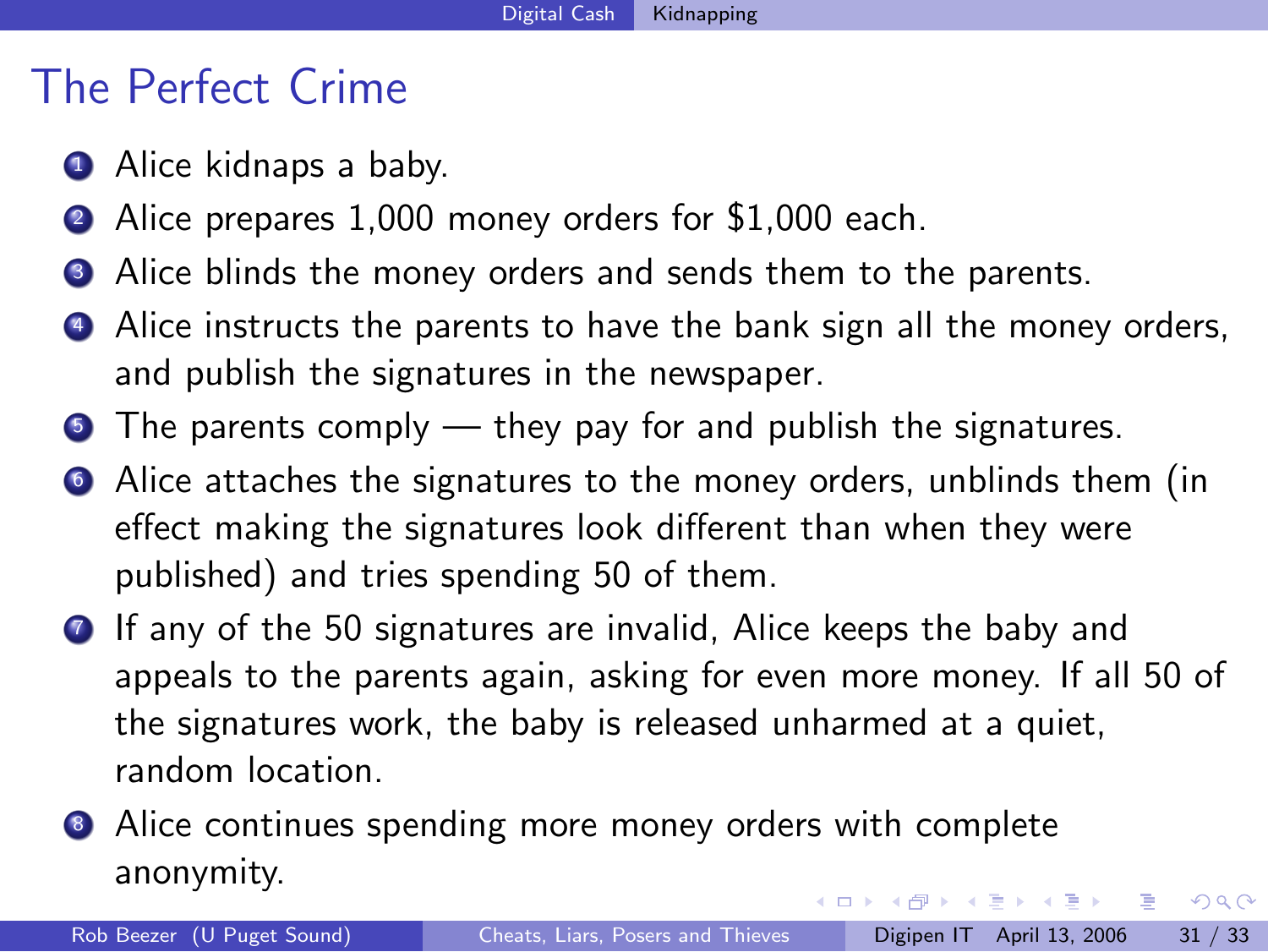Voting electronically has many requirements:

Only registered voters can vote. (Authentication)

4 0 8

一本 重 下

画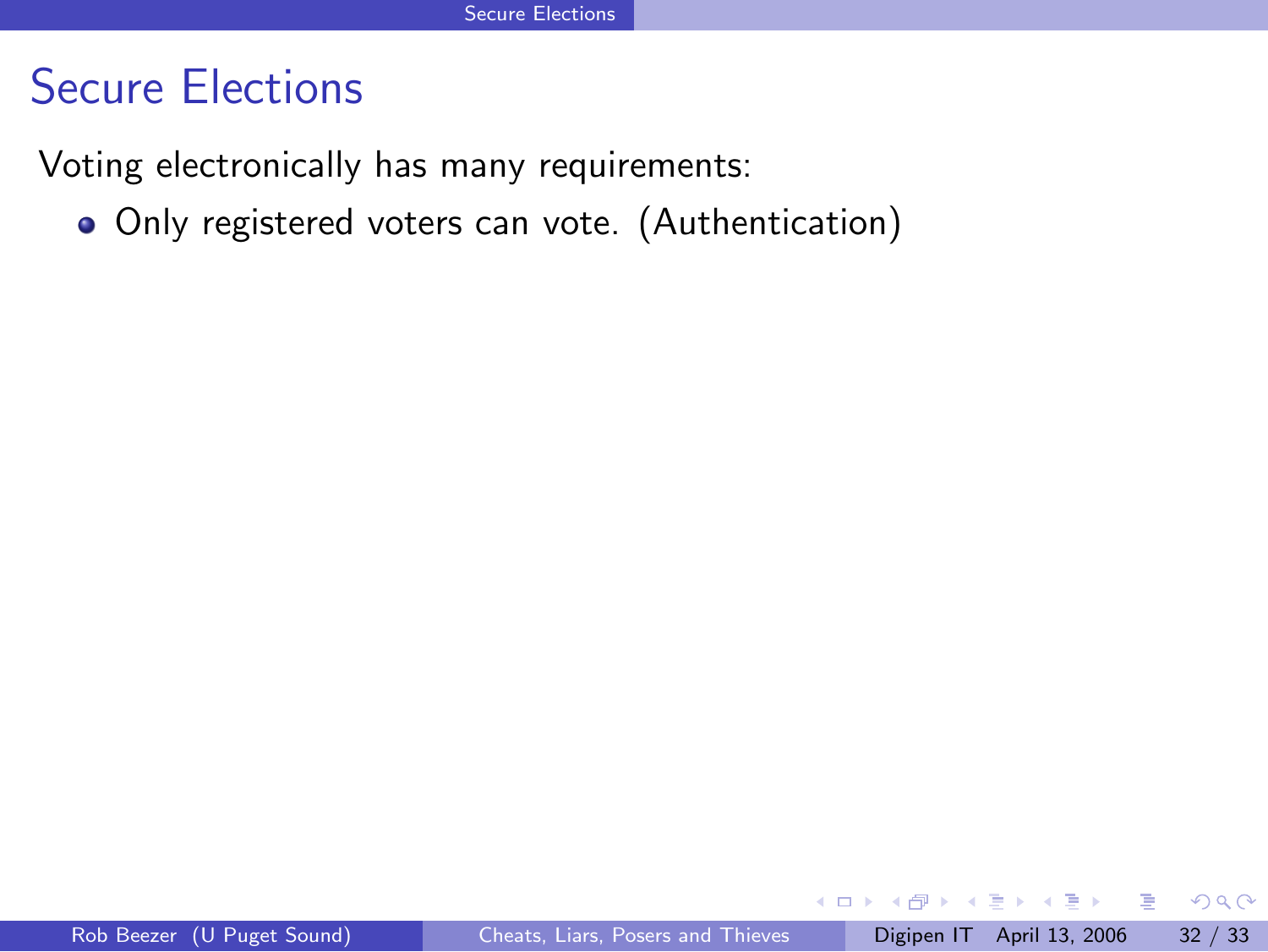Voting electronically has many requirements:

- Only registered voters can vote. (Authentication)
- At most one vote for each registered voter. (Voter fraud)

Ŧь

4 0 1

 $\rightarrow$   $\equiv$   $\rightarrow$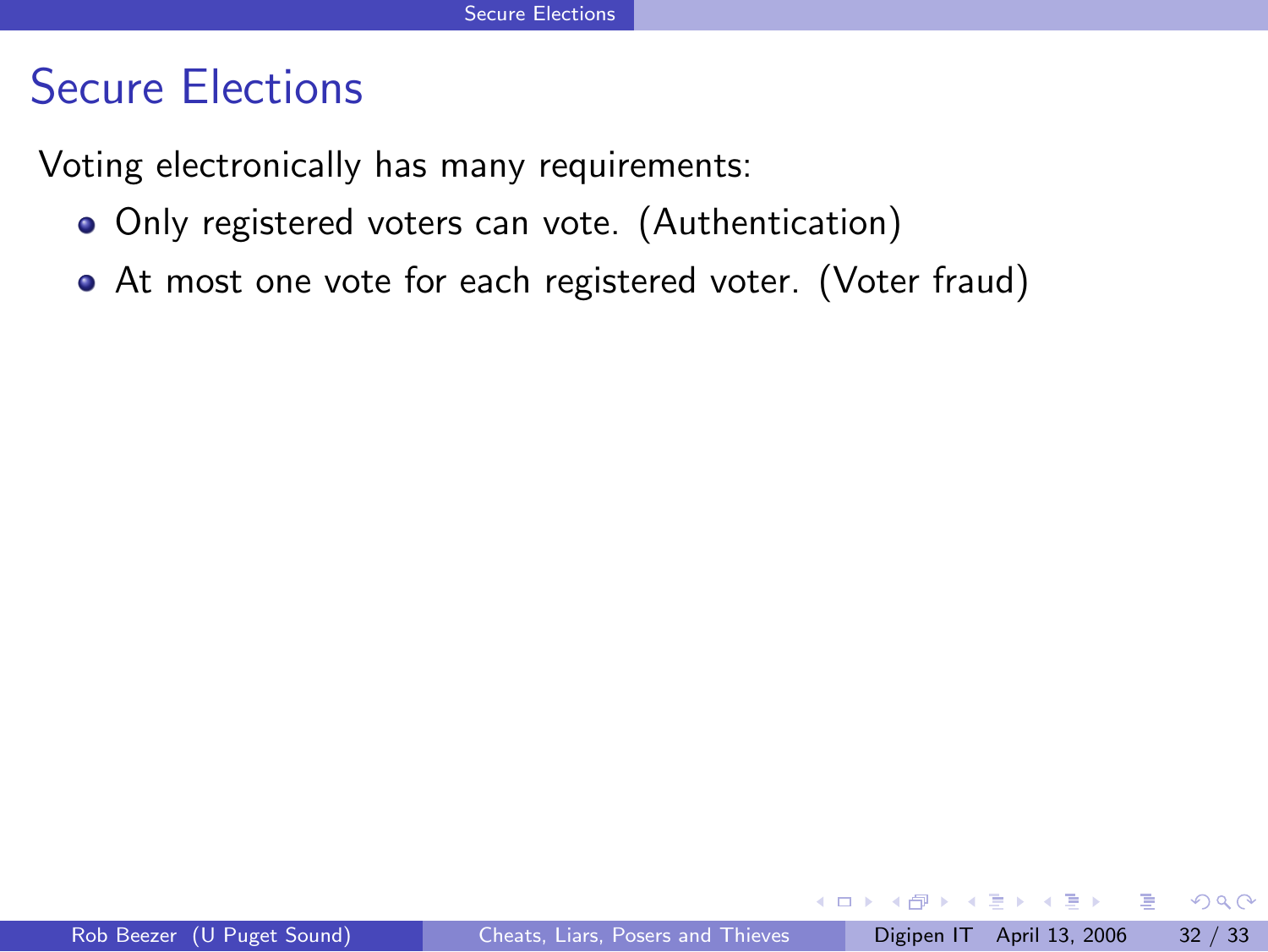Voting electronically has many requirements:

- Only registered voters can vote. (Authentication)
- At most one vote for each registered voter. (Voter fraud)
- No one can view somebody else's vote. (Secrecy)

 $\leftarrow$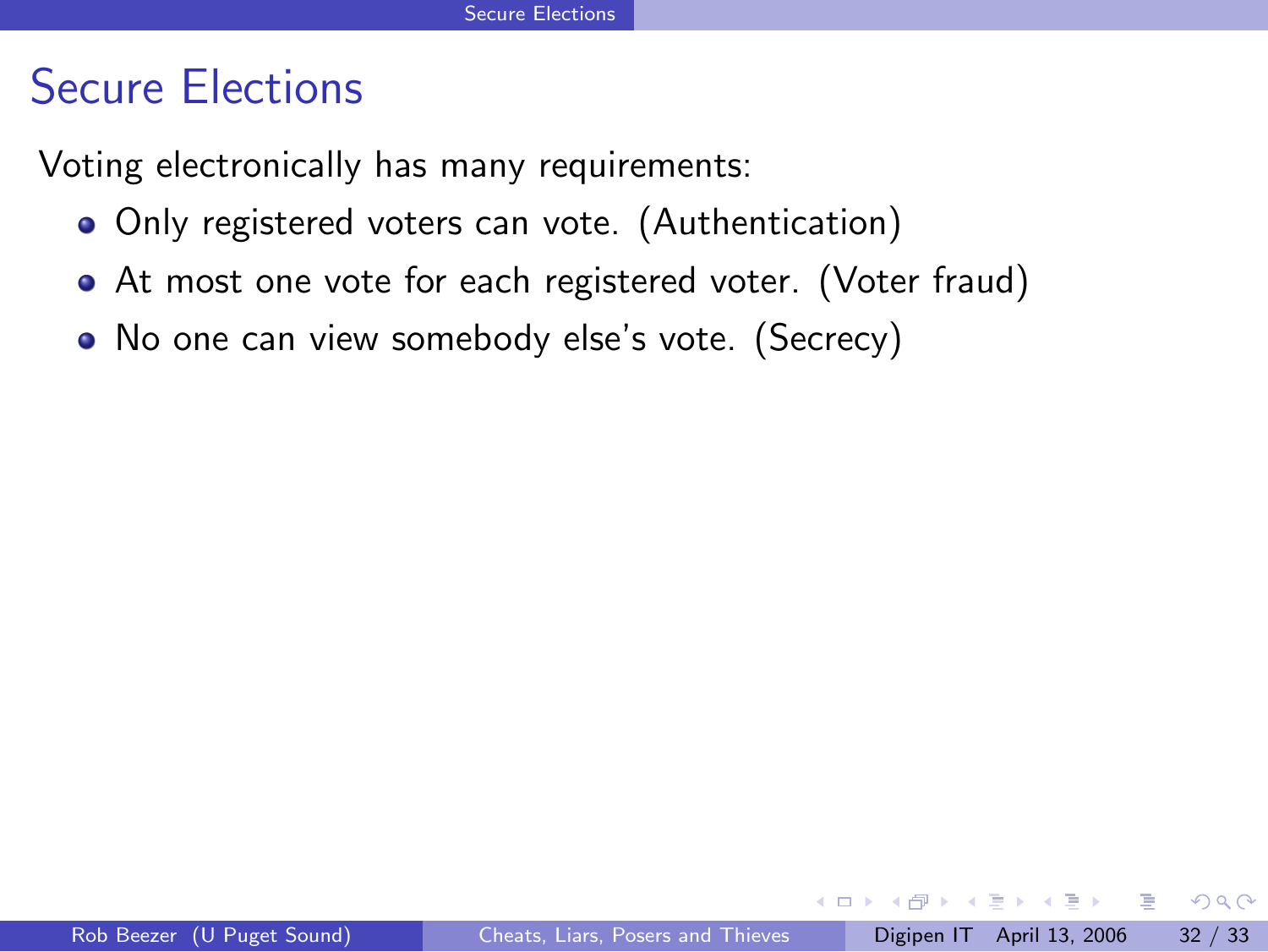Voting electronically has many requirements:

- Only registered voters can vote. (Authentication)
- At most one vote for each registered voter. (Voter fraud)
- No one can view somebody else's vote. (Secrecy)
- No one can duplicate a vote. (Election worker fraud)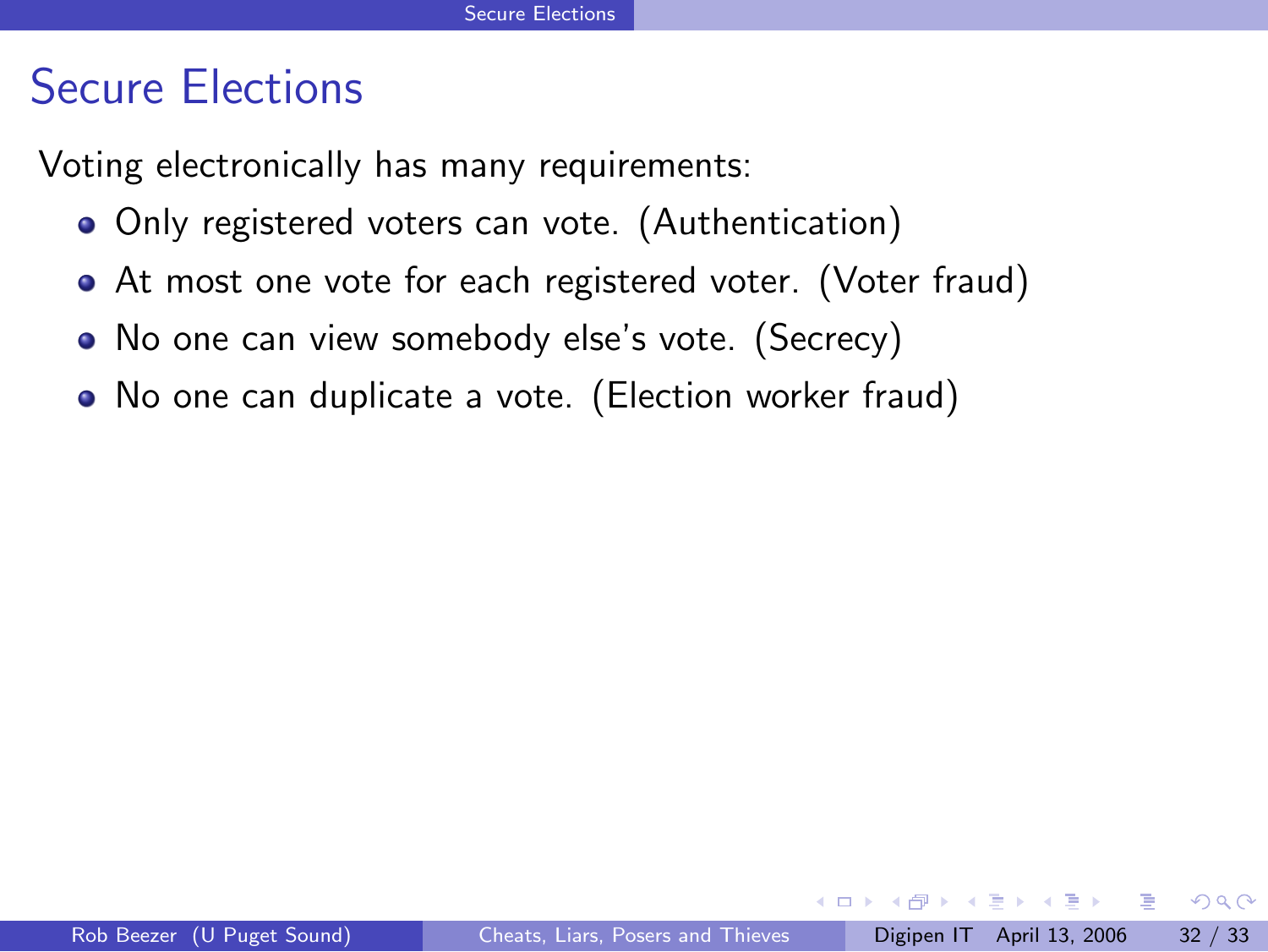Voting electronically has many requirements:

- Only registered voters can vote. (Authentication)
- At most one vote for each registered voter. (Voter fraud)
- No one can view somebody else's vote. (Secrecy)
- No one can duplicate a vote. (Election worker fraud)
- No one can change a vote. (Election worker fraud)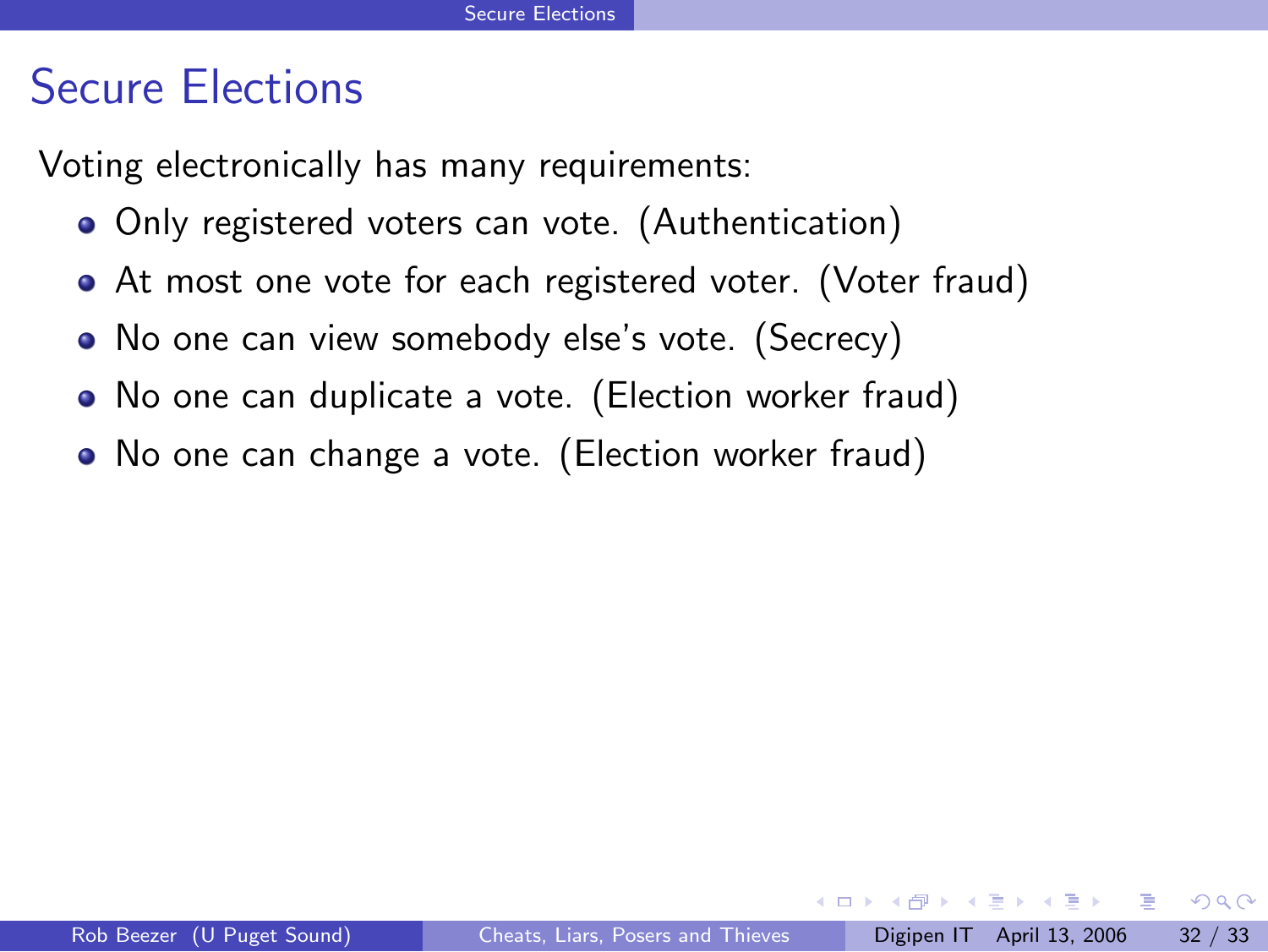Voting electronically has many requirements:

- Only registered voters can vote. (Authentication)
- At most one vote for each registered voter. (Voter fraud)
- No one can view somebody else's vote. (Secrecy)
- No one can duplicate a vote. (Election worker fraud)
- No one can change a vote. (Election worker fraud)
- Every voter can be assured their vote has been counted. (Auditing)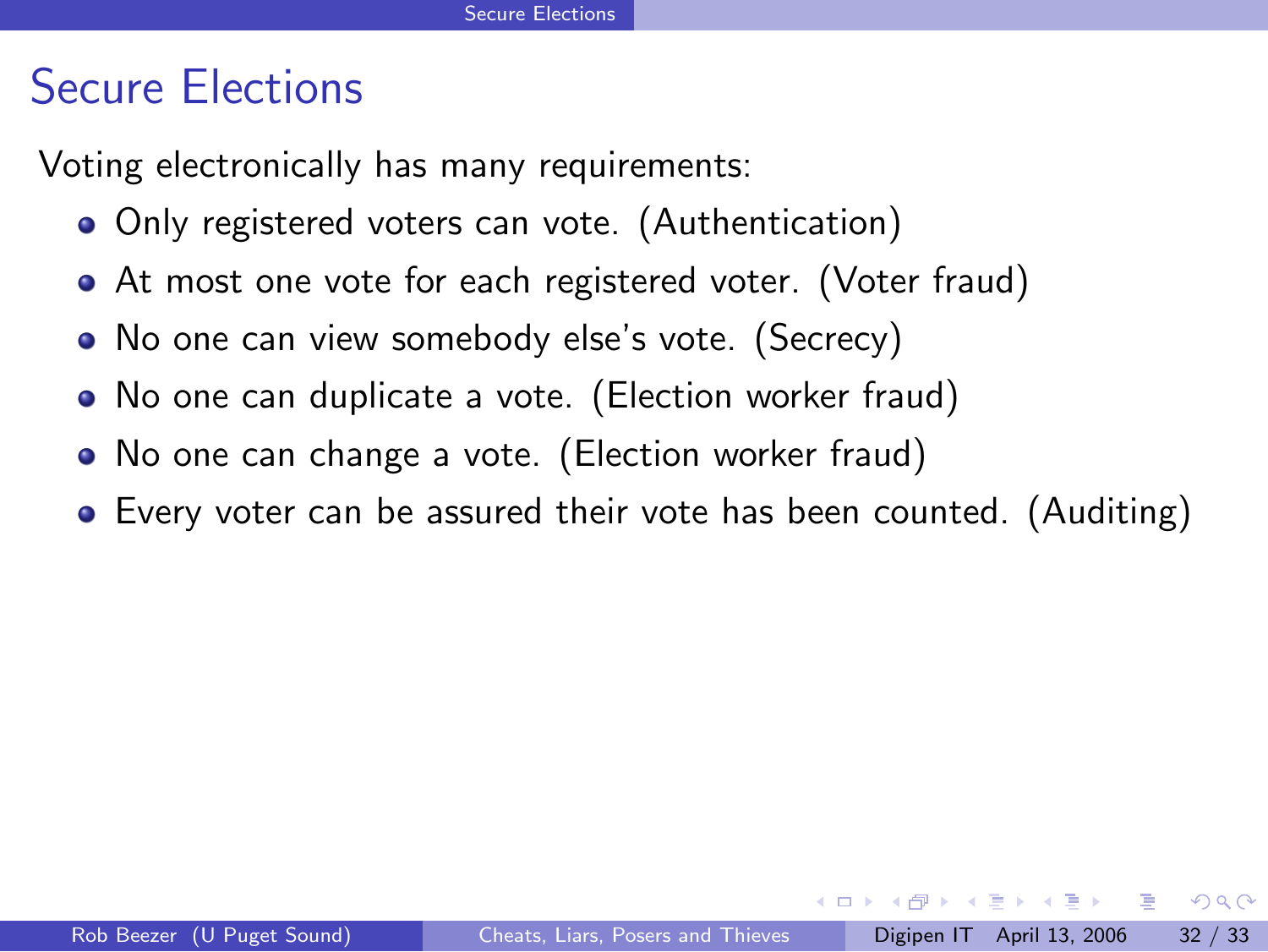Voting electronically has many requirements:

- Only registered voters can vote. (Authentication)
- At most one vote for each registered voter. (Voter fraud)
- No one can view somebody else's vote. (Secrecy)
- No one can duplicate a vote. (Election worker fraud)
- No one can change a vote. (Election worker fraud)
- Every voter can be assured their vote has been counted. (Auditing)
- Everybody knows who voted and who did not. (Legal requirement)

正々 メラメ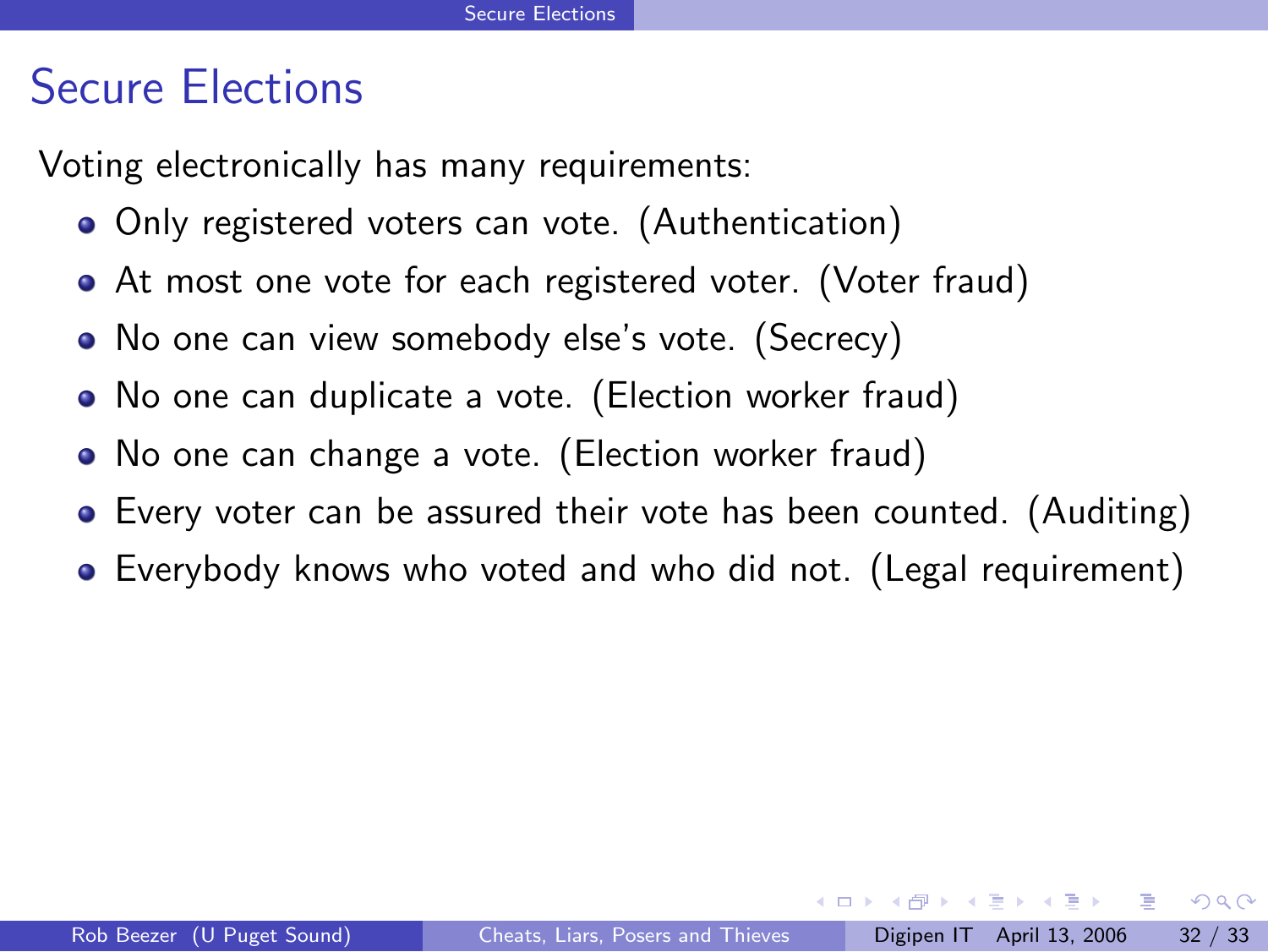Voting electronically has many requirements:

- Only registered voters can vote. (Authentication)
- At most one vote for each registered voter. (Voter fraud)
- No one can view somebody else's vote. (Secrecy)
- No one can duplicate a vote. (Election worker fraud)
- No one can change a vote. (Election worker fraud)
- Every voter can be assured their vote has been counted. (Auditing)
- Everybody knows who voted and who did not. (Legal requirement)
- Find protocols that do not use a "centralized tabulating facility"?

Best implemented with open-source software?

化重氮 化重氮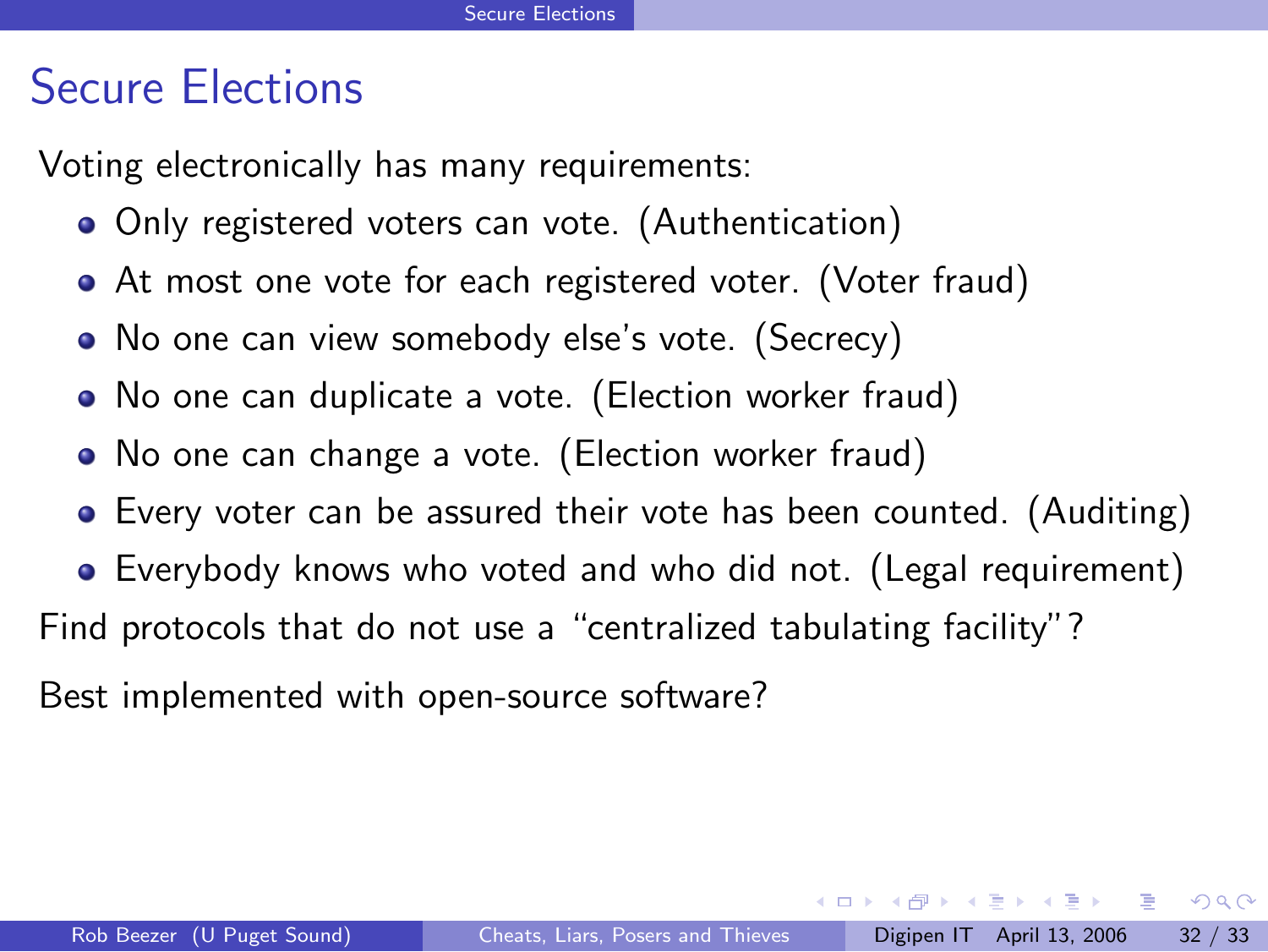Cryptographic building blocks (encryption, hash functions, random number generators) use basic aspects of discrete mathematics.

4 0 8

ミメスミメ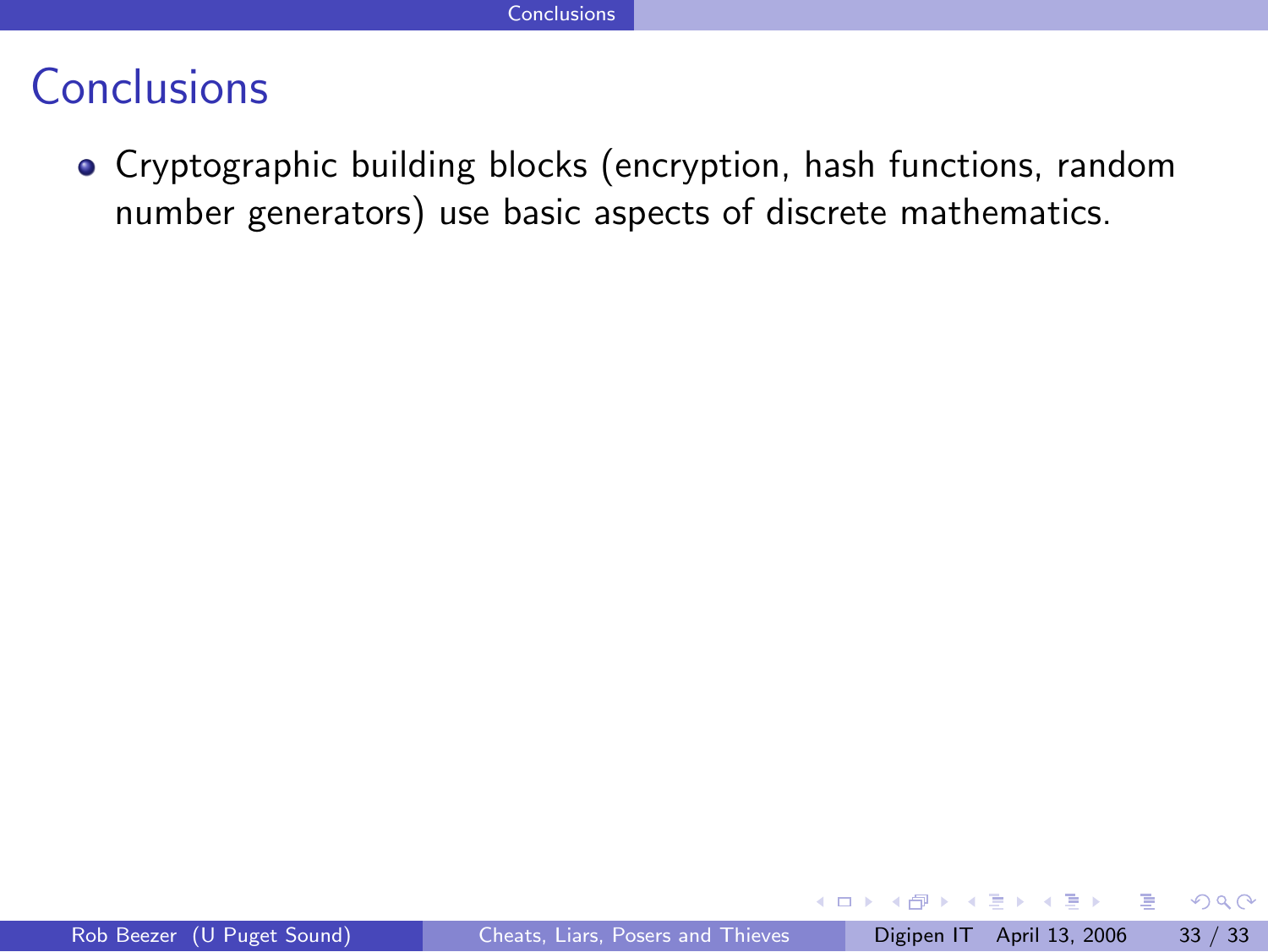- Cryptographic building blocks (encryption, hash functions, random number generators) use basic aspects of discrete mathematics.
- Elaborate combinations of these simple functions build up sophisticated protocols.

**∢ ⊡**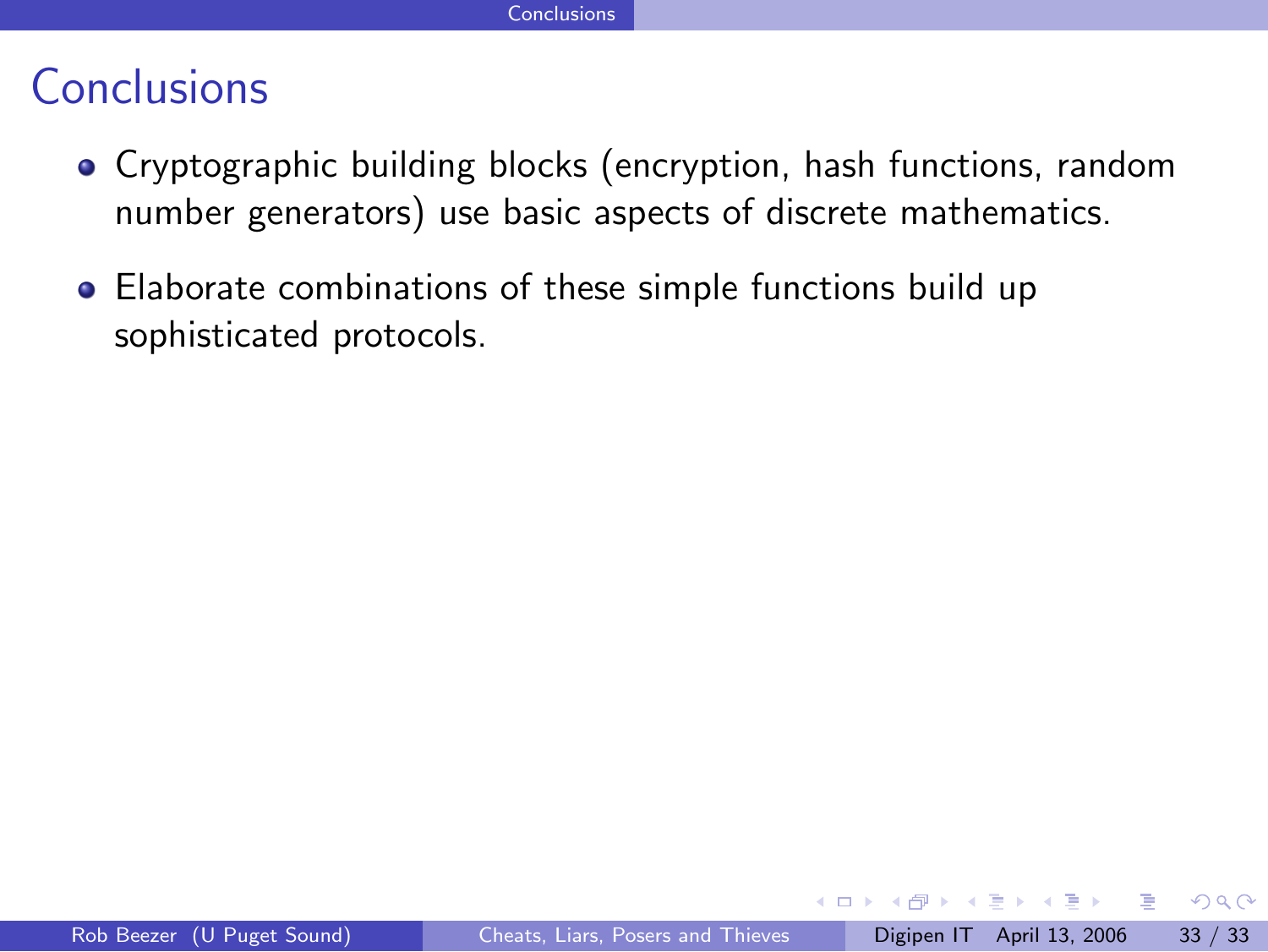- Cryptographic building blocks (encryption, hash functions, random number generators) use basic aspects of discrete mathematics.
- Elaborate combinations of these simple functions build up sophisticated protocols.
- Encryption implies secrecy, cryptography promotes trust.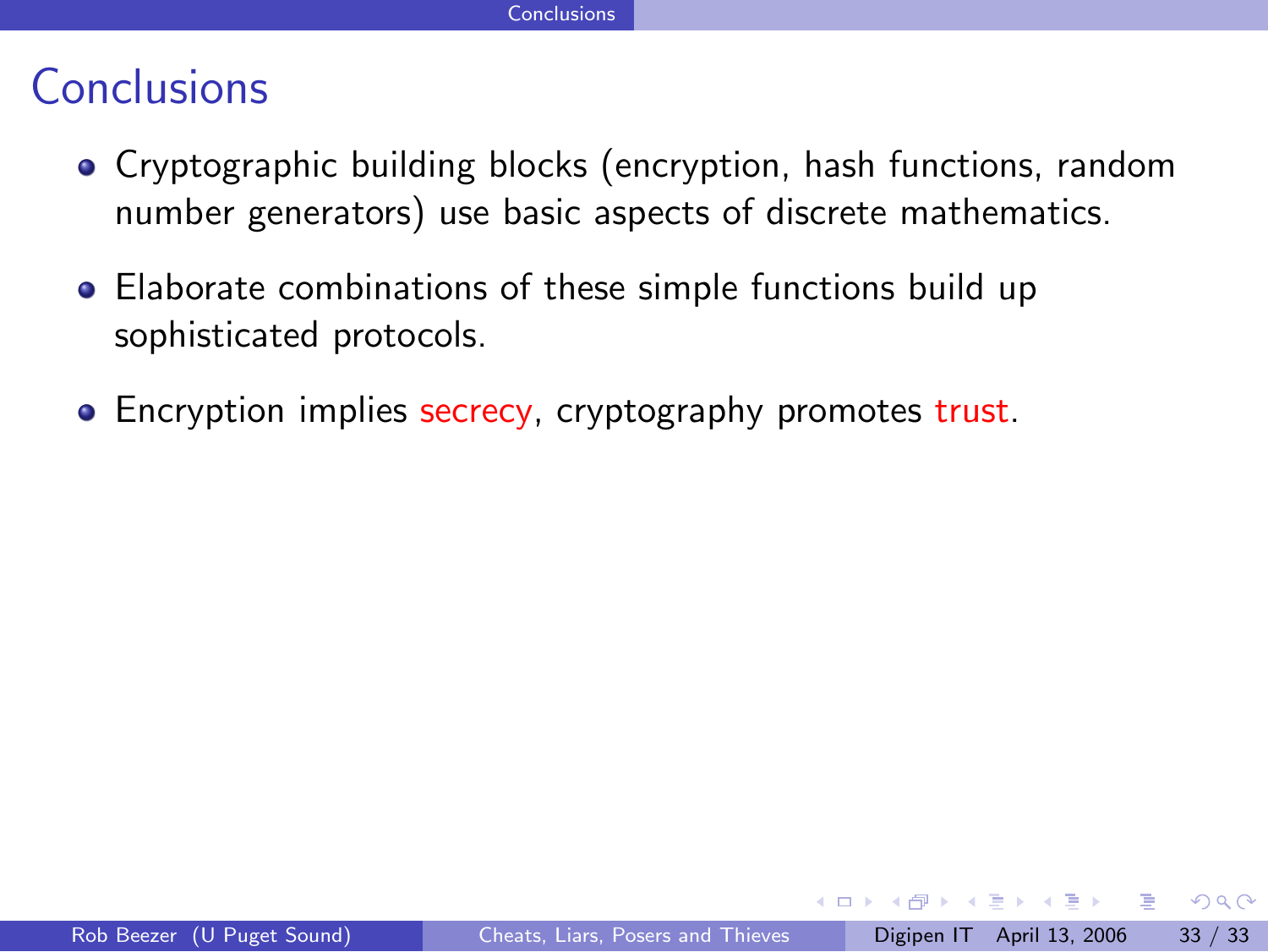- Cryptographic building blocks (encryption, hash functions, random number generators) use basic aspects of discrete mathematics.
- Elaborate combinations of these simple functions build up sophisticated protocols.
- Encryption implies secrecy, cryptography promotes trust.
- Analyzing protocols means thinking like a cheat, liar, poser, and thief.